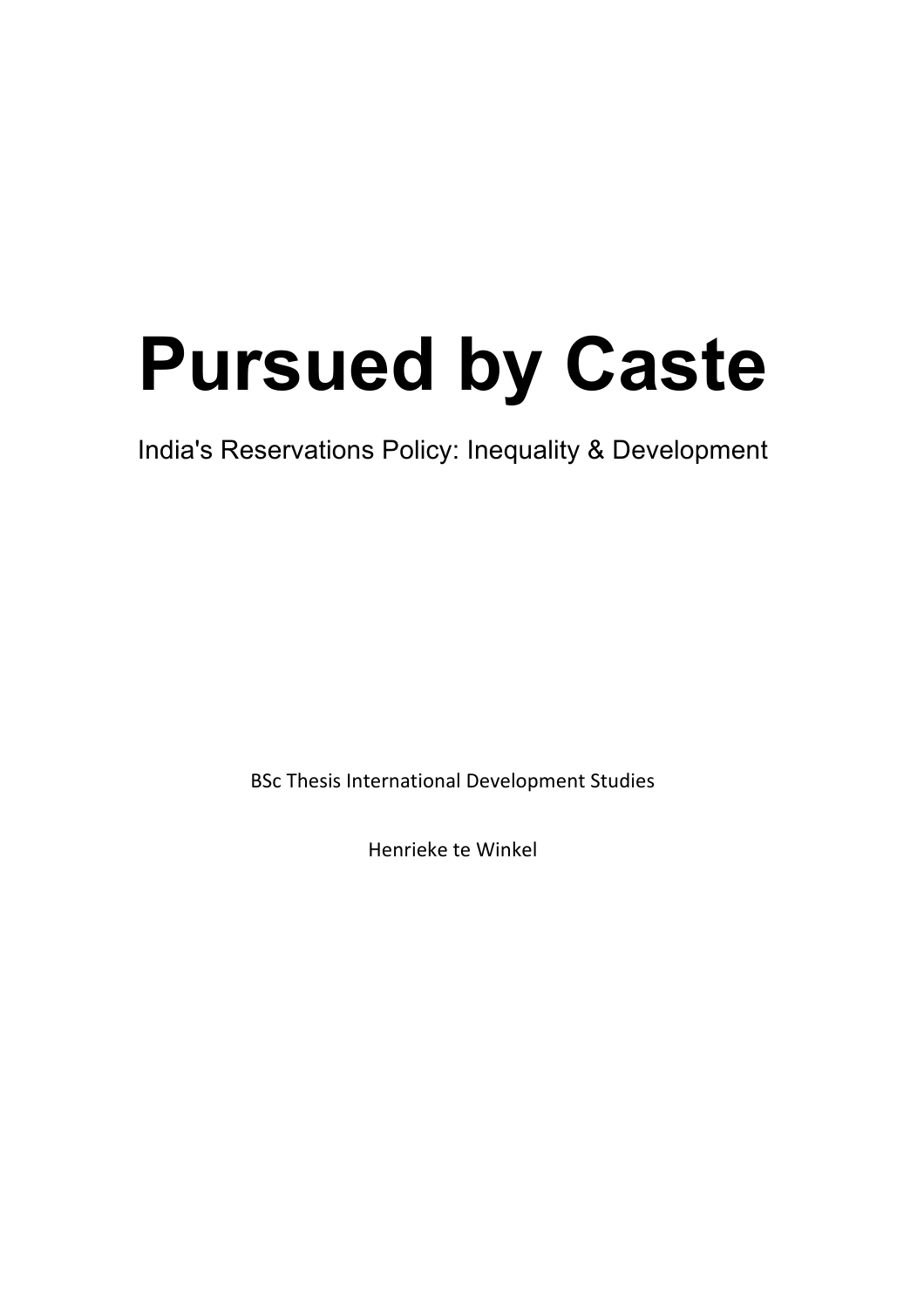## **Preface**

After 11 weeks, over 50 days, and too many hours to count, here is the product of the final step in getting my diploma for the bachelor international development studies.

The first time I got familiar with affirmative action was during the semester I studied in Stellenbosch, South Africa. In this country preferential treatment is given to blacks to undo past harms that occurred during Apartheid. However, this affirmative action policies were far from uniformly accepted. During my time in South Africa I got familiar with issues surrounding this controversial measures. When my supervisor told me that there are similar policies in India thought it would be a nice challenge to write about this fascinating topic in a country that I knew very little about. And thus the decision to write about this topic was easily made.

My curiosity for India has grown a lot in the last few months. I would love to go see this country with my own eyes sometime in the coming years instead of being limited to reading academic articles and reports. There are no concrete plans just yet, but who knows...

I would like to thank the people who helped me in the process. First, my supervisor mr. Michiel Köhne, who helped me time and again to get an overview of what I had been doing and give me the structure that I had difficulties with finding myself. Second, my parents, who helped me put things in perspective when I got a bit lost in the thinking process that my mind went through. And last but not least, I would like to thank my boyfriend and friends: Diederik, Anna, Sebastiaan, Wieke and Lotte, who made sure I spent time with them. This obliged me to take much needed breaks from thinking and writing, which I am them more than thankful for!

Henrieke te Winkel July 2013

Student number: 910522 962 050 WUR Wageningen University Supervisor: Michiel Köhne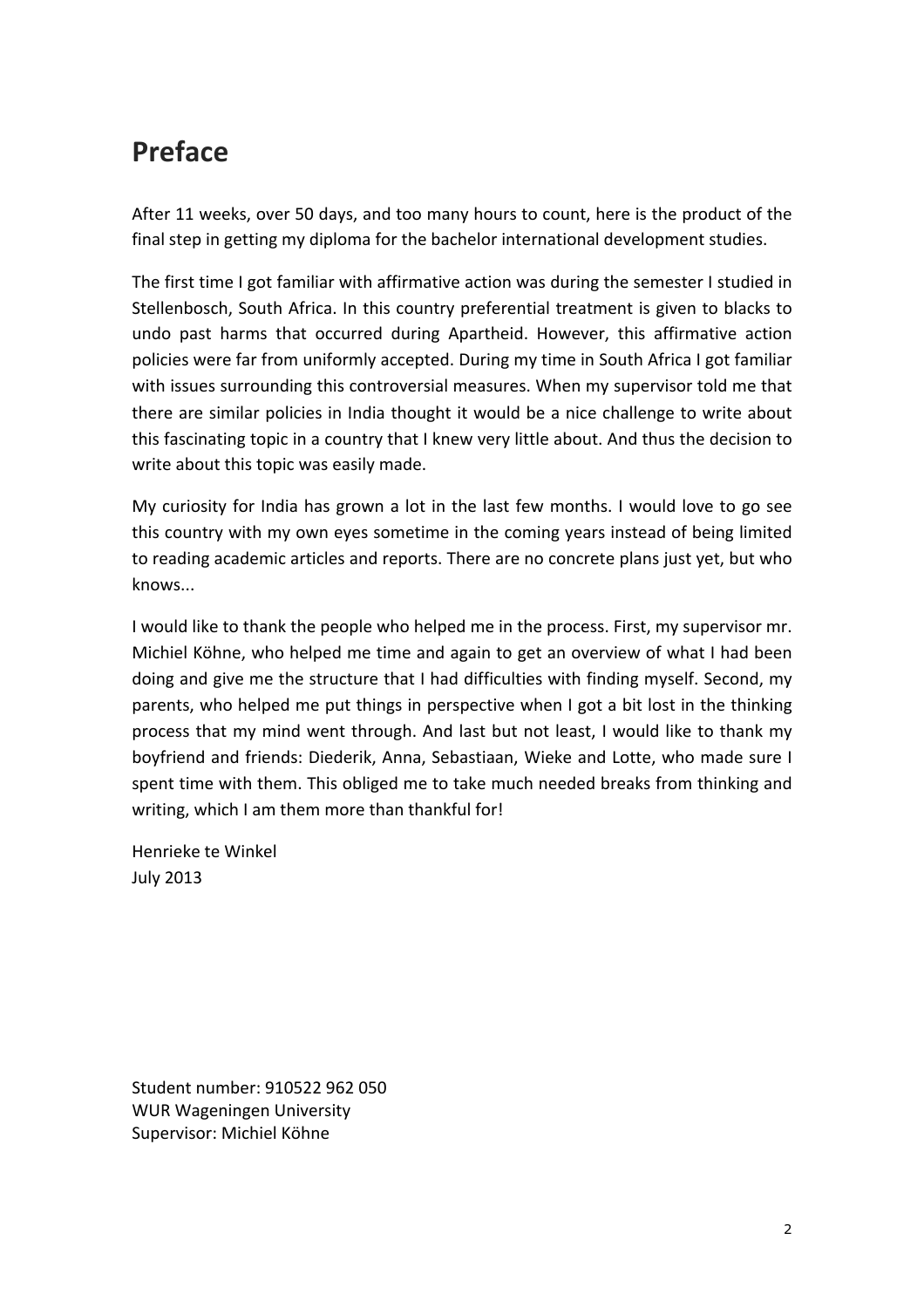# **Content p.**

|  | <b>Chapter 1: Introduction</b>            | 5  |
|--|-------------------------------------------|----|
|  | 1.1 Problem statement                     | 5  |
|  | 1.2 Topic                                 | 6  |
|  | 1.3 Research questions                    | 7  |
|  | 1.4 Methods                               | 7  |
|  | 1.5 Structure                             | 7  |
|  | <b>Chapter 2: Theoretical framework 8</b> |    |
|  | 2.1 Policy and development                | 8  |
|  | 2.2 Identity politics                     | 10 |
|  | 2.3 Conclusion                            | 12 |
|  | <b>Chapter 3: Case description</b>        | 14 |
|  | 3.1 Introduction                          | 14 |
|  | 3.1.1 Caste system                        | 14 |
|  | 3.1.2 Reservations policy                 | 15 |
|  | 3.2 Policy making                         | 17 |
|  | 3.2.1 Scheduled Castes                    | 17 |
|  | 3.2.2 Scheduled Tribes                    | 18 |
|  | 3.2.3 Other Backward Classes              | 20 |
|  | 3.2.4 Women                               | 22 |
|  | 3.2.5 Muslims                             | 22 |
|  | 3.2.6 Private sphere                      | 24 |
|  | 3.2.7 Conclusion                          | 24 |
|  | 3.3 Enactment                             | 25 |
|  | 3.3.1 Institutional framework             | 25 |
|  | 3.3.2 Communication                       | 25 |
|  | 3.3.3 Enforcement                         | 25 |
|  | 3.3.4 Monitoring                          | 26 |
|  | 3.3.5 Redress of grievance                | 26 |
|  | 3.3.6 Judicial review                     | 26 |
|  |                                           |    |

| 3.3.7 Conclusion | 27 |
|------------------|----|
| 3.4 Results      | 28 |
| 3.4.1 Politics   | 28 |
| 3.4.2 Education  | つり |
|                  |    |

3.4.3 Public jobs 31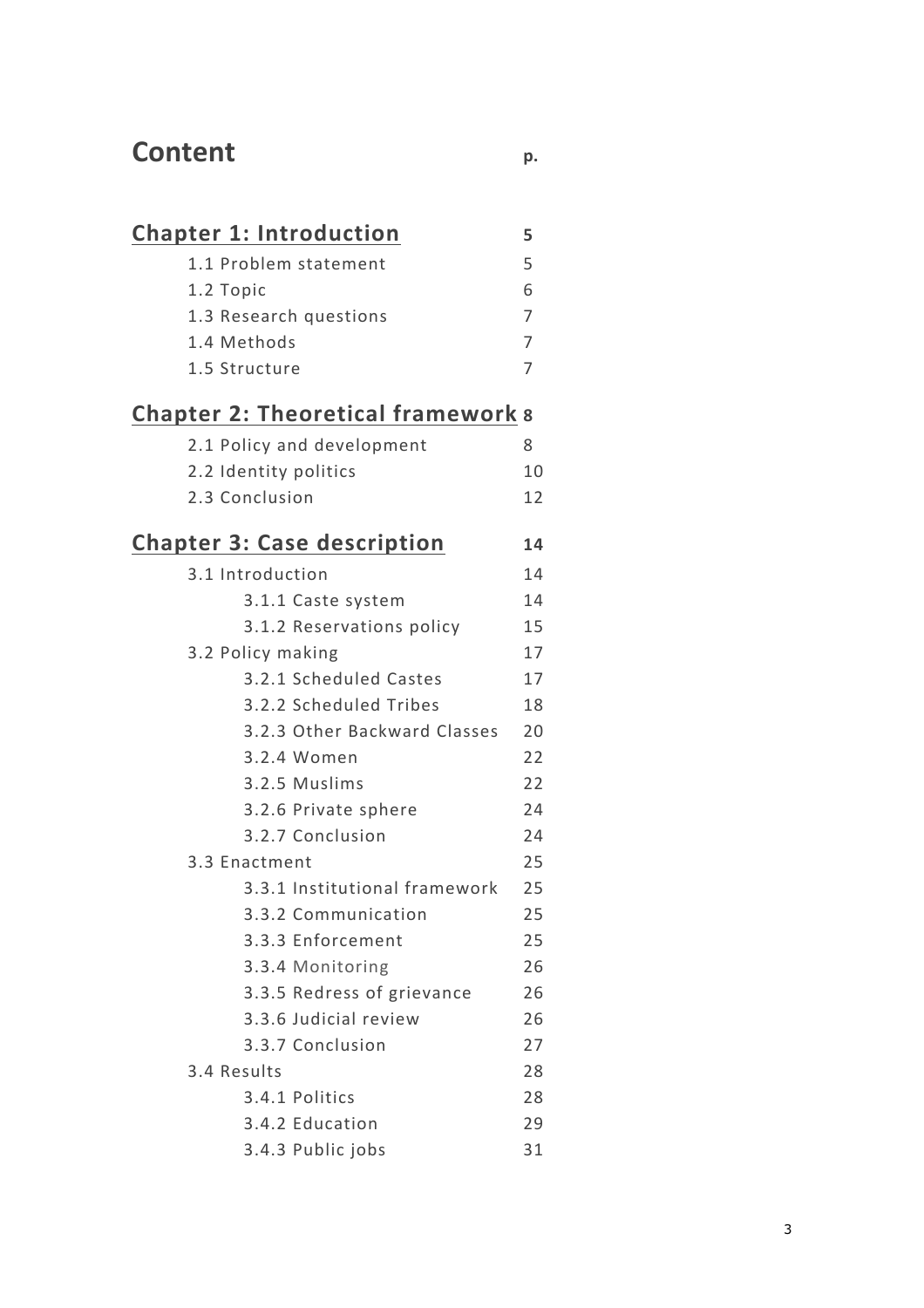| 3.4.4 Conclusion<br>32<br>3.5 Attitudes<br>33<br>33<br>3.5.1 Upper castes<br>3.5.2 Scheduled Castes<br>34<br>3.5.3 Other Backward Classes<br>35<br>36<br>3.5.4. Conclusion<br><b>Chapter 4: Analysis</b><br>37<br>4.1 Policy & development<br>37<br>37<br>4.1.1 Policy & practice<br>38<br>4.1.2 Success / failure |
|--------------------------------------------------------------------------------------------------------------------------------------------------------------------------------------------------------------------------------------------------------------------------------------------------------------------|
|                                                                                                                                                                                                                                                                                                                    |
|                                                                                                                                                                                                                                                                                                                    |
|                                                                                                                                                                                                                                                                                                                    |
|                                                                                                                                                                                                                                                                                                                    |
|                                                                                                                                                                                                                                                                                                                    |
|                                                                                                                                                                                                                                                                                                                    |
|                                                                                                                                                                                                                                                                                                                    |
|                                                                                                                                                                                                                                                                                                                    |
|                                                                                                                                                                                                                                                                                                                    |
|                                                                                                                                                                                                                                                                                                                    |
| 4.1.3 Creamy layer<br>38                                                                                                                                                                                                                                                                                           |
| 39<br>4.2 Identity politics                                                                                                                                                                                                                                                                                        |
| 4.2.1 Inclusion / exclusion<br>39                                                                                                                                                                                                                                                                                  |
| 4.2.2 Sense of self<br>40                                                                                                                                                                                                                                                                                          |
| 4.2.3 Changing identities<br>40                                                                                                                                                                                                                                                                                    |
| 4.2.4 Giving meaning<br>41                                                                                                                                                                                                                                                                                         |
| 4.3 Conclusion<br>41                                                                                                                                                                                                                                                                                               |
| <b>Chapter 5: Conclusion</b><br>42                                                                                                                                                                                                                                                                                 |

| References | 44 |
|------------|----|
|            |    |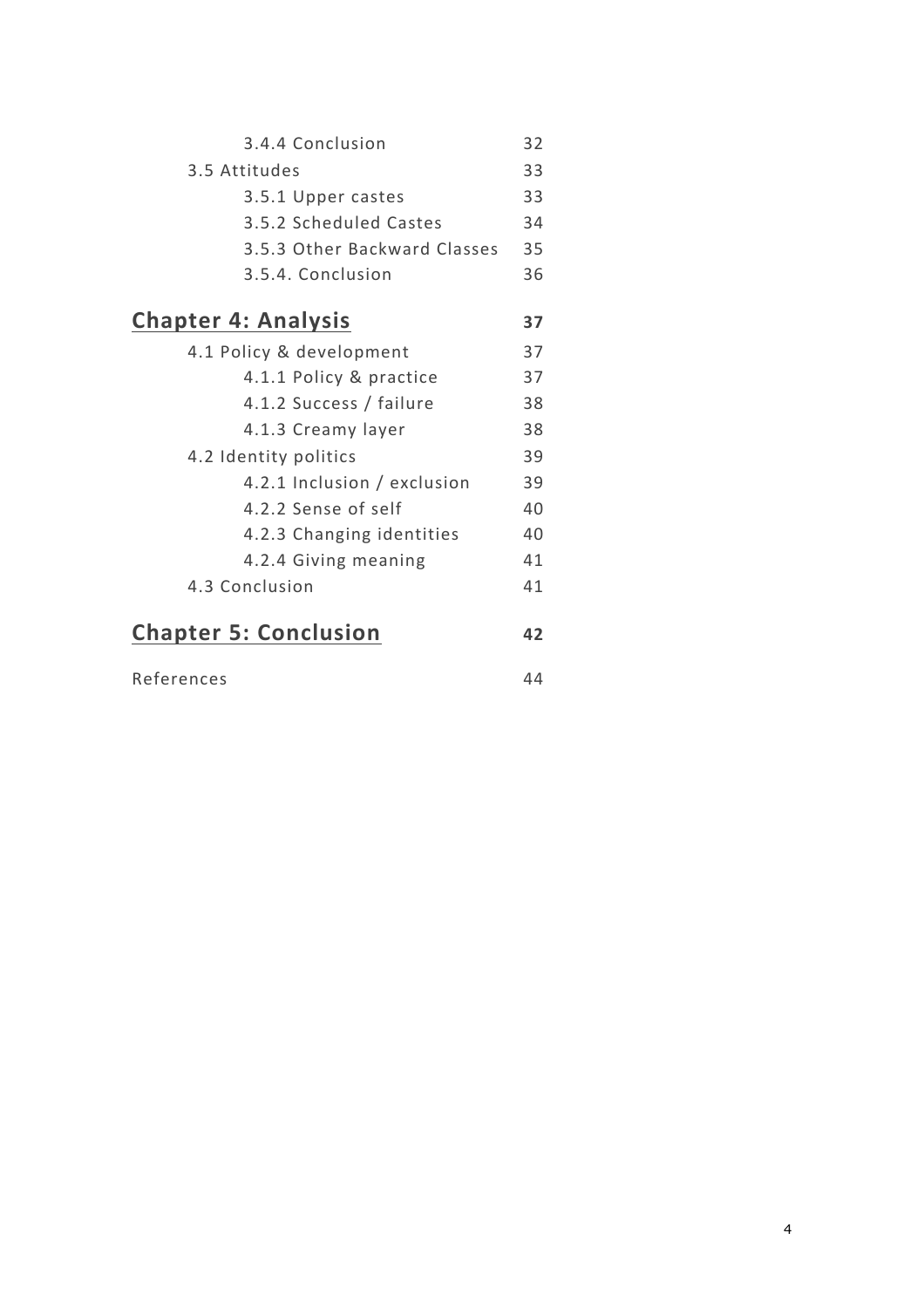# **Chapter 1: Introduction**

#### *1.1 Problem statement*

India is a country with a rich and complex history. One of the biggest problems in India is the high societal inequality. Some parts of the society live in poverty while others are living in high welfare. This inequality strongly relates to the hierarchical caste system. One way to reduce poverty within this particular parts of society is affirmative action.

Affirmative action occurs when an organisation devotes resources to making sure that a group of people is not discriminated against. It is a proactive way of reaching equal opportunity (Crosby et al., 2006: 587). A few arguments in favour of Affirmative Action are that it assures social and functional diversity and that it helps insure fair procedures and decisions (World Bank, 2003, Crosby et al., 2006). Affirmative Action comes from a desire for justice, and from the idea that those who were discriminated about should be compensated (Yang *et al.,* 2006: 204). The purpose is to level the playing field for those that have been discriminated against in the past. Affirmative Action as such was first mentioned in the United States in the 1950s, but the practice already existed before that, for example in India. Next to the United States and India there are many other countries where governments apply affirmative action policies; like South Africa, Brazil and Malaysia (Yang et al., 2006).

In India, the policy that uses affirmative action is called the reservations policy. This policy addresses specific castes to reduce poverty within these groups, and to reduce the inequality between these poor castes and higher castes. However, the objectives of affirmative action do not always correspond to what happens in reality. In India, a huge debate has been going on for a long time already.

One of the discussion points of the reservations policy is about the fact that it does not reach those who really need it. It is said that the benefits are being cornered by the most forward sections in the backward classes (Zwart, 2000: 244). This is called the creation of a 'creamy layer,' where the already economically well-off members of a target group misuse the policy.

Another discussion on the reservations policy comes from several minorities who argue that they deserve special treatment as well because of their position in the Indian society. Some examples of groups who would like to gain benefits are Muslims, Christians and women. Even though they are in backward positions compared to other groups, they cannot apply as such for affirmative action (Theodore, 1997; Grey, 2005).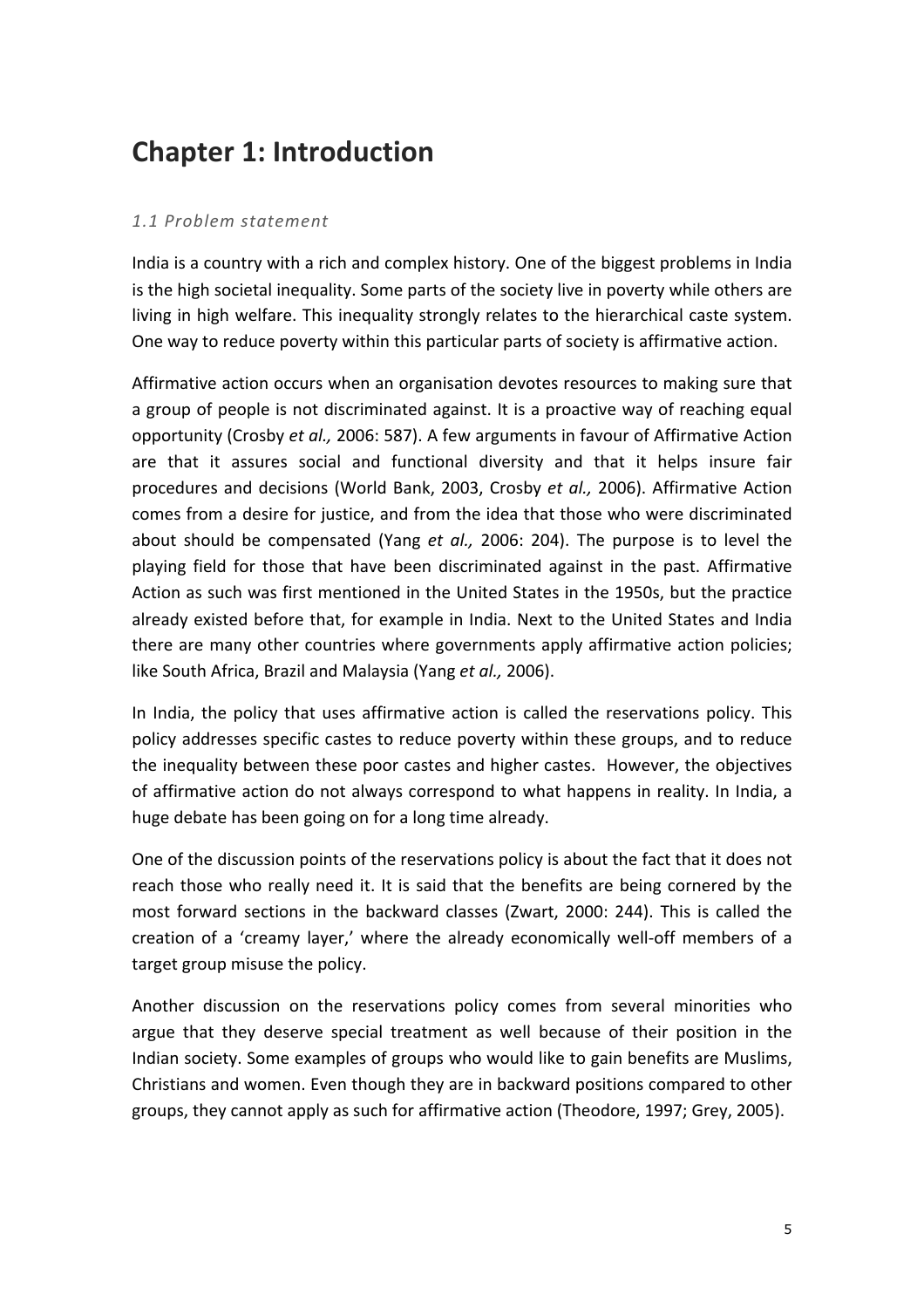Still another discussion on the reservations policy is about the reaffirmation of the significance of caste for recruitment to officialdom (Zwart, 2000: 243). Caste distinction also remains the pre-dominant 'strategy of exclusion' (Parkin by Zwart, 2000: 245). And because it functions as reverse discrimination, intergroup tensions are increasing (Lynch by Crosby et al., 2006: 593). This means that the importance of caste is not diminishing by this policy but contrary, that the importance of caste is being reinforced.

Finally, the benefits of the reservations policy have spread so thin that most people never notice the effect of quotas at all (Zwart, 2000: 244). Only a privileged minority among the intended beneficiaries of reservation actually benefit, leaving the majority as badly off as ever (Wood, 1987: 414).

#### *1.2 Approach*

This issues will be addressed from an anthropological perspective. Anthropology emphasizes on in-depth examination of context. Cross-cultural comparisons are often used and participant observation is important for that. Using an anthropological perspective, it is possible to analyse the reservations policy and inequality from an actor-oriented perspective. The actor-oriented approach aims for an understanding of the 'social life' of development projects, from conception to realisation, as well as the responses and lived experiences of the variously located and affected social actors (Long, 2001: 14). These social actors have agency, which is the capacity to act. It is possible to show how different groups are created, formed and changed in relation to the reservation policy. An anthropological perspective can explain how identities are constructed by different actors, and how identity relates to inequality. This is why the concept of identity politics will be used to analyse these inequalities.

More specific, the reservations policy will be looked at from the perspective of anthropology of policy. Policy is a central concept in the organisation of contemporary societies, and by in-depth examination of the context of policy, this approach will give a clear understanding of how the policy works. An anthropological approach attempts to uncover the constellations of actors, activities and influences that shape policy decisions, their implementation, and their results (Wedel, 2005). It makes it possible to analyse the policy discourse of the policy, the implementation and execution of the policy, and the relation between these different aspects of the reservations policy. In one way, people's livelihoods are affected by governance, but governance is also affected by people.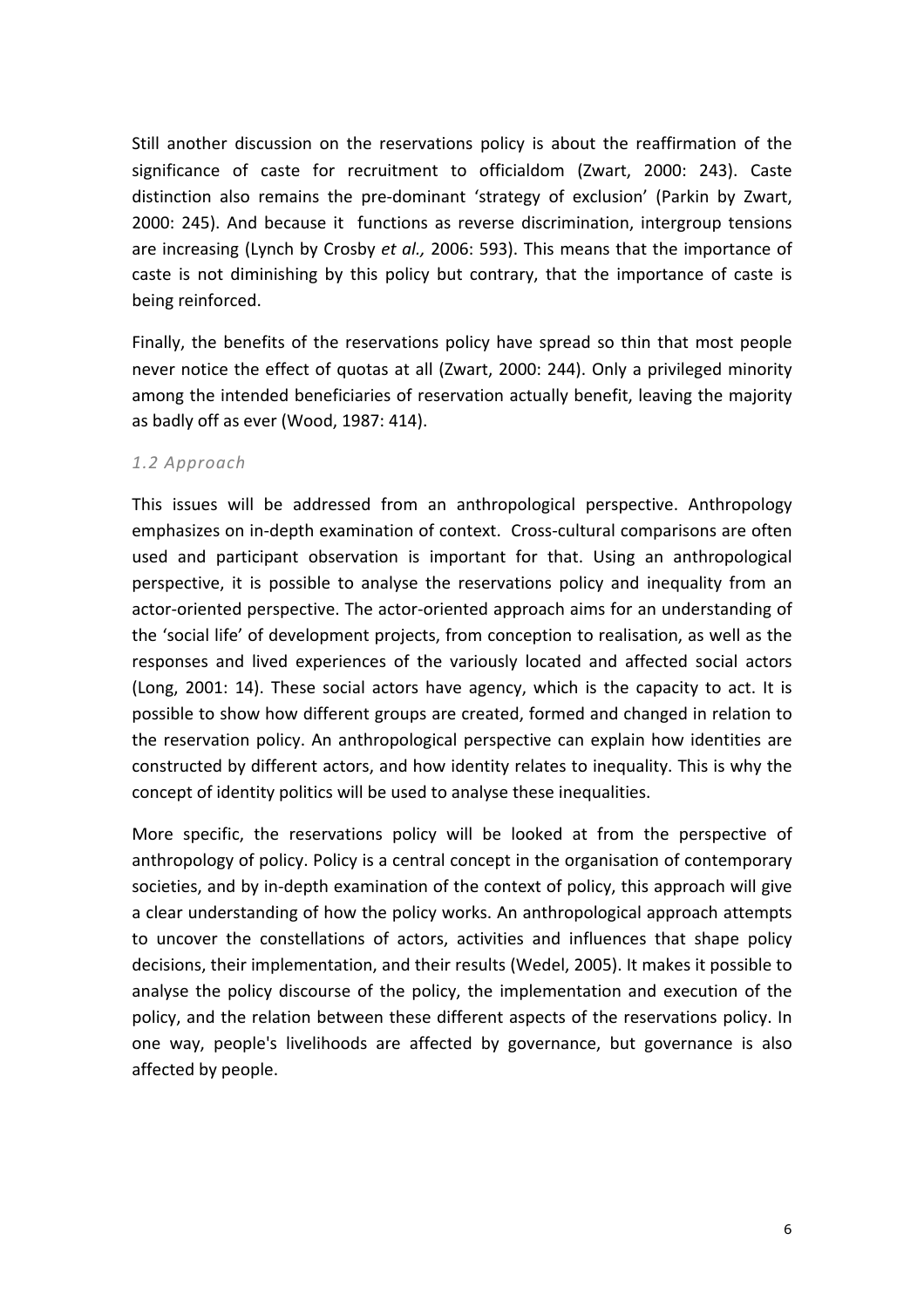#### 1.3 Research auestions

This leads us to the main question of this thesis: *what are the interrelations between the reservations policy and inequality?* The focus will be on inequality in politics, education and public jobs, which are the targeted sections of the reservations policy. How is inequality related to this particular sections and how does the reservations policy relate to this? Another question that will be answered is on the relation between different groups in the Indian society in relation to the reservations policy. How do groups and individuals that are in- or excluded from reservations feel about inequality in relation to their identity? And finally, a question that will be answered is how identity is constructed and used by different groups to gain benefits for themselves with regards to the reservations policy.

#### *1.4 Methods*

This research is based on an extended literature study in the context of the BSc thesis of 'international development studies' at the Wageningen University, the Netherlands. The literature that is used varies from theoretical analyses to empirical ethnographies that were conducted in the field. Academic articles as well as reports from the World Bank and NGO's, and governmental reports were used. Both qualitative and quantitative data are included in this thesis. Where the World Bank report was helpful for facts and quantitative data, ethnographical articles gave an actor-oriented perspective and showed how people think and talk about the reservations policy. Together these sources give a broad insight on the reservations policy and inequality. However, a limitation of the thesis is that due to a limited time-span, no personal field work has been done. This would have improved the quality and argumentation of the research, especially when it comes to people's attitudes towards reservations. But taken into account these limitations, the research still gives an good overview of the relevant knowledge in this specific field of study.

#### *1.5 Structure*

This thesis will continue by giving a theoretical framework, in which the concepts of policy and development and identity politics will be discussed. A case description will follow to analyse how the reservations policy was made and implemented and what the attitudes towards the reservations policy are. Finally, it will be analysed how the reservations policy relates to the concepts of development and identity politics.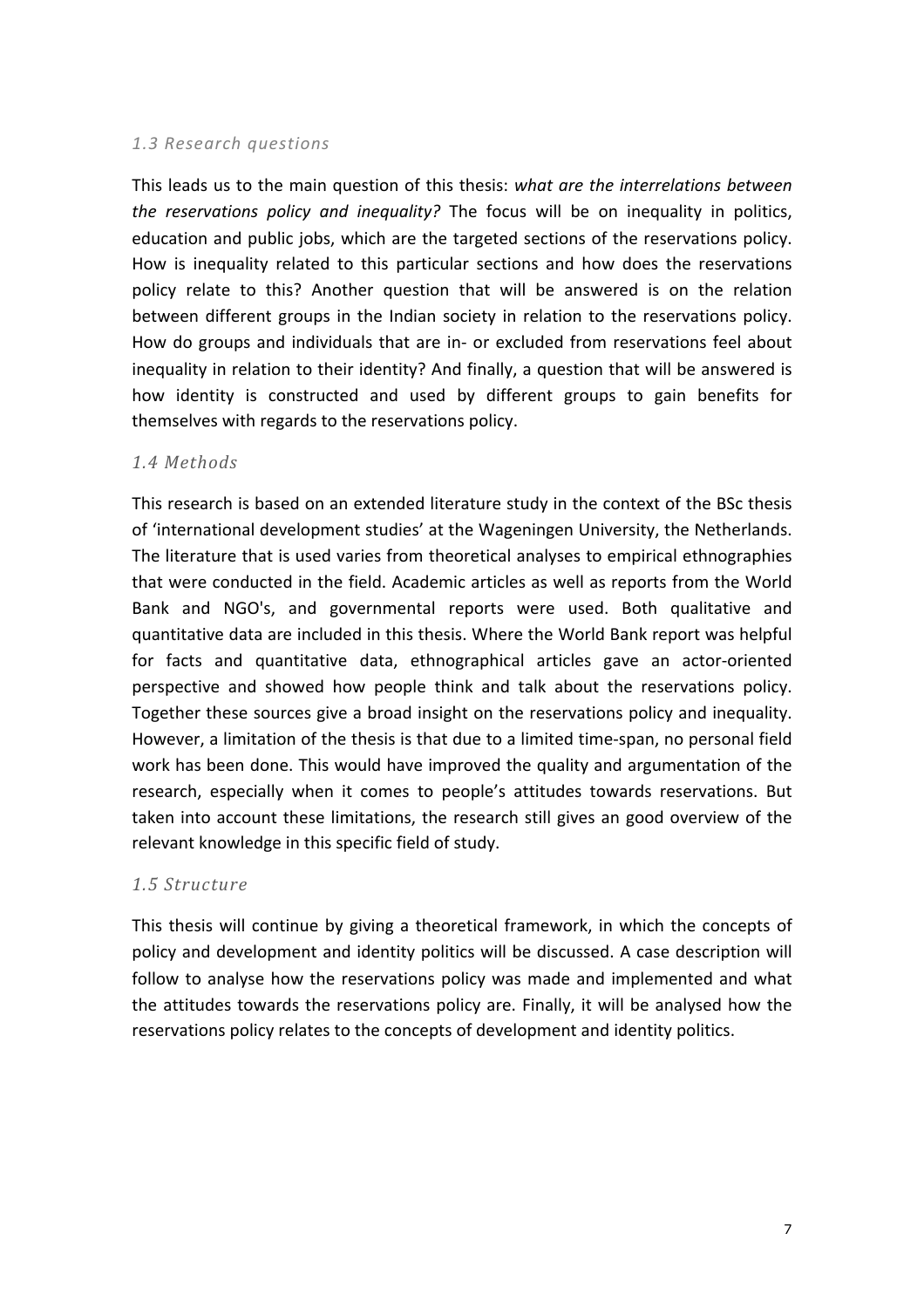### **Chapter 2: Theoretical Framework**

To explain the interrelation between the reservations policy and inequality, a theoretical framework will be used that consists of two parts. The first part is about policy and development, which will explain how we look at the interrelation between reservations and development from an anthropological perspective. Because people are central in this, an actor-oriented approach is used. The second part is about identity politics. Questions of inequality in relation to the reservations policy are addressed through identity politics. This is the reason for identity politics being included in the theoretical framework.

#### *2.1 Policy and development*

Mosse (2004) describes how people often think and talk about policy and development. The first way in which people often think is instrumental. Here, the concern is how to implement policy and how to realise programme designs in practice. This is a rational way of problem solving. Policy is thus represented as something neutral, as a tool that serves to unite means and ends or bridge the gap between goals and their execution. In this view, policy is a mere tool for getting things done (Wedel, 2005: 37). The second way in which people often think is the critical view. Policy is a rationalising discourse concealing hidden purposes of bureaucratic power or dominance, in which the true political intent of development is hidden behind a cloak of rational planning (Mosse, 2004; Wedel, 2005). Mosse (2004) continues by arguing that both of these views come short in opening up the 'black box' so as to address the relationship between policy and event. Development policy can be regarded neither in terms of its own proclaimed rationality, nor as a dominating discourse.

Instead, policies arise out of particular contexts and in many ways encapsulate the entire history and culture of the society that generated them (Shore and Wright by Wedel, 2005: 33). So policy models do not generate practices, but policies are sustained by them. Development proceeds not only from policy to practice, but also from practice to policy. In an ultimate sense, society in itself is policymaking (Belshaw by Wedel, 2005). Policies are no longer formulated primarily by governments, but additionally by a plethora of supranational entities, businesses, NGOs, private actors, or some combination of these (Wedel, 2005: 39). Policies often encounter unforeseen variables, which are frequently combined in unforeseen ways and with unforeseen consequences (Wedel, 2005: 38). In the case of reservations, this comes to the forefront in the caste based inclusion in the policy instead of some other classification, and in the continuing discussion on which groups should and should not be included.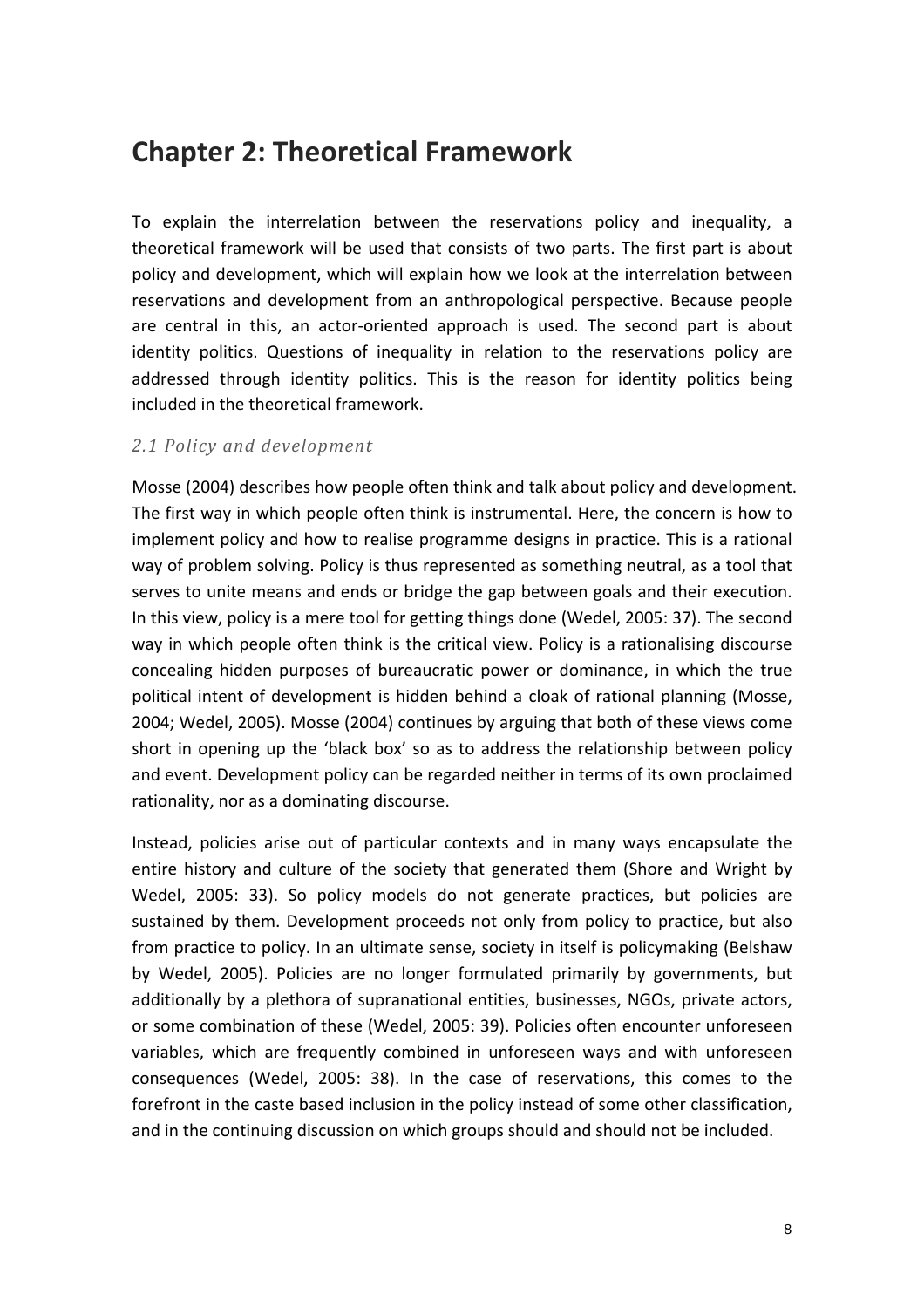There is still little agreement on an authoritative definition of policy. Policy is a concept that is laden with often contradictory meanings. It can be coded and decoded to convey very ambiguous messages (Wedel, 2005: 36). However, a more relevant question than asking what policy is, is asking what people do in the name of policy (Wedel, 2005: 35). Anthropologists should look at social interactions, exchanges, and processes, such as nationalism and development, from the ground up, in relation to those in power. Understanding these relationships and messy processes, we can glimpse the way in which men and women create society (Belshaw by Wedel, 2005: 32). Anthropology can explore how the state relates to local populations, and it can understand how state policies and government processes are experienced and interpreted by people at the local level (Wedel, 2005: 34). It can also examine relationships between individuals, groups, and organisations and the changing, overlapping, and multiple roles that actors within them may play (Wedel, 2005: 40). For reservations, the government, individuals, groups that are excluded, and groups that are included, all have different motivations for how they think, feel and act in relation to the policy. In short, anthropological analysis can help counteract the tendency to treat policy as an unproblematic given, without reference to the sociocultural context in which it is embedded and understood (Wedel, 2005: 43). What follows from this, is that development practice is not driven by policy. Instead, development practice is driven by a multi-layered complex of relationships and by the culture of organisations (Mosse, 2004).

Policies are fragile and depend upon the recruitment of an active network of supporters from the rank of both the beneficiaries and the political bosses. For all these supporters, the policy can mean something different. For some people, the policy may be important because of the education they can now give to their children. Others may not experience the direct results of the policy, but still think about reservations as something positive. This does not have to be a bad thing. Participatory projects for example, work because they gain support from a range of actors with very different interests and agendas. Even when these actors do not have the same motivation, they can work towards the same goal. The relationships between different actors is also very important. Policy only has effects through its imperfect translation into the intentions and ambitions of others Mosse (2004) even argues that policy primarily functions to mobilise and maintain political support, that is to legitimise rather than to orientate practice. This could be translated to the reservations policy by stating that the idea that inequality should be reduced is supported by the policy rather than the other way around.

When a project fails, it is not the failure to implement the plan, but a failure of interpretation. The wider networks of support and validation fail. 'Projects do not fail,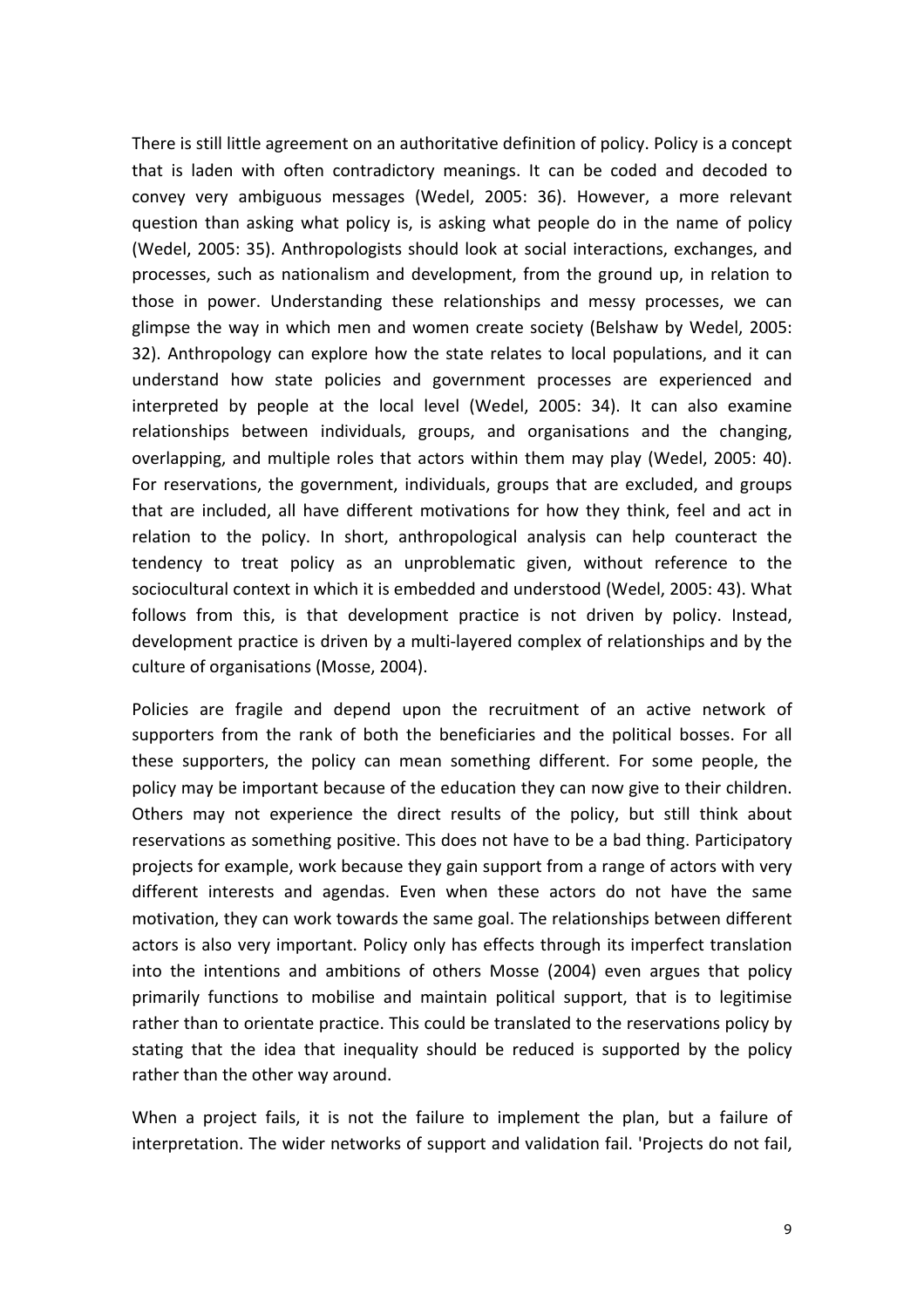they are failed' (Latour by Mosse, 2004: 658). So policy is an end rather than a cause, it is a result of often fragile processes. When they are successful, they offer a significant interpretation of events. So success or failure arises from the ability to continue recruiting support and so impose their growing coherence on those who argue about them or oppose them (Latour by Mosse, 2004: 646). Despite fragmentation and dissent, actors in development are constantly engaged in creating order and unity through political acts of composition (Mose, 2004: 647). This shows that relationships between people are very important when it comes to policies and development.

One limitation of policies is an incentive to select people who already possess the characteristics that a project aims to create, so that success is easier reached. People who create, innovate, are educated and modernised, will benefit most from policies. For example in participatory projects, the poorest people who need development the most, are lacking the time and labour to participate. In this way, a policy does not reach the people who need it the most, but the ones who already are in a better position. The quotas in reservations will not reach the poorest people, but the people who already live in a higher welfare. The other way around is also the case: villagers often request only what is most easily delivered to them (Mosse, 2004).

Anthropological analysis can disentangle the outcomes that are produced and help explain how and why they often contradict the stated intentions of policy maker. In this thesis, it can help to explain the interrelations between the policy makers and individuals and groups in the society. The reservations policy is a clear example of how messy processes take place the socially constructed particular Indian context.

Thus, in this thesis attention will be paid to the interrelatedness of policy and practice, which is a much more complex process than the rational way of thinking. One way in which this process works is through interpretation and support by different people. They play a role in the outcome of the reservations policy. Also, attention will be paid to who the policy reaches.

#### *2.2 Identity politics*

We have seen above that interrelationships between people and government are very important when it comes to policy and development. In the reservations policy, the identity of Indian people plays a central role in these interrelationships. People construct, use, and change their identities in several ways. This is why identity politics is the second concept in this theoretical framework.

Identity politics can be used in many ways. It is for example used to describe phenomena as multiculturalism, the women's movement, civil rights, and lesbian and gay movements (Bernstein, 2005). Later, references to identity politics as ethnic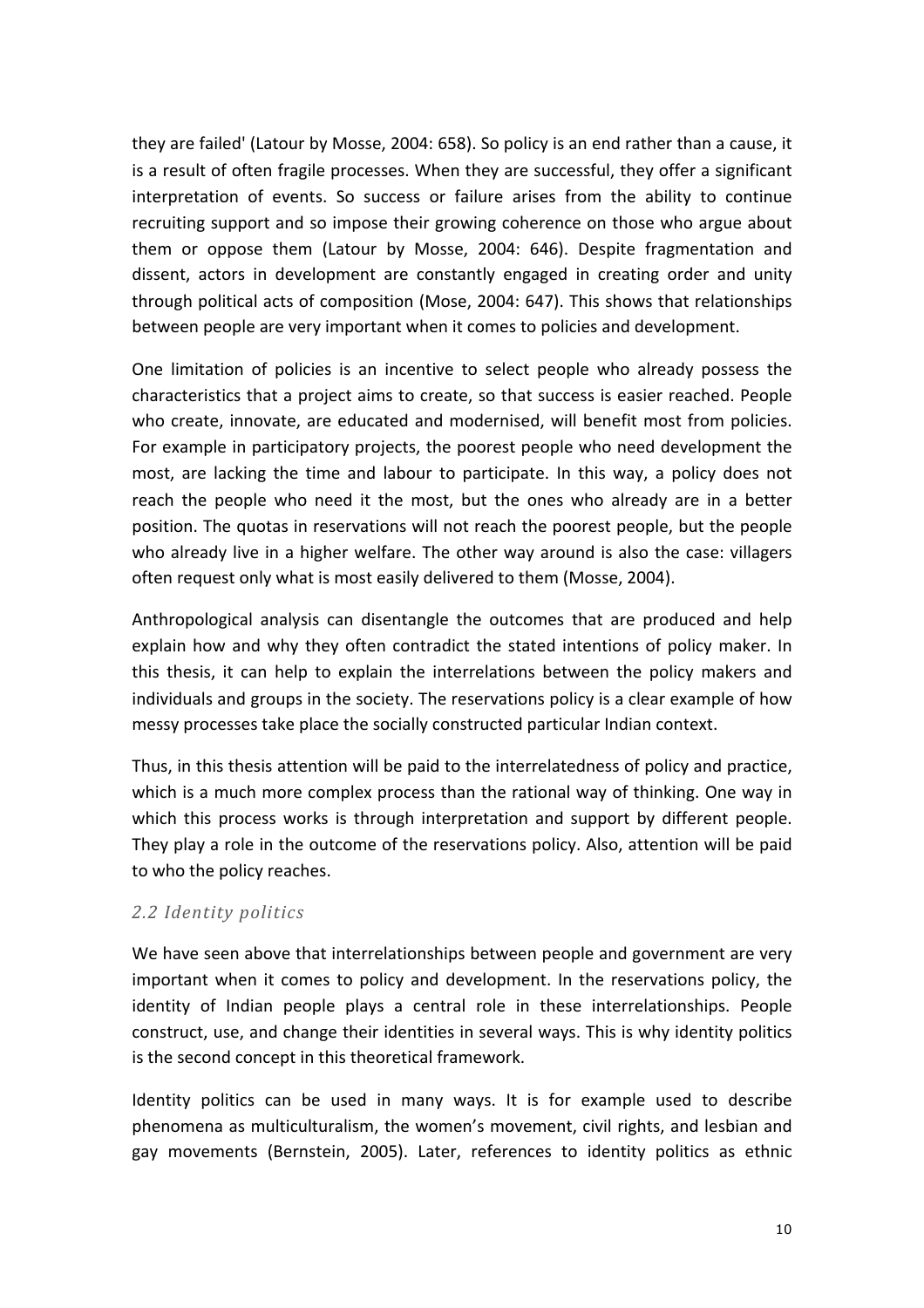conflict and nationalism emerged as well (Bernstein, 2005). However, there is no straightforward criterion that makes a political struggle into an example of identity politics (Heyes, 2012). It relates to the idea that some special groups are oppressed, that their identity makes them vulnerable to cultural imperialism, violence, exploitation, marginalization, or powerlessness (Young by Heyes, 2012). When identity politics come into this picture, these group want to transform one's own sense of self and community, often through consciousness-raising (Heyes, 2012). Dalits for example, refer to reservations when they talk about their changed identity and changed sense of self.

Identity politics can be defined as the demand for recognition on the basis of the very grounds of which recognition has previously been denied: it is *qua* women, *qua* blacks, *qua* lesbians that groups demand recognition. The demand is not for inclusion within the fold of 'universal humankind' on the basis of shared human attributes; nor is it for respect 'in spite of' one's differences. Rather, what is demand is respect for oneself as different (Kruks by Heyes, 2012). For inclusion in reservations, groups demand recognition for particular aspects of their identity. This can be about gender or religion, but also about their economic or cultural characteristics.

Closely related to identity politics is the social construction of identities. Identities are not fixed, but rather are they constantly being defined and redefined through interactions at all levels of states and societies (Jenkins, 2010: 35). Different people also give different meanings to an identity. Backward can mean something else for one person than for another, depending on the context from which they give meaning to identity (McDowell, 2012).

Identity is partly shaped by recognition or its absence, often by misrecognition of others (Taylor by Jenkins, 2010: 44). There are tensions over competing identity claims, also within groups and communities. This might prevent a large-scale mobilisation of 'us' versus 'them' (Jenkins, 2010: 44). Those who demand revision of the official categories continue to problematize the official lists and keep them from becoming cemented into the public consciousness (Jenkins, 2010: 45). In fact, they are proposing many alternative and often conflicting categorisations of Indian society (Jenkins, 2010: 44). Most still prefer the use of the categories to non-recognition. This highlights the role of state recognition in constructions of group identities (Jenkins, 2001). The opposite might also be true. The reservations policy is a group-policy that might be necessary to address inequities, yet they might further reinforce the boundaries between groups (Jenkins, 2010: 32). The controversies over who should be allowed to become backward illustrates ongoing political constructions of religious, caste and national identities (Jenkins, 2010: 32).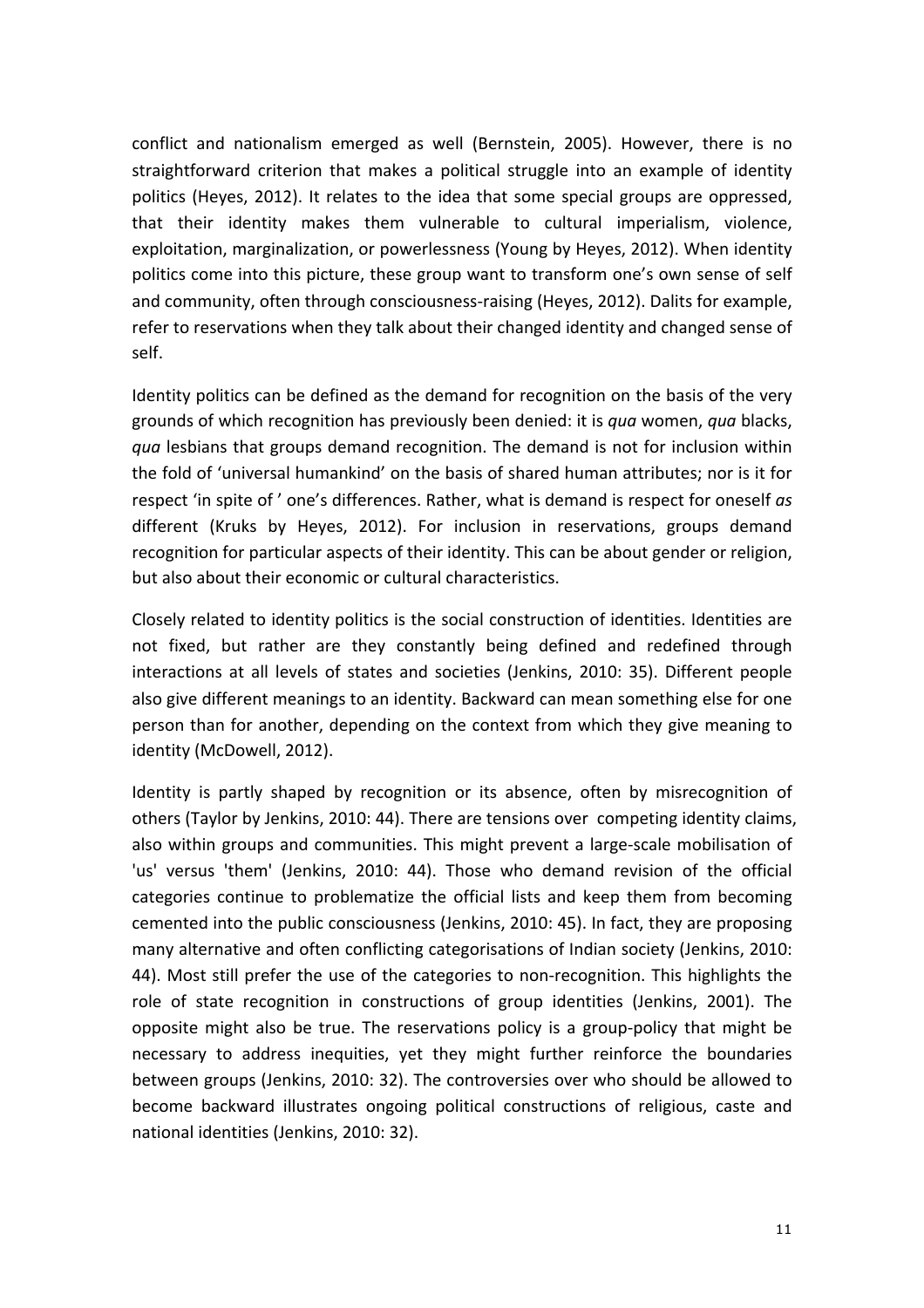Sometimes, this respect for oneself as different is tried to be reached not because of an inherent characteristic like being a woman, being gay or being from a particular ethnicity. Sometimes ones identity is exaggerated or made up because of possible benefits that can be gained for showing a different picture than what is reality. In these cases, identity is created for the purpose of gaining something positive for themselves (Middleton, 2011).

Another aspect that is about identity and closely relate to identity politics, is how people refer to policy when they talk about identity. In these cases, it is not direct benefits that change their situation, but more symbolic opportunities and values that are given to the policy in relation to their own identity and development. In these cases, it is not the traditional use of identity politics as described above. Instead it is turned around by giving a particular meaning to who they are through this policy which they may or may not personally have benefited from (Still, 2013). Thus, reservations are referred to when for example Dalits or people who can be defined as backward, say how their situation has improved or how their identity has changed.

Thus, in this thesis attention will be paid to how people construct their identity for the purpose of gaining benefits of the reservations policy. The in- or exclusion from reservations depends on their identity which is often actively created. Attention will also be paid to different ways in which identity is used and talked about in relation to the reservations policy, there not all people give the same meaning to identity. Finally, peoples identities are changing because of reservations.

#### *2.3 Conclusion*

Policy and development and identity politics are both relevant for the question about the reservations policy and inequality that was stated in the introduction. Policy and development show how policy should be looked at. As Wedel (2005) and Mosse (2004) argue, policies arise out of particular contexts and are shaped by the interrelations between all actors who have a stake in this particular policy. So instead of a linear process from policy making to implementing, it is a much more complex process in which the policy is created by society. This view also has consequences for evaluating a policy in terms of failure or success, and can explain why people who need it most do not benefit from policies. Identity politics is of central importance because it is used in relation to reservations, both by government and society. Besides demanding recognition on the basis of being different (Heyes, 2012), identity is also created and exaggerated in order to show a picture of themselves which they believe that will give them benefits of a policy (Middleton, 2011). Also, when talking about identity, references can be made to policies which give symbolic opportunities and values instead of real, materialistic change (Still, 2013). In short, identities are socially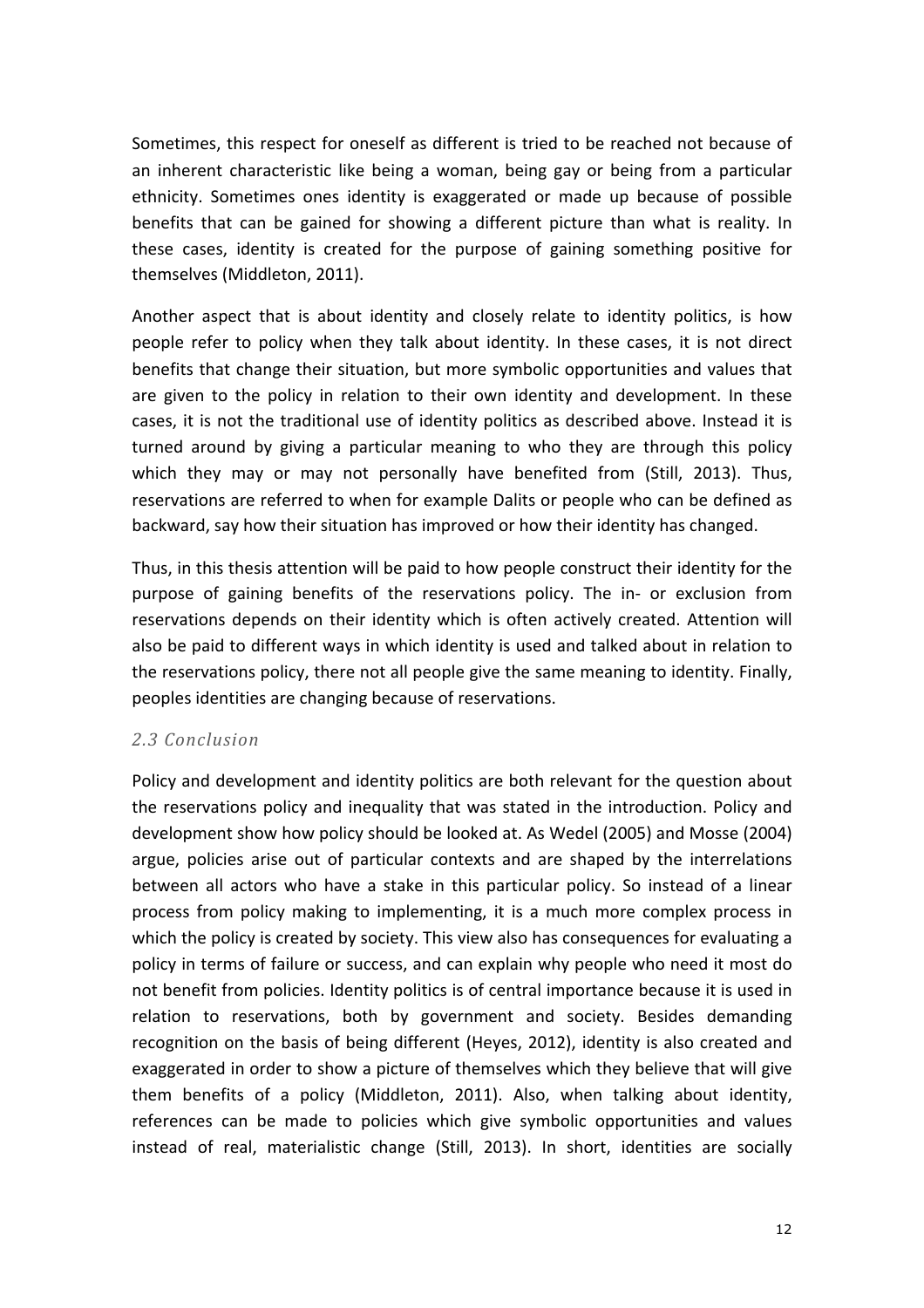constructed and used to give meaning to ones sense of self and who they are. Reservations and identity are closely related. Reservations changes the identity of people, and reservations are used when talking about one's own identity.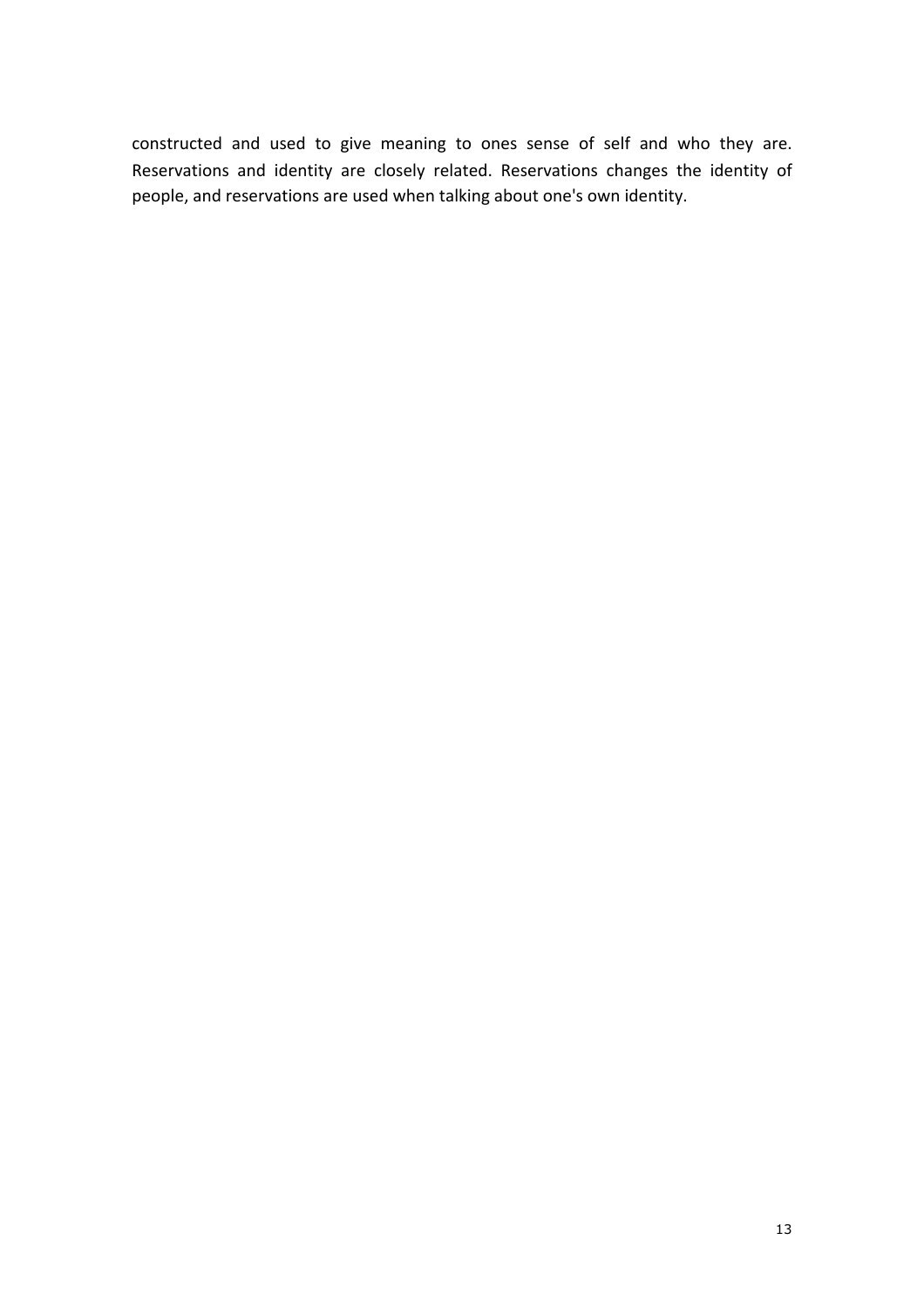## **Chapter 3: Case Description**

In this chapter a description will be given of the reservations policy in India. The categories within reservation are based on caste, which is why the chapter will start by explaining the caste system. It is followed by an introduction on the reservations system. The chapter will continue by describing how the policy was made and how a distinction was made between different categories, which is important for the understanding of how the categories came into being. Next, something will be said about the enactment of the policy which is relevant for the relation between policy and practice. Next, some results will be shown for the sections of education, politics, and public jobs. This are the sections to which the reservations policy applies. Finally, people's attitudes towards the policy will be described, because the experienced feelings towards reservations do not necessarily have to be the same as the described results. Together, these topics will cover all relevant aspects of the reservations policy in relation to inequality.

#### *3.1 Introduction*

#### 3.1.1 Caste system

India is unique because of the highly stratified social structure of the society. Gupta (2005) even argues that it is undeniably the most stratified society in the world. This is because of the caste system, which is a big part of the social identity of Indians (Zwart, 2000: 237). The caste system has existed for over three thousand years and dates back to the ancient Hindu scriptures that are called the Rig Vedas (Yang et al., 2006: 206). The caste system divides all individuals into separate groups. The basic criterion for ranking these groups is ritual purity, which follows from this traditional occupations (Zwart, 2000: 236). These groups form an ideological scheme for people to use for the gross classification of others (Mandelbaum by Zwart, 2000: 236). The construction and deconstruction of these groups and the social identities that come with them is a continuous process and thus far from static (Fuller by Zwart, 2000: 237).

The caste system is constructed as following. The main and oldest structure is that of varna, which consists of four fixed and immutable categories. *Brahmins* are in the highest caste. They consist of priests and educated people. The second one is the *kshatryias* caste, which are the warriors. Thirdly, there is the caste of *vaishyas*, the traders. And finally there are the *shidras*, which is the servile caste. Outside and below these castes are the *achhuts*, who are also called outcasts or untouchables but prefer to be called *dalits*. This means 'broken to pieces' or 'crushed' and refers to their oppressed status in the Indian society (Yang et al., 2006: 206). This group suffered and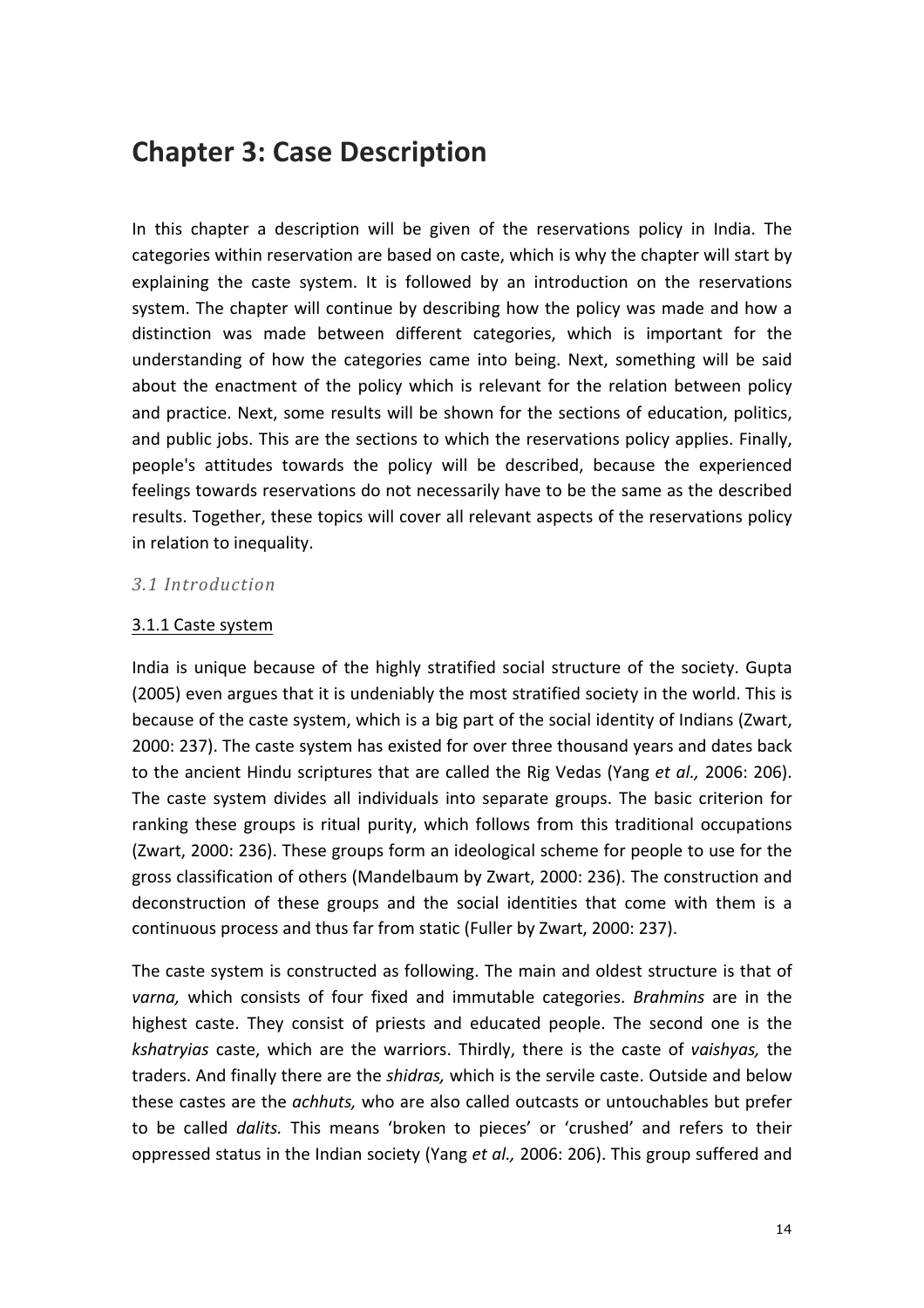continues to suffer rigid social exclusion and untouchability by being born in the lowest stratum of Hindu society. So they are discriminated upon their occupational status. It is estimated that around 16% of the Indian population belongs to the Dalits, many of them being landless agricultural labourers (Seenarine by Yang *et al.,* 2006: 206). They are both socio-culturally and economically a distinct group (Yang *et al.,* 2006: 206). Over the years the society grew more complex where within each caste there are also sub-castes and sub-subcastes. This metamorphosed system is called the *jati* system (Deshpande, 2006). This system is estimated to consist of around 3000 *jatis* where – opposed to the *varna* system - contestation has always occurred (Waughray, 2010). Every occupation has a different name and status. This ranking is very specific and subtle. It is so complicated that for outsiders, the subtleties of rank within a caste are often unknown or unrecognized (Zwart, 2000: 237).

#### 3.1.2 Reservations policy

In India, Affirmative Action is legally grounded in the constitution. Already since the 1920s articles 15 and 16 of the constitution say that discrimination on the grounds of religion, race, caste, sex, or place of birth is prohibited (Yang et al., 2006; Zwart, 2000). And in 1951 a clause was added that says that the state should provide special provision for the advancement of any socially and educationally backward classes of citizens (Yang et al., 2006: 206). This shows the legislation of Affirmative Action in India has existed for a long time already.

The support for the reservations policy in India proceeded from an awareness of the entrenched and cumulative nature of group inequalities (Galanter by Zwart, 2000: 238). In other words this means that after the independence of India from Britain, there was the general discourse that something had to be done about the inequalities that came from this social stratification based on caste. It was argued that disadvantaged people deserved reservation benefits as a compensation for historical deprivation and in order that they may compete effectively in the race for societal goods (Wood, 1987: 414). The overall, long-term goal of the reservations policy in India was to build a political community of all Indians, based on the principle of social equality (Seth, 2004: 38, Beteille by Zwart: 2000: 238). More specific, there were three sets of policy goals: first, the *ending* of social and religious disabilities suffered by specified groups by virtue of their social segregation and ritual exclusion and spatial and cultural isolation. Second, to *facilitate and promote* equal participation of *all* society by means of provisions for preferential treatment, and finally to protect all groups described as socially disadvantaged (Seth, 2004: 37).

The policy was meant as a temporarily measure, but over five decades have gone by and there is no sign of the pulling back of the reservations policy. Every ten year the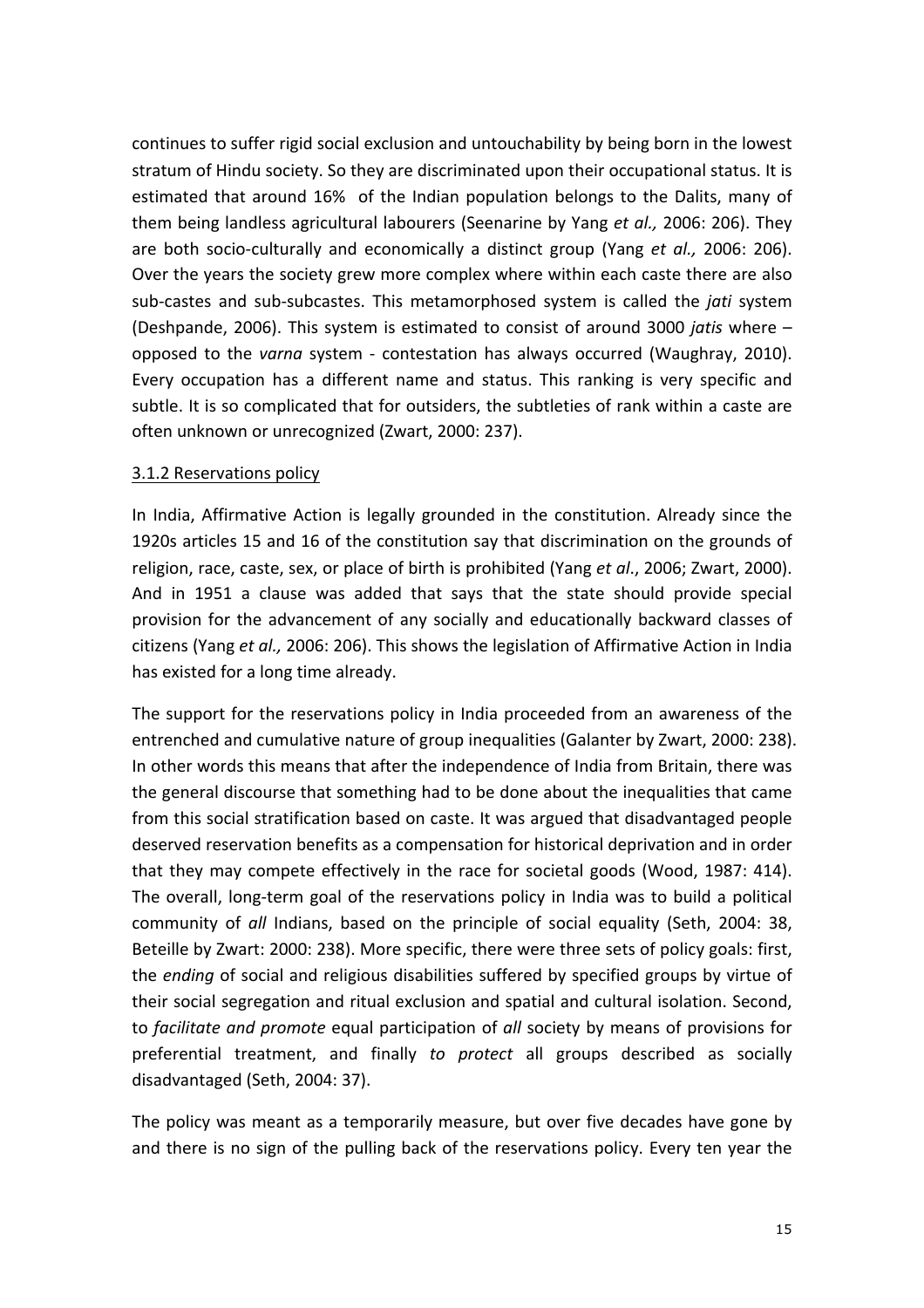reservations have been extended by the Parliament. This is the case because economic disparities continue to exist (Deshpande, 2006). The policy is still very relevant for the development of equal participation for all Indians.

However, quotas for preferred groups is only one among many factors that enables an individual to secure a better position in society. Pre-existing prosperity, urban location, and parents in preferred occupations provide supplementary factors which poor and rural candidates lack (World Bank, 2003). The reservations policy must thus be seen in this broader picture of these other factors that influence development.

Besides governmental interference, there is another tendency going on. India is opening up its markets for international trade and it is liberalizing its country. This means that, especially in the cities, many new jobs become available. This might be another way for many people to get better jobs, earn more money, and gain a better position in society. So the reservations policy is only one way of reaching these goals that can also be reached in other ways.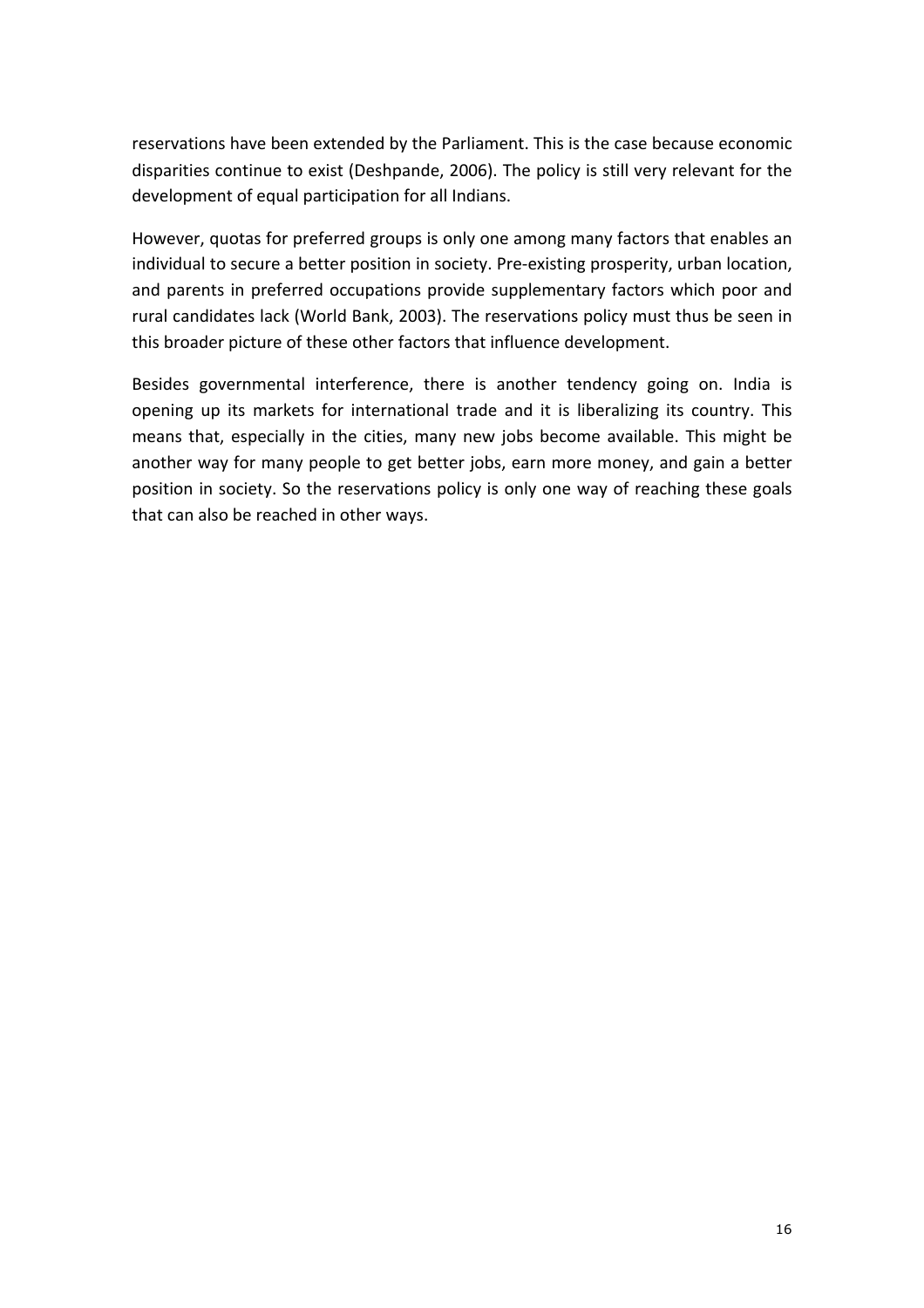#### *3.2 Policy making*

The reservation policy makes a distinction between three different preferred groups who are included in this policy. It is the result of a process that has taken many years and started already in the times when India was still ruled by British colonisers. The three groups are the Scheduled Castes (SC), Scheduled Tribes (ST) and Other Backward Classes (OBC). From now on, these three groups together will be referred to as the preferred groups. In the following section it will be laid out how these categories came into being and how it is decided who is included in these categories and who is not. For each group, different processes brought the policy to where it stands now. Next to the groups that are included, the excluded groups that wish to be included in the reservations policy are also important for policy making.

#### 3.2.1 Scheduled Castes

The first preferred group consists of the Scheduled Castes. This are the former *untouchables,* the ones without a caste. Today they are called Dalits. In 2001, this group consisted of 167 million people, which counts for 16% or of the total Indian population (Seenarine by Yang *et al.,* 2006: 206). Historically, they are dependent on the higher caste by being labouring clients of these higher castes (Mosse, 1999: 66). They are traditionally landless labourers who work on the land of the higher castes. They are discriminated upon by these higher castes. Their identities are 'relational,' in a sense that they are defined and reproduced by relations of dependence and subordination (Mosse, 1999: 69).

Dalits were the first group to be mentioned in relation to the reservations policy. In 1935, provisions were made for this group for the first time, in spite of opposition by Gandhi (Das, 2000). The agreement that followed is known as the Poona Act and provided reserved seats for the depressed classes out of the general electorate seats in the Provincial Legislatures. And from 1942 onwards, reservations expanded to public jobs in which 8.5% was reserved for the scheduled castes (Das, 2000). Scheduled Castes are limited to Hinduism and Sikhism. In 1956 there was a mass conversion to Buddhism, and the government of India issued orders declaring them ineligible to any of the concessions admissible to the scheduled castes (Das, 2000). All other religions are also excluded from the Scheduled Castes.

The criteria for identifying Scheduled Castes were mentioned first in the Census Report of 1931: (1) no clean Brahmans; (2) serving caste Hindus as barbers, water-carriers, tailors, and so on; (3) polluting high-caste Hindus by contact or proximity; (4) debarred from using public amenities and Hindu temples; (5) is depressed on account of illiteracy, poverty, or on account of occupation (Jain, 1994: 6). The identification of Hindu Dalits, who thus belong to the Scheduled Castes and are included in the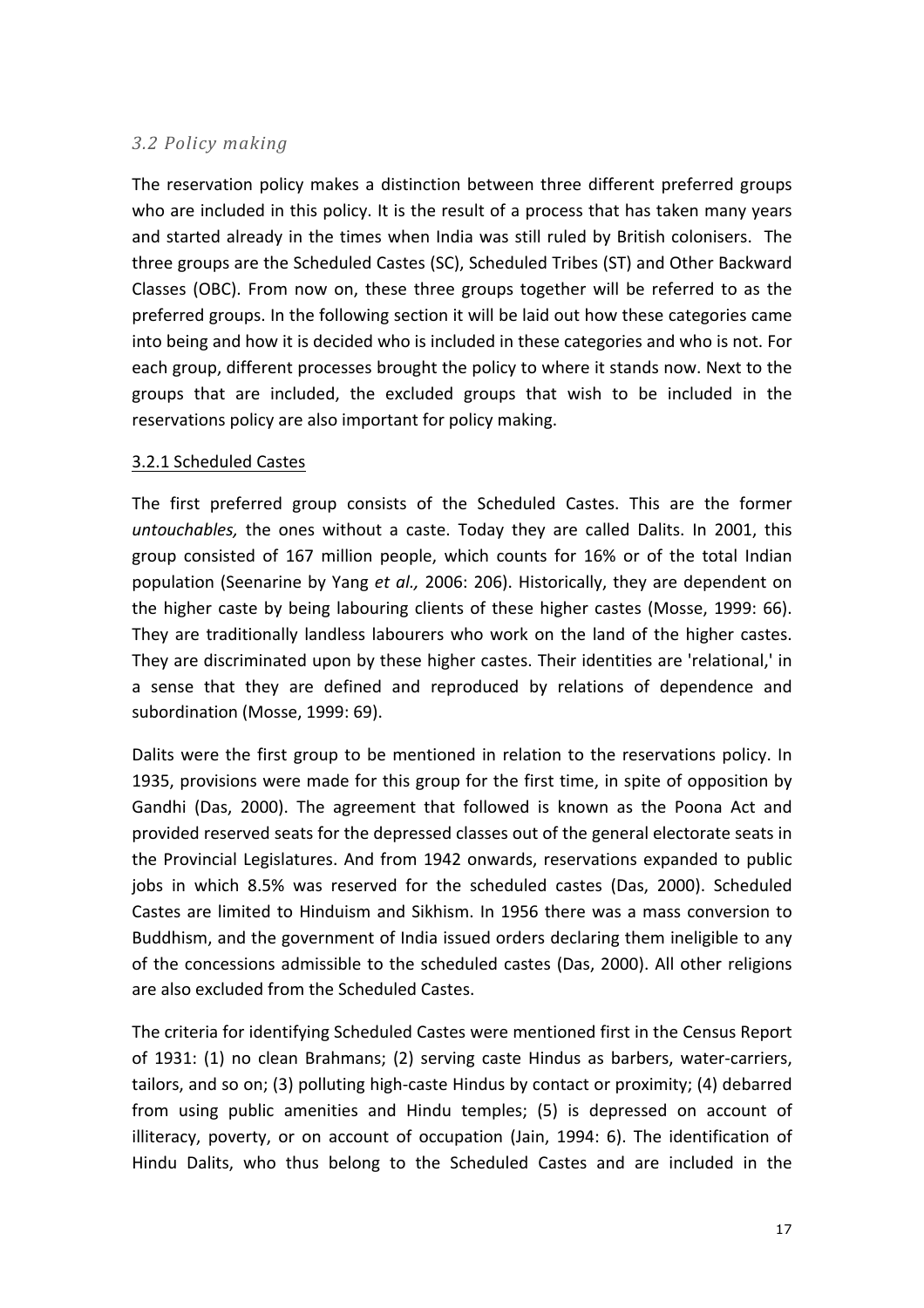reservations policy, is less controversial than the other two groups (Deshpande, 2006), because they are more homogeneous compared to the other preferred groups. However, it is not clear whether non-Hindu Dalits should also be included in this group. 80% of the total Indian population is Hindu, and 13% of the population is Muslim, which is a minority. More about this will be said in the part on Muslims.

#### 3.2.2 Scheduled Tribes

The second group included in the Indian reservations policy is the Scheduled Tribes. They are tribes that are said to live isolated, for example in the forests, and have traditionally been excluded from the caste system (Yang et al., 2006: 206). The criteria for the identification of the STs are less clear, and there are variations across states. But there are some features that are found to be commonly applicable: (1) tribal origin; (2) primitive way of life and habitation in remote and less easily accessible areas;  $(3)$ general backwardness in all aspects (Jain, 1994: 7).

In 1943 a quota of 8.33% was reserved for SC (World Bank, 2003: 21). Currently there are over 700 Scheduled Tribes in India (Middleton, 2011). But it is not at all clear who exactly should belong to this group. Groups belonging to the Scheduled Tribes are very heterogeneous (Deshpanede, 2006), and the communities belonging to the ST category have become internally highly differentiated. Some of them are living in a high degree of isolation, while others are leading middle and upper-class urban lifestyles (Sheth, 2004). Religion is no restriction for applying to be included in the Scheduled Tribes as it is with the Scheduled Castes (Das, 2000).

Until today there are communities that do not yet belong to the Scheduled Tribes but seek recognition. Officials estimate that the number of tribes that is vying for ST status is more than 1,000 (Middleton, 2011). ST status promises economic and political advantage, but it is also believed that recognition will give these communities a sense of belonging in the Indian society. Some of these communities were previously marginalised from the Indian society and had no state where they felt they belonged to. Reservations might help them to give them this feeling. Middleton (2011) did research on how this process of seeking recognition works in Darjeeling in the North of India. She raises questions about the kinds of anthropological knowledge that are being circulated, produced and practiced in the world beyond the academy.

A group of anthropologists from the Cultural Research Institute of the Government of West Bengal had been sent to Kolkata by the central government to conduct an official ethnographic survey. They had the task to certify the ethnological traits of ten communities that were seeking recognition as Scheduled Tribes of India. They had the task to verify the 'tribal' identities of these aspiring Scheduled Tribes. So the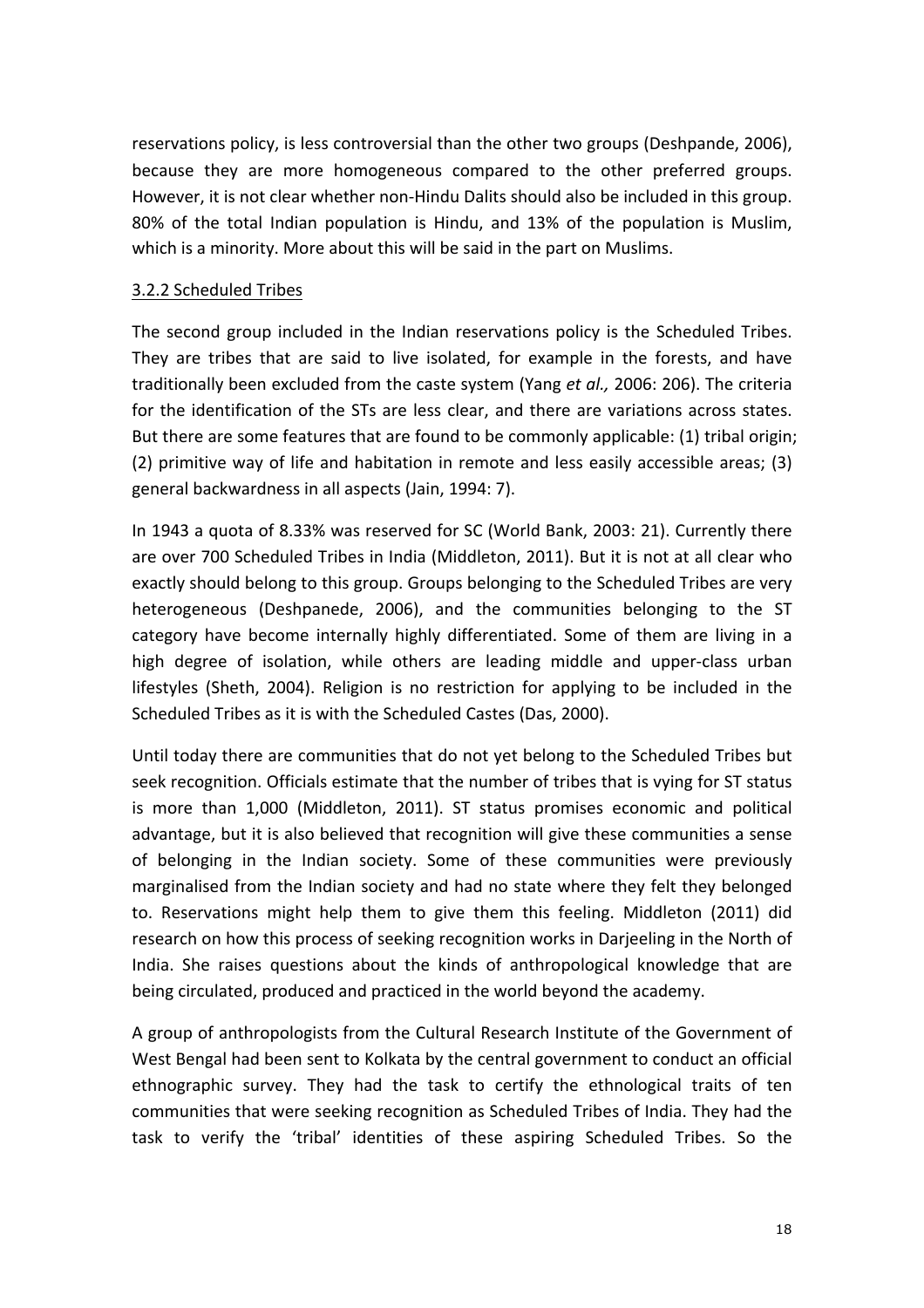ethnographic inquiry that they were about to take out were believed to have truthrevealing capacities.

The anthropologists have five official criteria to verify. They were established by the Lokur Committee in 1965: (1) Indication of primitive traits; (2) distinctive culture; (3) geographical isolation;  $(4)$  shyness of contact with the community at large;  $(5)$ backwardness (Government of India by Middleton, 2011). But how these five criteria are to be verified exactly is nowhere to be found in the formal procedures. This is left to the expert designs of government anthropologists themselves. So before they arrived in Darjeeling, the team from the Cultural Research Institute drew up its own list of ethnographic guidelines, as shown in figure 3.1. This freedom gives them a lot of power in deciding whether or not a community should be included in the list of Scheduled Tribes. The most noteworthy is that the stated policy is that religion should be no bar to becoming tribal, while points 13 and 14 seem to be exactly about this. The inclusion of religious facts in the guidelines shows how much influence the researchers had in the ethnographic survey.



Figure 3.1. Formal criteria vs. ethnographic quidelines. Source: Middleton (2011).

When the communities found out that anthropologists would come to analyse them, the leaders conducted an emergency meeting in which they discussed how they could best present themselves. They talked about where the government team should be taken, what rituals should be shown, and how to best engage with the anthropologists. In other words, they planned exactly what should happen when the ethnographic survey took place. One of the leaders said that the way they exhibit themselves should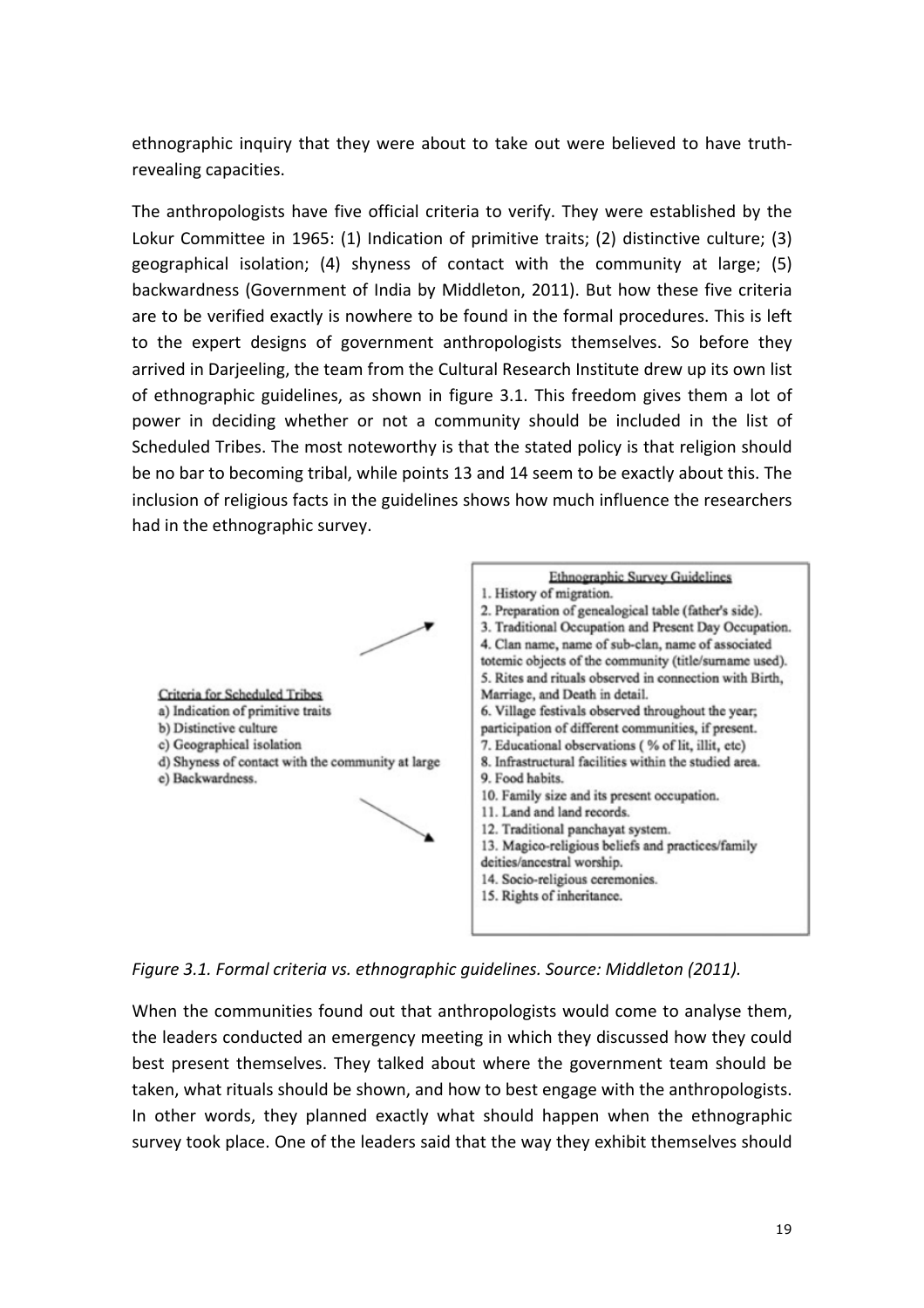be deliberated and presented very cautiously. Together, they came up with a strategy that they thought would give them the best possibilities for reaching the status of Scheduled Tribe. But they were worried that when the anthropologists wanted to go somewhere else than they planned, they would fail, because those other places were not prepared.

And that is what happened: the leaders of the community did their best to impress the researchers by giving them a 'show' of their 'tribal' identities. he researchers were welcomed by people from around the area who were presented as 'village' people wearing tattered clothes. Then they were led to a house were the owner showed his 'traditional' practices, while the leader who showed the researchers around, was the one who talked and explained. And so the day continued with the community performing and the researchers doing their ethnographic work.

Afterwards, one of the anthropologists said: 'nothing was raw; everything was cooked.' They knew very well that everything they saw that day was arranged for them. They only met the people the ethnic leaders wanted them to meet and the ethnic leaders even told those people what to say. This made it almost impossible for the research team to get to the bottom of affairs. It challenged their expertise. What they did is using secondary sources like colonial ethnographies, census data and academic ethnographies to cross-check the authenticity of their data.

The result of this ethnographic survey was negative. It was argued that although the community had tribal origin, they were gradually assimilating into the 'great tradition,' due to contact with exogenous people and the Hindu tradition. Inclusion on the list of Scheduled Tribes would thus be a retrograde step. Still, ethnic organisations still believe in the ST status of these communities and continue their quest by trying to document their 'tribalness' by themselves. The same thing is seen at Muslim communities who's request at inclusion had been denied. Muslim organisations carried out surveys in order to compile their own unofficial lists of Muslim backward classes (Jenkins, 2010: 38).

#### 3.2.3 Other Backward Classes

For the first two groups, there had been little resistance from the non-preferred groups (World Bank, 2003). This was not the case for the third and most numerous group, called Other Backward Classes. All groups that do not fall into the Scheduled Castes or Scheduled Tribes and that are economically & socially 'backward' can apply to be included here (Yang *et al.*, 2006: 206). This group is the most controversial, because they were never a clearly defined category. There is a lack of a definition of what a backward class is and what the exact criteria are to identify them (Waughray, 2010: 350).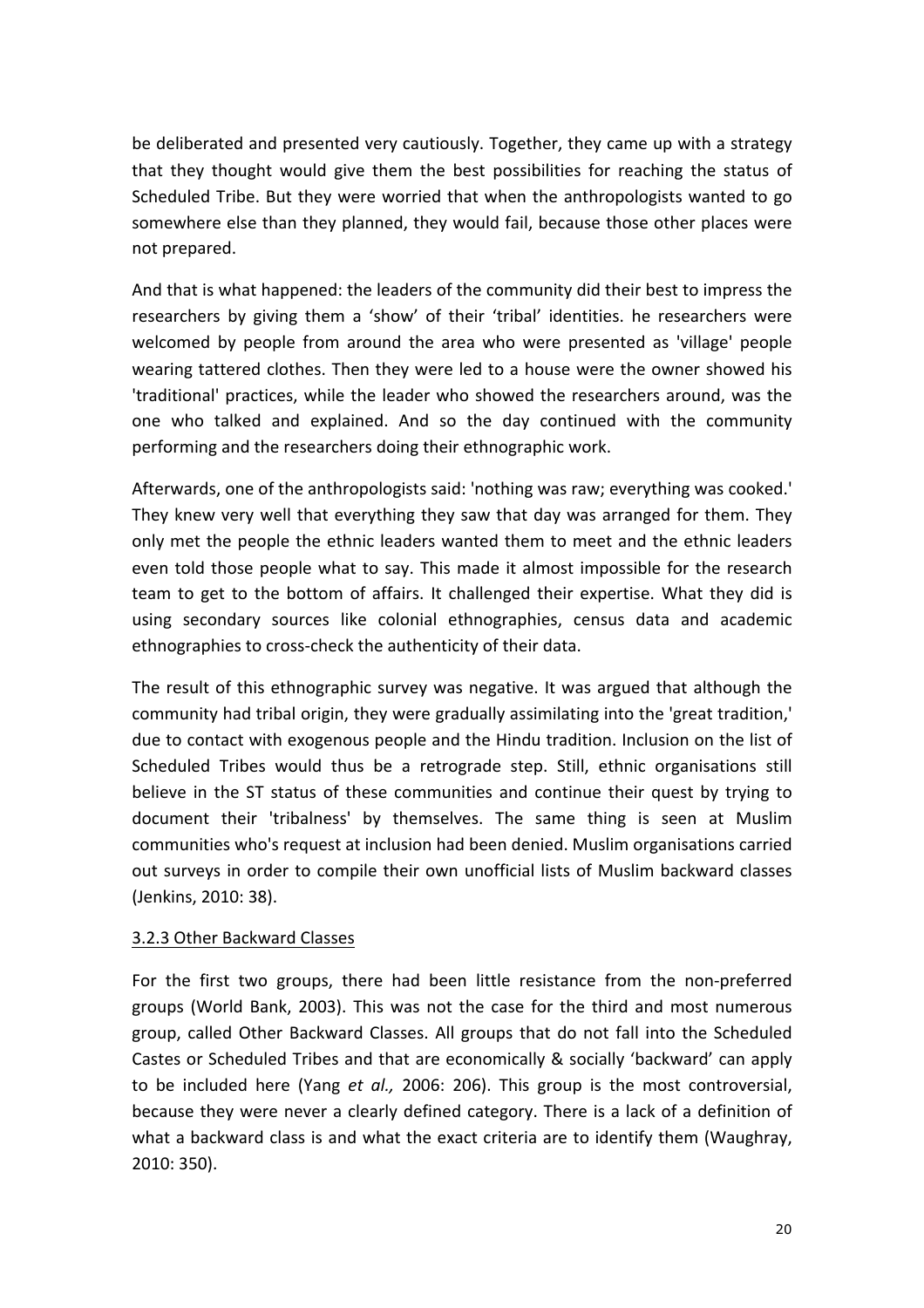In 1953, a first commission was installed to develop criteria and select the backward classes (Zwart, 2000: 239). The commission should determine criteria of backwardness, it should find out which sections of the population should be treated as socially and economically backward, and it should prepare lists of these sections (Government of India by Zwart, 2000: 240). This resulted in a list of 2399 eligible castes that together formed about 40% of the Indian population (Zwart, 2000: 240). They turned out to be a selection of castes, even though this was not what was thought of in the first place. An alternative would have been to use individual economic criteria, but this would have required a huge research effort and problems of unequal access to registration would have multiplied. Caste was the cause of inequality in India; it was assumed as logical that castes should also be the beneficiaries of affirmative action (Zwart, 2000: 241). Another reason for the classification in castes is that most claims made on the commission by collectives demanding recognition as backward classes came mostly from castes (Zwart, 2000: 241). However, not all members of the commission agreed to this selection based on caste. The chairman of the commission, Kalelkar, is one of them. He added a letter to the report, saying that he strongly disagreed with the main conclusions of the commission. He said that caste-consciousness increased through this policy instead of it promoting a casteless and classless society. The problem of inequality would not decrease when reservations would be based on caste. Kalelkar was especially sorry that even Muslims and Christians now claimed that they had castes (Zwart, 2000: 241). As a result of these critiques, the central government did not follow the recommendations of the report. They shied away from creating an all-India list of backward castes and instead advised the state governments to choose their own criteria (Wood, 1987: 412). They recommended that 'it would be better to apply economic tests than to go by caste' (Galanter by Wood, 1987: 412). And because there was no central policy, a wide variety of policies and practices developed in the different states in the 1970s (Wood, 1987: 412). However, also on state level, caste turned out to be the main criteria for selecting who should be included in reservations.

In 1979 a second commission was installed, named after the chairman Mandal. They had the same job as the first commission, namely establishing criteria of backwardness by travelling through the country and select people who satisfied the criteria. They formulated four basic criteria to verify who should be included as OBC: (1) considered backwards by others; (2) depending on manual labour; (3) having at least 25% of women and 10% of men married under the age of 17; (4) participation of females in work should be at least 25% above state averages (Backward Classes Commission by McDowell, 2012). The results were similar; only this time 3743 eligible castes were listed (Zwart, 2000: 242). This was about 52% of the population, rougly 350 million people (Wood, 1987: 414). Again, this was because 'we did not seek caste, but caste pursued us' (Gill by Zwart, 2000: 242).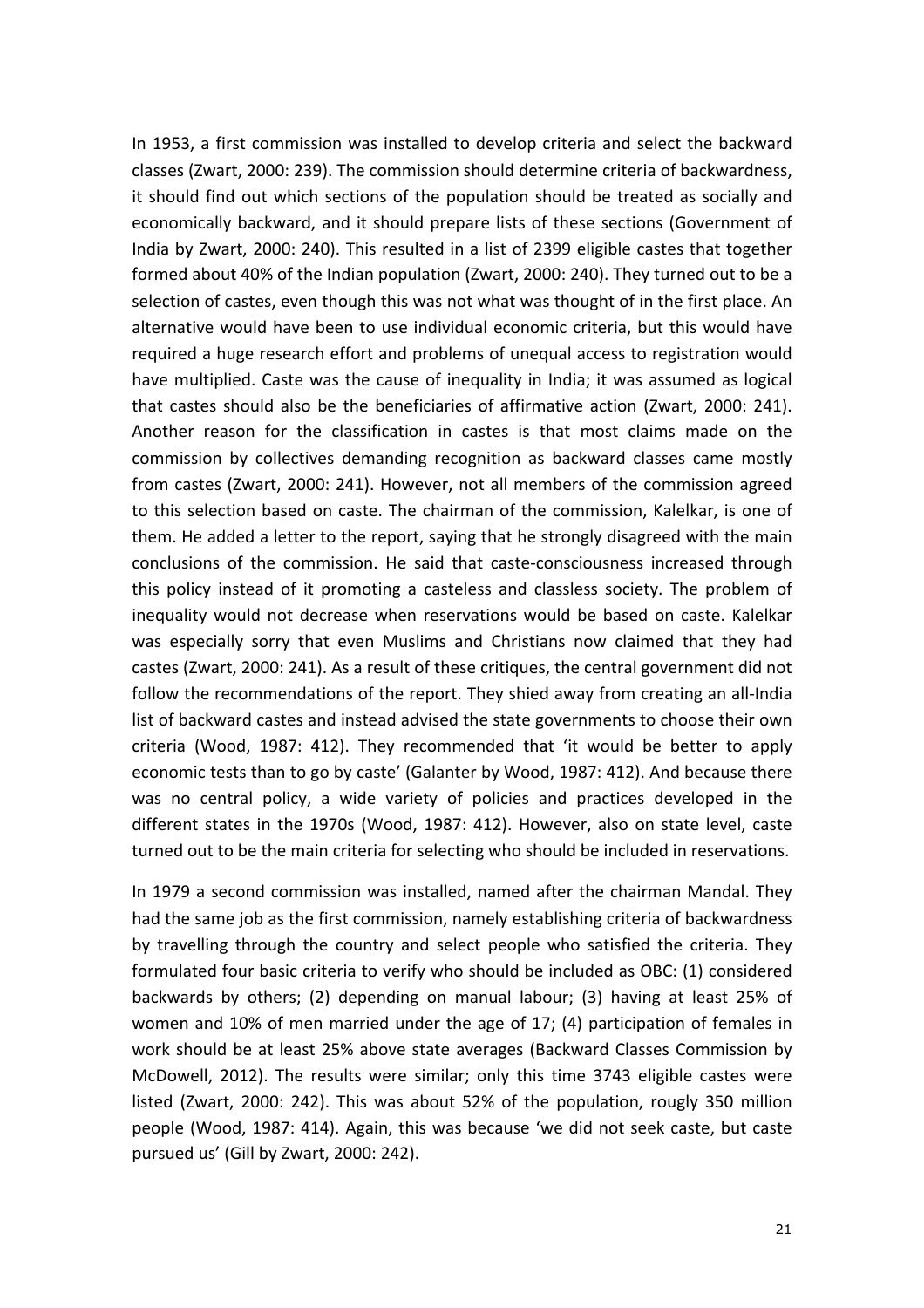However, it was only in 1991 that an uniform policy was adopted for the Other Backward Classes (Sheth, 2004: 43). Reservations were extend by including the OBC's with a quota of 27%, taking the total of reservations to 49%. But this came along with a long struggle: there were violent reactions from the non-preferred groups (World Bank, 2003). For example in Gujarat, where demonstrations against an increase from 10% to 28% of the reservations for OBCs became violent in 1985. The rioting became so uncontrollable that the Indian army was called in to restore order (Wood, 1987). But it was too late to save the 275 people that died in the struggle (Wood, 1987). These violent reactions were not because of historical discrimination but because of resentment of other groups who were more successful in education and economic pursuit. So instead of increasing equality, it seemed to create hateful caste prejudices and divisions between classes of people (World Bank, 2003).

#### 3.2.4 Women

Next to the three already existing preferred groups, there are other groups that also believe they have the right to be included in affirmative action, because of their marginalised positions. The first of these groups are women. Even though the constitution assures equal opportunities for both sexes, in every area of life Dalit women are in worse position than Dalit men (Grey, 2005: 129). Even though there have been a few small improvements, obstacles remain for women in employment, wages, appointments, promotion, political representation and personal relations (Grey, 2005: 131). Another big problem is the sexual exploitation and violence against Indian women (Grey, 2005).

When it comes to reservations, no gender distinctions are being made. What happens though, is that most of the benefits go to men while women are underrepresented. Under British colonial administration, women could not hold level A posts. But since the 1980s a change occurred. Today, in some local government councils, one-third of the seats at all levels is reserved for women, like in Andhra Pradesh, Maharashtra and Karnataka (World Bank, 2003). This has energized women's leadership in local development. However, the central government has not acted on job reservation for women in central government (World Bank, 2003). Still, also in the central government the proportion of women is slowly increasing from 4% in 1983 to 8% in 1991 (Grey, 2005). It seems that the situation of women in India is slowly improving.

#### 3.2.5 Muslims

The second group that demands to be included in reservations in India is the group of Muslims. Distinctions and discrimination on grounds of caste are also found among adherents of Islam, Christianity and Sikhism (Waughray, 2010). Research showed that Dalits are worse off materially, socially and educationally, irrespective of religion.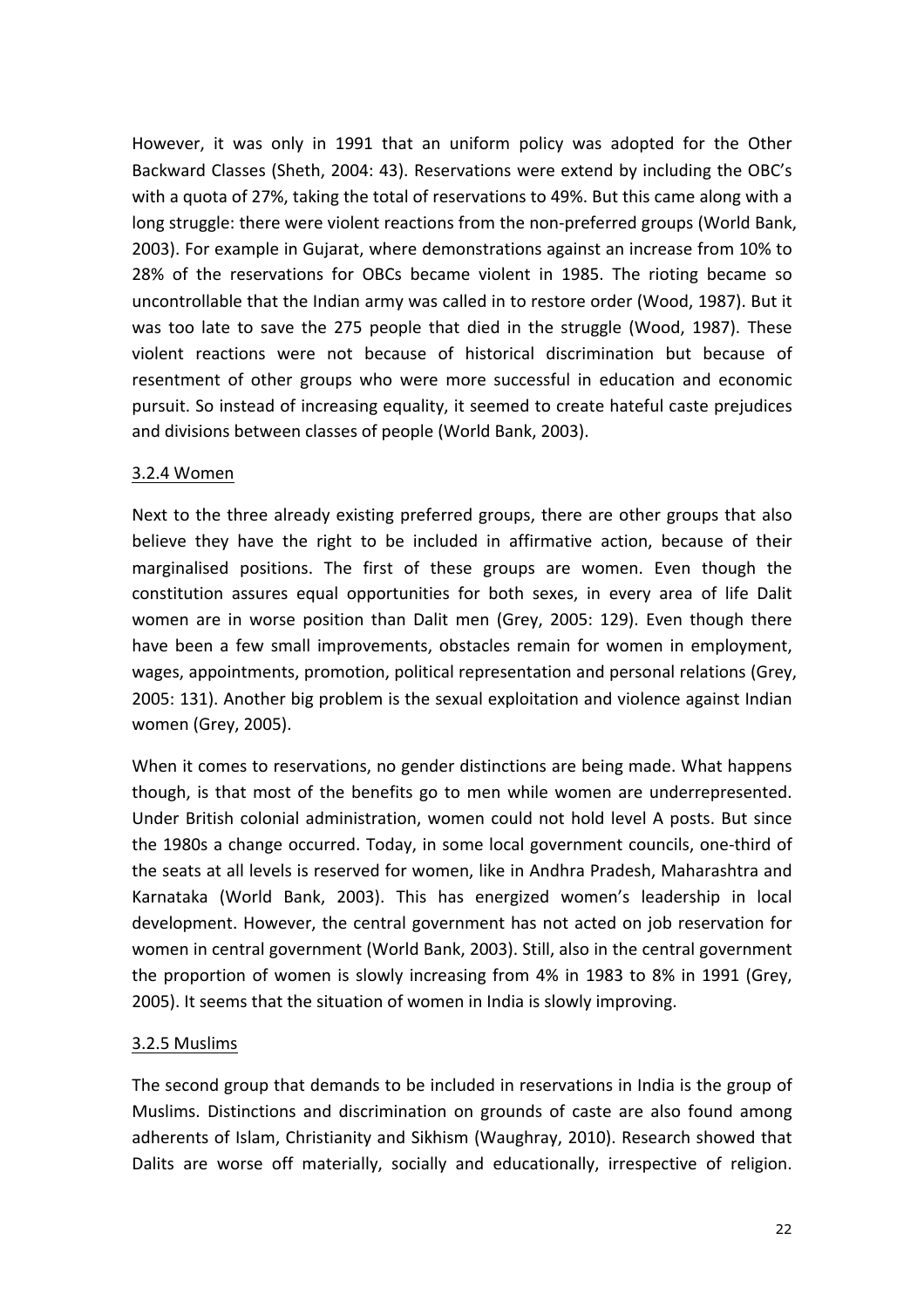Muslim as well as Christian Dalits are treat as distinct groups within their own religious communities and regarded as socially inferior (Waughray, 2010: 348). These Dalits are Dalits first and Muslims only second. But it are not only Dalit Muslims that are backward. Desai & Kulkarni (2008) support the notice that Muslims in general lag behind in the enrolment in formal education (p. 249). This would justify to give them reserved status. However, caste and untouchability are in the first place associated with Hinduism only (Waughray, 2010). In the 1850s already, protestant missions in India had reached a consensus that caste was a religious institution, and thus fundamentally incompatible with Christianity (Mosse, 1999: 73). Until today there is no consensus on whether other religions can also belong to the Dalits. But so far Muslims are disqualified from the Scheduled Castes.

Where Muslims are excluded from the Scheduled Castes, and rarely belong to the Scheduled Tribes, they can still be included in the Other Backward Classes. The Mandal commission declared over 80 Muslim groups to be backward (Jenkins, 2010: 37). However, in 1994, the Association for Promoting Education and Employment of Muslims called for a Convention on Reservation in New Delhi, based on grounds of economic, social, and educational backwardness (Theodore, 1997: 853). They requested for the whole Muslim community in India to be declared as a backward class. One of the founders of the association wrote in a letter to the Welfare Minister: 'In my view the entire Muslim community in the country forms a Backward Class .. I do not think you would like your Government and party .. accused of dividing the Muslim community' (by Jenkins, 2010: 37).

Some of the Muslim groups that are already officially listed as backward have an interest in keeping the competition, including upper-class Muslims, off the lists. They argue that even though Islam is casteless in theory, in reality there is a hangover of caste sticking to them. They agree to the situation as it is now. This shows that there is no internal agreement on how non-Hindus should be handled in the reservations policy. 

The reaction to the demand from the Muslim community to be included as a whole in 1994 was negative. The argument was that the reservations existed in the first place because of a problem that had to do with the Hindu castes. If the Muslim community wanted to be included as a whole, they should get reconverted to Hinduism first (Theodore, 1997: 854). Thus, the official OBC lists continue to include only some Muslim communities rather than Muslims in general (Jenkins, 2010: 38). The attempt at recognition for the whole community failed, and until today this situation is not legally settled (Waughray, 2010: 350).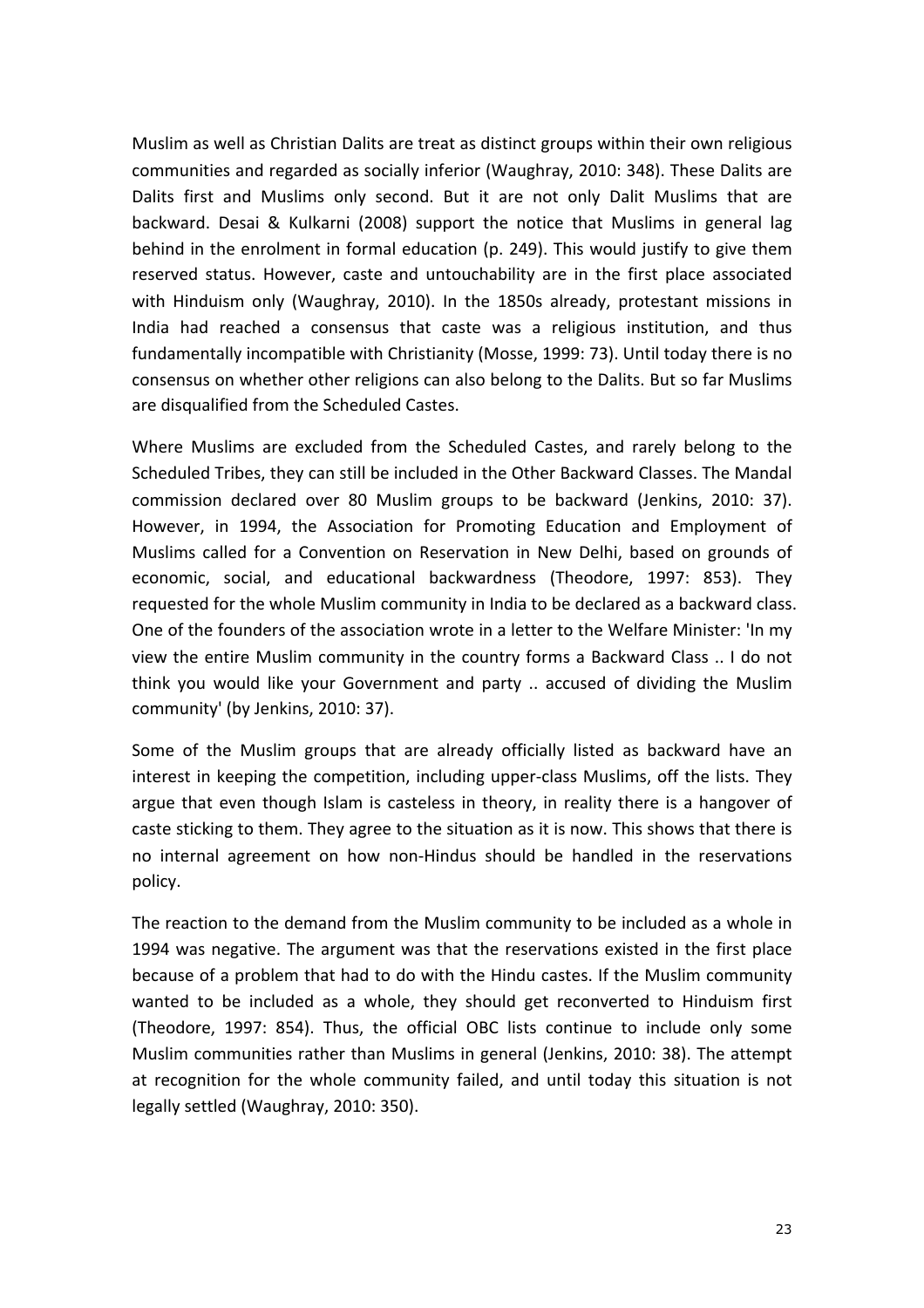Similar struggles took place for and within the - numerically smaller - Christians in India. But because Christian ideology is based on egalitarian ideas, there is a tension between this ideology and having to argue that its own religious community discriminates on the basis of caste (Jenkins, 2010: 42).

#### 3.2.6 Private sphere

In 2004, the government announced a national dialogue on extending reservation to the private sector. Where the public jobs account only for a fraction of the total amount of jobs in India, the inclusion of the private sector in reservations would hugely improve the impact of the policy. However, the proposal has already excited much conflict: the industry says there is no discrimination. They oppose legal reservation on the ground of compromising merit and efficiency and on the adverse effect of the competitiveness of the industry in global competition (World bank, 2003).

#### 3.2.7 Conclusion

The goal of the policy discourse of reservations is to reduce inequality. Because this inequality is closely related to caste, this is where in- and exclusion is based on. It started with the former untouchables who are now called Dalits. Reservations exist for this group since 1935. In 1943 Scheduled Tribes were also included in reservations. However, the criteria are unclear and this makes it difficult to decide who does and dos not apply for this group. This comes to the forefront in ethnographic research that anthropologists take out in name of the government to decide who belongs to the Scheduled Tribes and who does not. For the final preferred group, the Other Backward Classes, the discussion on who should be included started in in 1953, while it took until 1991 before an uniform policy was adopted. Also for backwardness, the criteria for inclusion are unclear and there is a lively discussion on whether the grouping should be based on caste. The government argues that this classification came into being 'not because we seek caste, but because caste pursued us.' But groups like women and Muslims do not agree to the distinction as it currently is, and wish for another grouping. All these struggles for recognition make that the policy is never taken for granted as it is, but constantly negotiated. This relation between people and policy shows that the policymaking is a continuing process in which these relations are constantly being redefined. Even after more than fifty years of reservations in India, the criteria, grouping, and inclusion and exclusion, the debate is still alive and active.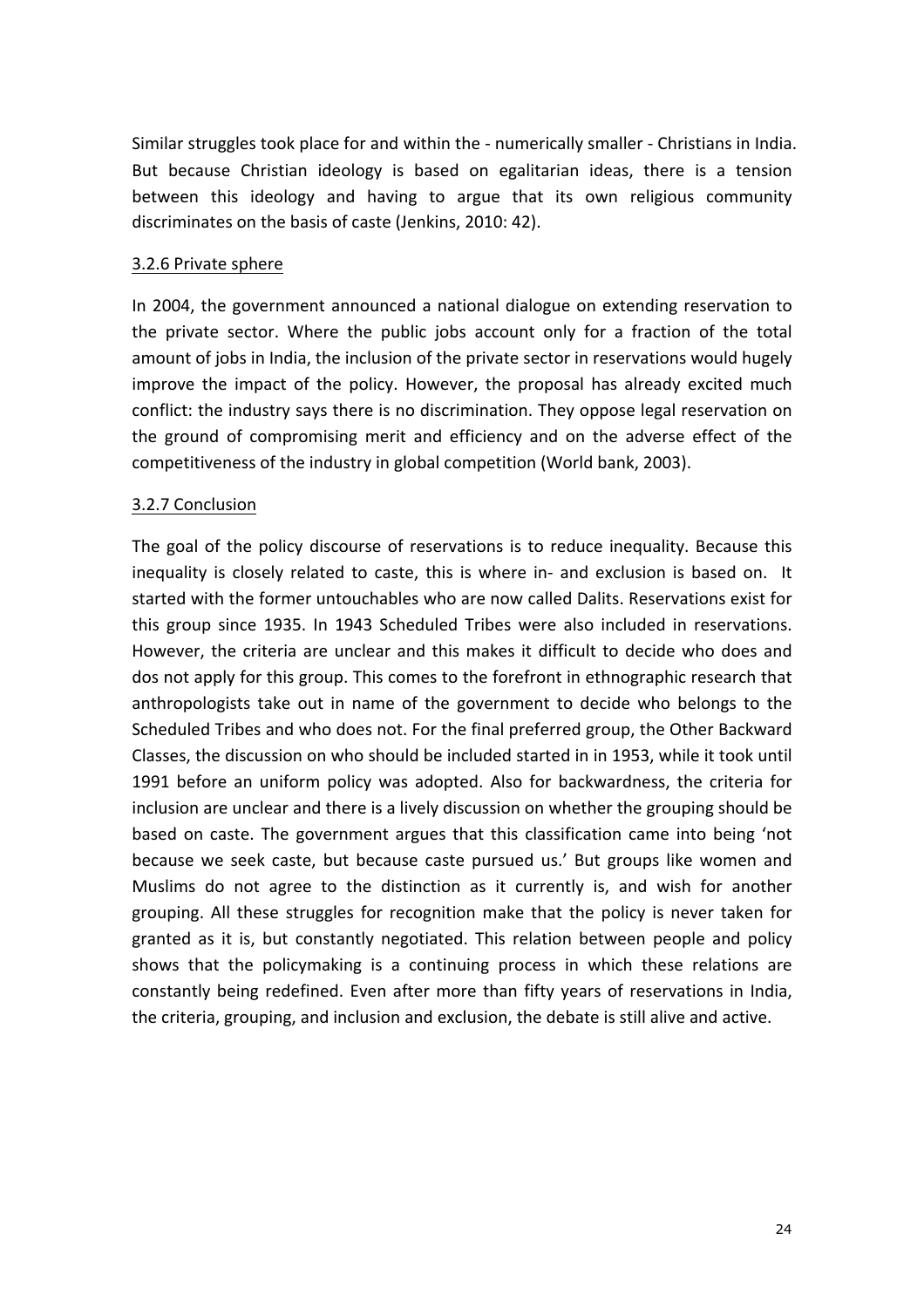#### *3.3 Enactment*

In the next section, it will be shown how the reservation policy in India is being enacted. This is relevant for a deeper understanding of not only how the process of policy making works, but also how the process of enactment works and what the guidelines are that should be followed.

#### 3.3.1 Institutional framework

The central Ministry of Personnel frames guidelines about how to enact and monitor affirmative action and public service. Individual ministries, departments and public agencies then follow those guidelines and issue necessary executive directions (World Bank, 2003). This means that there is no enforcement mechanism on the national level, even though there is a Ministry for Social Justice in the Central Government (Deshpande, 2006). One of the guidelines is that the reservation should be in proportion to the population in the concerned state or union territory (World Bank, 2003). This means that the number of reservations is different for each state. Another rule is that candidates from the reserved groups who were selected on their own merit cannot be counted as quota candidates (World Bank, 2003). And there is a very limited amount of categories in public jobs that have been exempted from the reservation requirement, such as Space, Electronics and Atomic Energy due to their highly specified characters (World Bank, 2003).

#### 3.3.2 Communication

When a vacancy becomes available that falls under the reservations policy, it must be communicated sufficiently in newspapers. They are also known at employment exchanges who work in compliance with the policy (World Bank, 2003). In this way, it must be easy for people from the preferred groups to get the knowledge on the jobs that are especially available for them.

#### 3.3.3 Enforcement

For the enforcement of the fulfilment of these vacancies, a special system is used that helps departments to determine their number of reserved vacancies (World Bank, 2003). A roster system is applied that can vary for the different states. It could be for example that in one particular state, 1/7th of the jobs is reserved for preferred groups. In that state, every vacancy gets a number and vacancies number 1, 7, 14, 20, 27, 33, and so on are reserved for the Scheduled Castes. Similar schemes count for the Scheduled Tribes and for the Other Backward Classes. And for temporary jobs, a separate roster is maintained (World Bank, 2003). In this way, it is more difficult for governments to ignore reservations.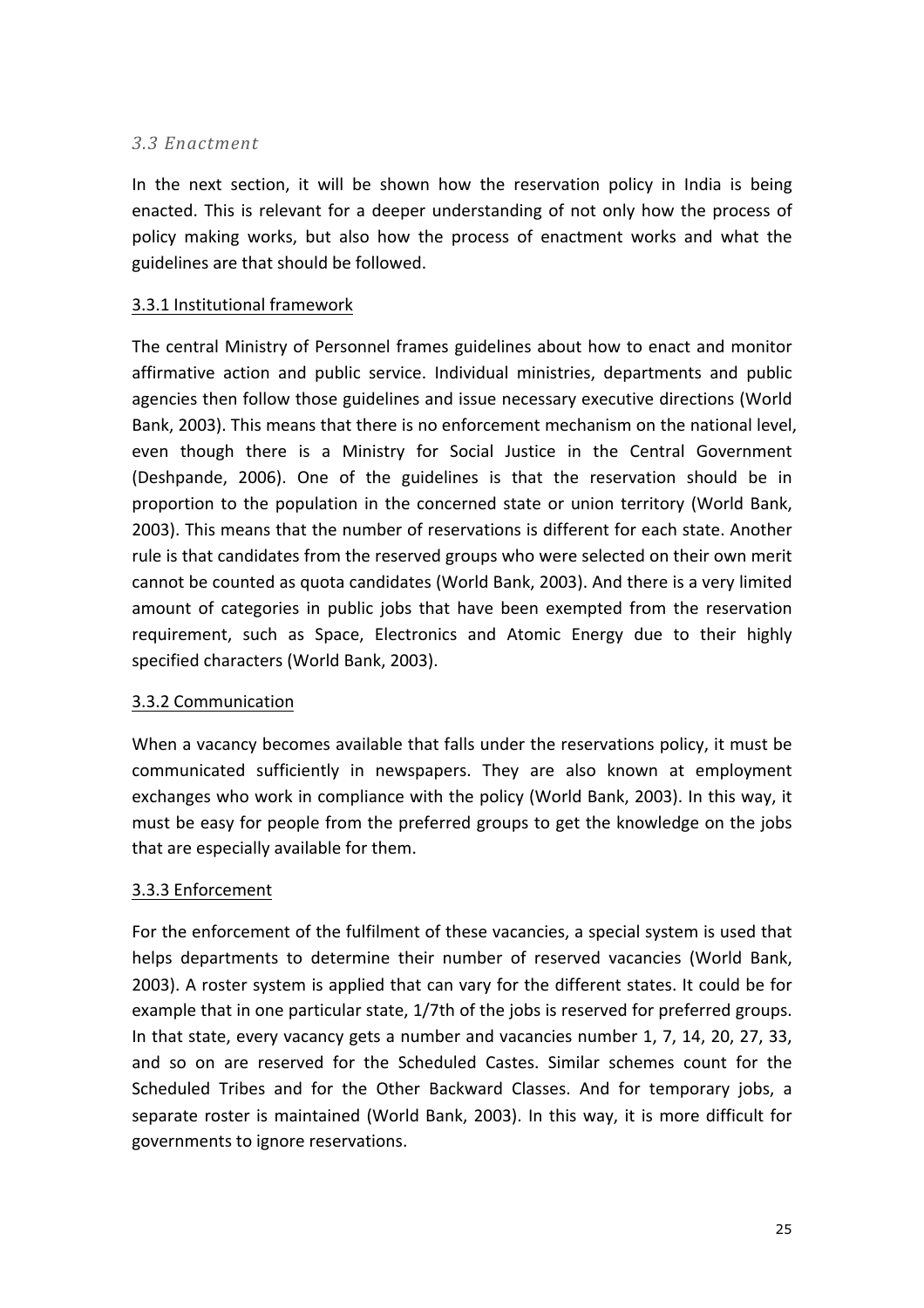#### 3.3.4 Monitoring

Firstly, monitoring is being done through annual reports that federal and state governments are required to submit yearly. They must state the total and grade-wise distribution of SC, ST and OBC amongst its employees as it stands on January 1 each year (World bank, 2003). As I will explain below, public jobs are divided in level A to D depending on the payment, so this a distinction made within the quotas for preferred groups. Special commissioners for the different affected groups safeguard the interests of these groups and make sure that deficiencies are highlighted in the Parliament. The Parliament in its turn can debate this reports and ask for explanation from officials of ministries (World Bank, 2003).

Secondly, inspections are being done by the central Ministry of Personnel to assess the department's compliance in implementing reservations, the correct maintenance of rosters, and the procedures for filling vacancies (World Bank, 2003).

#### 3.3.5 Redress of grievance

If conditions are violated, individuals can register complaints in the workplace to the department head or with the Ministry of Personnel. When they fail to enforce reservation orders, individuals can approach the National Commission for SCs and STs or the central tribunals and High Courts for legal remedy (World Bank, 2003). However, there is often a lack of resources at the side of the potential petitioners. They do not have the money and the time to go to court (Deshpande, 2006: 13). What follows from this is that this legal rights are often not pursued by preferred groups because of the circumstances on the ground. The complaints that do reach the Commission are about promotion and harassment or discriminatory treatment by employees (Jain, 1994: 16).

#### 3.2.6 Judicial review

There have been quite some cases in India which have affected the administration as well as the interests of the Scheduled Castes, Scheduled Tribes and Other Backward Classes (Das, 2000). The Supreme Court and High Courts have played a major part in the evolution of the policy and the maintenance of balance among competing considerations of meritocracy and social justice (World Bank, 2003).

In 1962, there was the *Balaji versus Mysore* case. Reservations were challenged on the grounds that the lists of the Backward Classes were prepared only on the basis of caste and that this was unconstitutional (Das, 2000). But the court interpreted this case that caste may be a relevant circumstance to determine backwardness, though caste cannot be the sole or dominant test (Das, 2000). But in 1976 in the state of Kerala *versus N JH Thomas* case, the court upheld caste based reservation. Thus the courts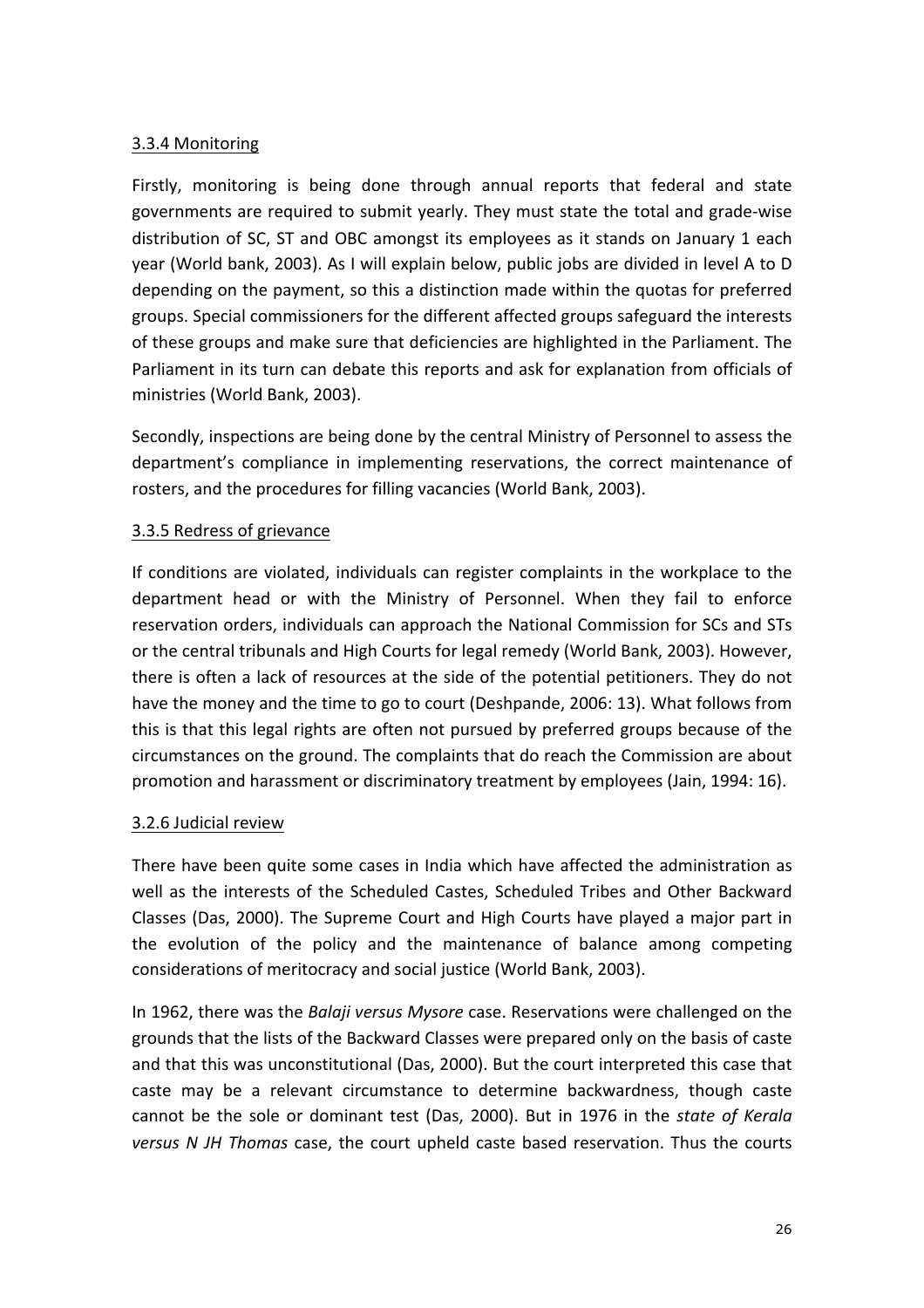could not stop the politicians from identifying reservation beneficiaries by caste (Wood, 1987: 413).

In the *Devadasan versus* the *union of India* case, the court ruled that adequacy of representation does not mean proportional reservation. The court ruled that combined reservation could not exceed 50% of the total amount of vacancies (World bank, 2003). 15% and 7.5% where already reserved for SC and ST. And even though the percentage belonging to OBC's is higher than 27%, because the total ceiling of reservations was 50%, this 27% was all that was left for the OBC's (Sheth, 2004: 43). This rule prevails as of February 1993 (Jain, 1994: 10).

The court also directed that the benefits of reservation must be denied to what are known as the creamy layer, the more affluent among the other backward classes. The government now tries to prohibit the emergence of the creamy layer with the 'creamy layer test,' where they look at the occupation and income of the parents of the applicant (Yang *et al.,* 2006: 207). Children of parents with good jobs can now no longer apply for reservations (World Bank, 2003).

#### 3.3.7 Conclusion

Several guidelines apply for the reservations policy on the national level, however, the enactment does happen on state level. Every state has to communicate and enforce the reservations policy by themselves. They also have hand in monitoring reports to the central government. Complaints are also in the first place dealt with on a local scale. When this fails, national redress of grievance is also an option. Several cases were dealt with in the Supreme Court. Here as well, the selection for reservations based on caste was challenged, as well as the total percentage of reservations that could be allowed and the emergence of the creamy layer. This shows that the policy is not static, but changes over time due to people who disagree with the policy as it is.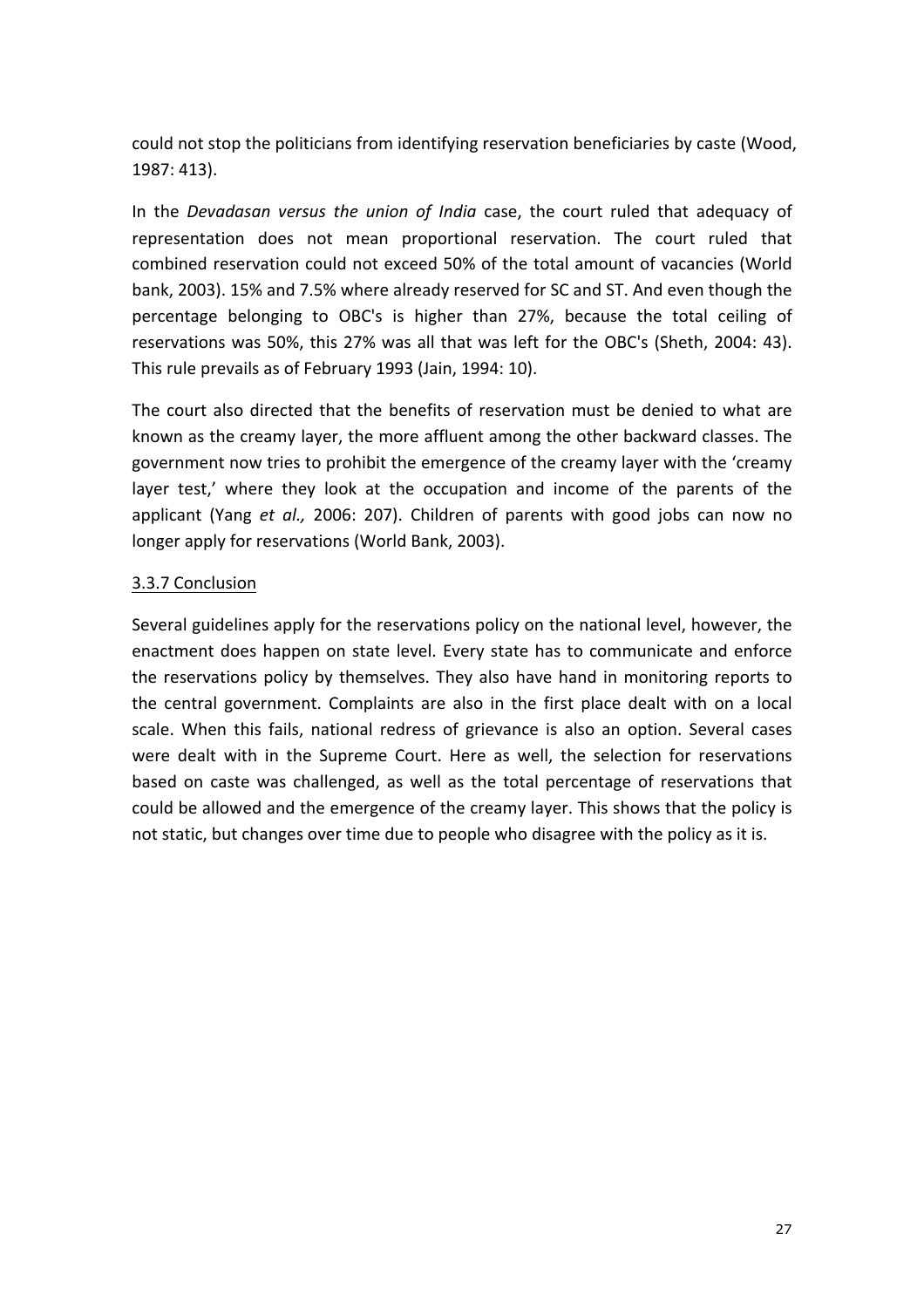#### *3.4 Results*

Following the section on policymaking and on the enactment, it will now be analysed what the results of the reservations policy are in the different sections. The reservations come in the form of quotas in politics, education, and public jobs. For politics, reservations should influence the caste composition, which as a result changes the influence preferred groups have in decision making. Better and more education for the preferred groups should decrease the social and economic inequality between castes. And finally, in public jobs, the representation of preferred groups should become more equal to those of non-preferred groups. Together, these quota are meant to reduce the inequality in the Indian society.

#### 3.4.1 Politics

Designated constituencies are obliged to elect candidates from preferred groups. Some positive results followed this obligation: the electoral sphere is the only area where caste based quotes are completely fulfilled. This has led to a change in the caste composition in politics that was dominated by upper castes until forty years ago (Deshpande, 2006: 14). New political leadership has emerged of which a party in the north of India called the Bahujan Samaj Party (BSP) is the most prominent example, but the structure of political power in almost all states has changed (Sheth, 2004: 48). These new political parties ensure that Dalit issues remain on the foreground. But several politicians who are elected are members of mainstream political parties and are committed to the overall agendas of their parties (Deshpande, 2006). This means that they cannot pursue specific goals that benefit the preferred groups. Another tendency for elected politicians is to be opportunistic and self-seeking, which means that they work primarily to consolidate their own power rather than transfer benefits to the people that they represent (Deshpande, 2006: 14).

The question remains whether the improved representation of preferred groups also leads to increased policy influence for these groups. Opinions differ. Pande (2003) did research on this and found out that even though above mentioned arguments could proof different, political reservations have increased the distribution of resources in favour of the preferred groups (p.1134). Government spending has changed towards programs to improve the well-being of these groups. But Jeffrey (2008) found that there is a marked disjuncture between formal political change and ground-level political realities. He argues that not much has changed besides the representation of preferred groups in politics. More research should to be done on this topic.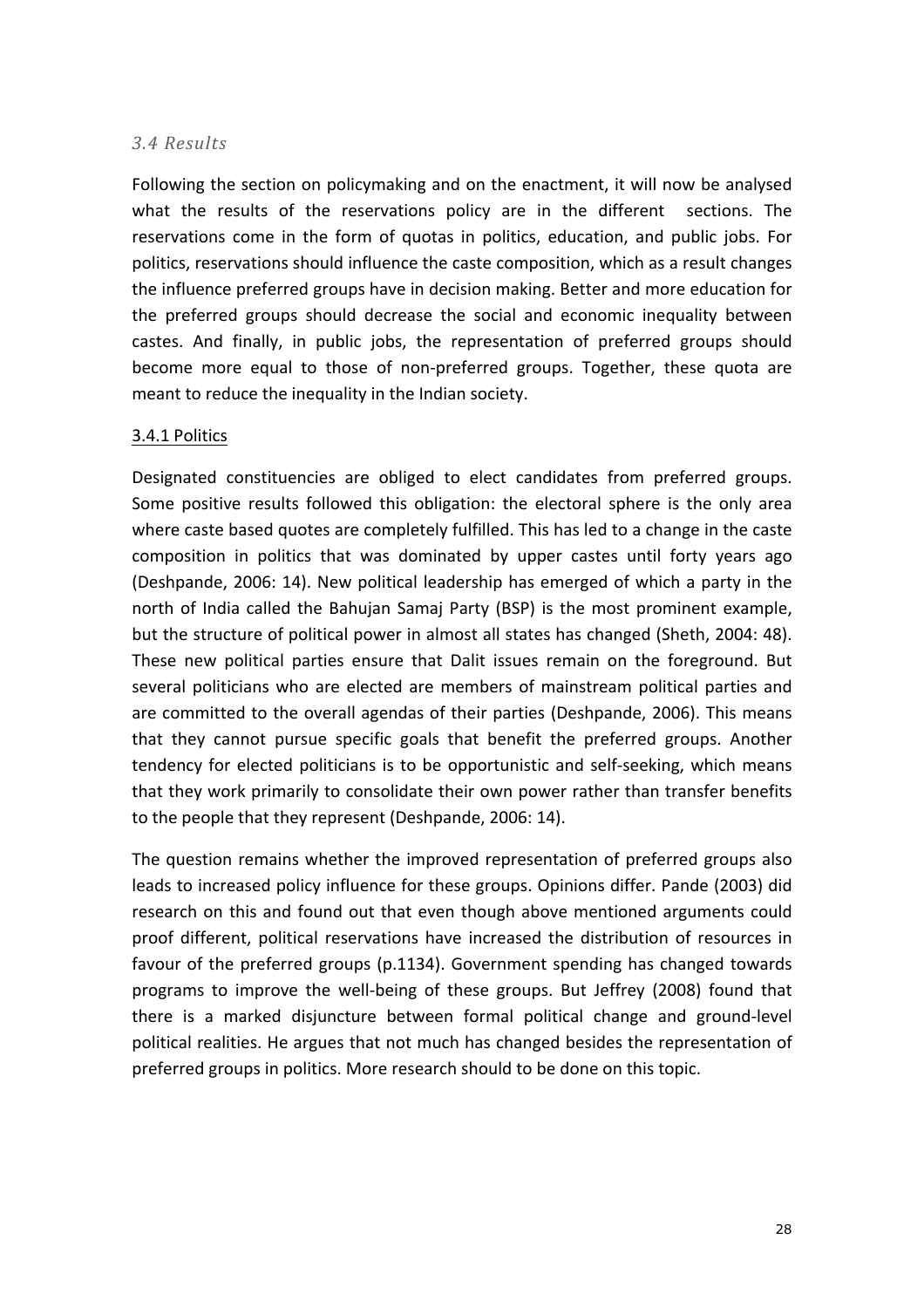#### 3.4.2 Education

Educational inequalities have declined in the last few centuries, particularly when it comes to primary education. Educational attainment increased for both males and females (Desai & Kalkurni, 2008). Factors that have contributed to this increased enrolment are besides reservations also the expansion of schooling, fee-free entry, mid-day meals, free textbooks and the availability of scholarships (Sayed *et al.,* 2007). What follows is that there is an improvement in opportunities for some Dalits due to reservations. One way in which this show is the increased literacy rate of SCs and STs in the last fifty years, as shown in table 3.1.

| <b>Census Year</b> | <b>Persons</b> | <b>Males</b> | <b>Females</b> |
|--------------------|----------------|--------------|----------------|
| 1951               | 18.33          | 27.16        | 8.86           |
| 1961               | 28.30          | 40.40        | 15.35          |
| 1971               | 34.45          | 45.96        | 21.97          |
| 1981               | 43.57          | 56.38        | 29.76          |
| 1991               | 52.21          | 64.13        | 39.29          |
| 2001               | 65.38          | 75.85        | 54.16          |

Table 3.1. Literacy Rate, 1951-2001. Source: Provisional Population Totals, Census of *India, 2001.* 

However, inequalities continue to exist: in 1999-2000, 37% of Dalits never enrolled in formal education against 17% among upper caste Hindus (Desai and Kulkarni, 2008). A positive result of the reservations policy in education is that it has now become a social and cultural value for the members of all the beneficiary categories. It is seen as a means to attain modernity and social mobility (Sheth, 2004: 49). But this does not mean that all is well: Dalit children who are enrolled in schools continue to suffer from discrimination by teachers and other students (Desai and Kulkarni, 2008: 249). Teachers also have low expectations of Dalit pupils and consider them to be dull and uneducable (The Probe Team by Desai and Kulkarni, 2008: 249). Another thing that shows that enrolment alone is not sufficient for reducing inequality is that Dalits that do enrol in formal education are less likely to progress to the next educational level than upper caste Hindus (Desai and Kulkarni, 2008: 258).

When it comes to the college level there is no proof of improvement in inequality (Desai & Kulkarni, 2008). The college completion among Dalits have not improved at all. Xaxa (2002) has done research on the working of reservations on the micro level of the Delhi University. The university accepted the policy in recruitment to teaching posts at last in 1996 and he found out that quotas are still grossly under fulfilled. Things might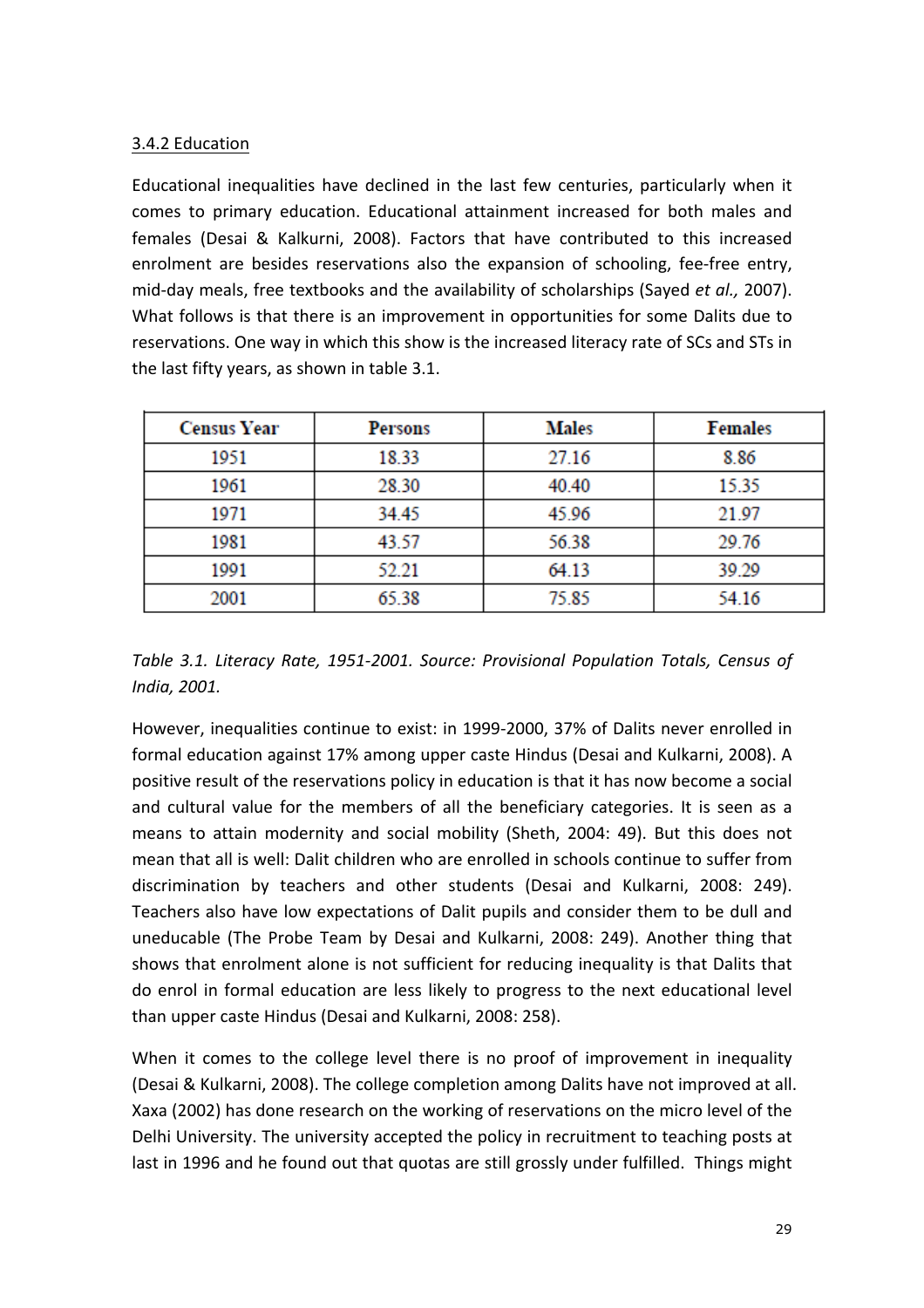even be worse in other parts of the countries. Teaching posts are the most under fulfilled. A reason that is given for this is that filling posts with suitable candidates has not been easy and that there is sometimes the dilemma of filling or not filling the vacancy (Xaxa, 2002). For non-teaching positions, the representation of preferred groups gets lower where the payment of the jobs get higher (Deshpande, 2006: 15).

Still another problem is the translation from education to employment. Jeffrey (2004) did research on this topic in Uttar Pradesh in the north of India and found out that formal education undermines established processes of caste and class reproduction. Educated young Dalits are often unable to convert their 'cultural capital' into secure employment. Table 3.2 shows an increase in the unemployment numbers under educated SCs and STs. As a consequence of this issue, Dalit parents are beginning to withdraw from investing money in their children's higher education.

| Year | <b>Scheduled Castes</b><br><b>Unemployed</b> |            | <b>Scheduled Tribes</b><br><b>Unemployed</b> |            | <b>Total Educated</b><br>Unemployed |
|------|----------------------------------------------|------------|----------------------------------------------|------------|-------------------------------------|
|      | <b>Number</b>                                | Percentage | <b>Number</b>                                | Percentage |                                     |
| 1996 | 3134.4                                       | 12.4       | 876.1                                        | 3.4        | 25265.3                             |
| 1997 | 3539.7                                       | 13.0       | 958.1                                        | 3.5        | 27282.0                             |
| 1998 | 3858.5                                       | 13.9       | 1005.4                                       | 3.6        | 27788.9                             |
| 1999 | 3961.6                                       | 13.8       | 1209.7                                       | 4.2        | 28660.3                             |
| 2000 | 4068.6                                       | 13.8       | 1455.3                                       | 4.9        | 29548.8                             |

Table 3.2. Total and SC, ST Educated Job Seekers (Unemployed) from 1995 to 2000 as shown on Live Register of Employment Exchanges (In Thousands). Source: Employment **Exchange Statistics, Ministry of labour, Government of Delhi, New Delhi.**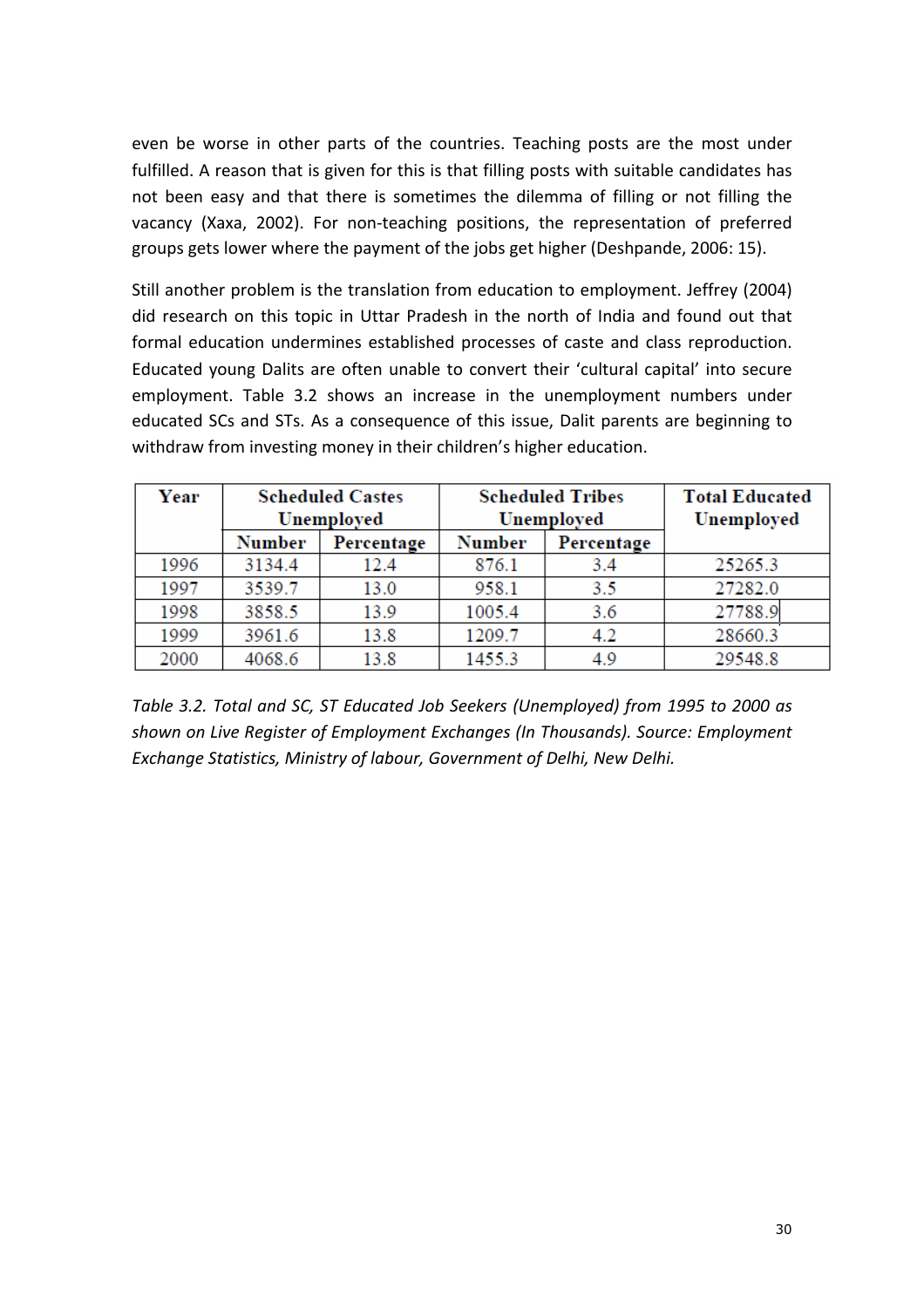#### 3.4.3 Public jobs

The governmental jobs are split in four levels on the basis of pay scales, from A to D. Low paying jobs that have a low social status like cleaning and sweeping fall in category D. This are unskilled jobs. It goes upward to level A which is the highest level with managerial functions and policymaking positions (World Bank, 2003: 23). In table 3.3 and table 3.4 we see the percentage of SC and ST in every level of federal governments and of the central government.

| Group | 1965                                               | 1983  | 1989  | 1993  |  |  |
|-------|----------------------------------------------------|-------|-------|-------|--|--|
|       | %age of SC and ST is central government employment |       |       |       |  |  |
| A     | 1.64                                               | 6.71  | 8.57  | 9.8   |  |  |
| B     | 2.82                                               | 10.16 | 11.65 | 12.17 |  |  |
|       | 8.88                                               | 14.61 | 14.85 | 12.80 |  |  |
| D     | 17.75                                              | 19.58 | 20.41 | 20.73 |  |  |

*Table 3.3. Combined representation of SC and ST in different service groups (as % of federal government employment. Source: Report of the National Commission for SC and ST 1993-94.*

| <b>Group</b> | 1975  | 1985  | 1993  |
|--------------|-------|-------|-------|
| A            | 1.44  | 4.12  | 3.37  |
| B            | 3.02  | 5.50  | 9.12  |
| ◠            | 13.73 | 18.34 | 18.71 |
| D            | 26.29 | 27.20 | 21.90 |

Table 3.4. Combined representation of SC and ST public sector enterprises of central *government, 2000.*

We see that the amount of SCs and STs in level A jobs in the government increased from 1.64% in 1965 to 9.8% in 1993. However, this is still much lower that the level D jobs that is around 20%. For the public sector enterprises, the percentages of SCs and STs in the high level jobs is even lower, with only 3.37% in level A in 1993. The representation of preferred groups grew between 1965 in all groups, but the combined representation stayed below the 22.5% that is reserved for them (World Bank, 2003).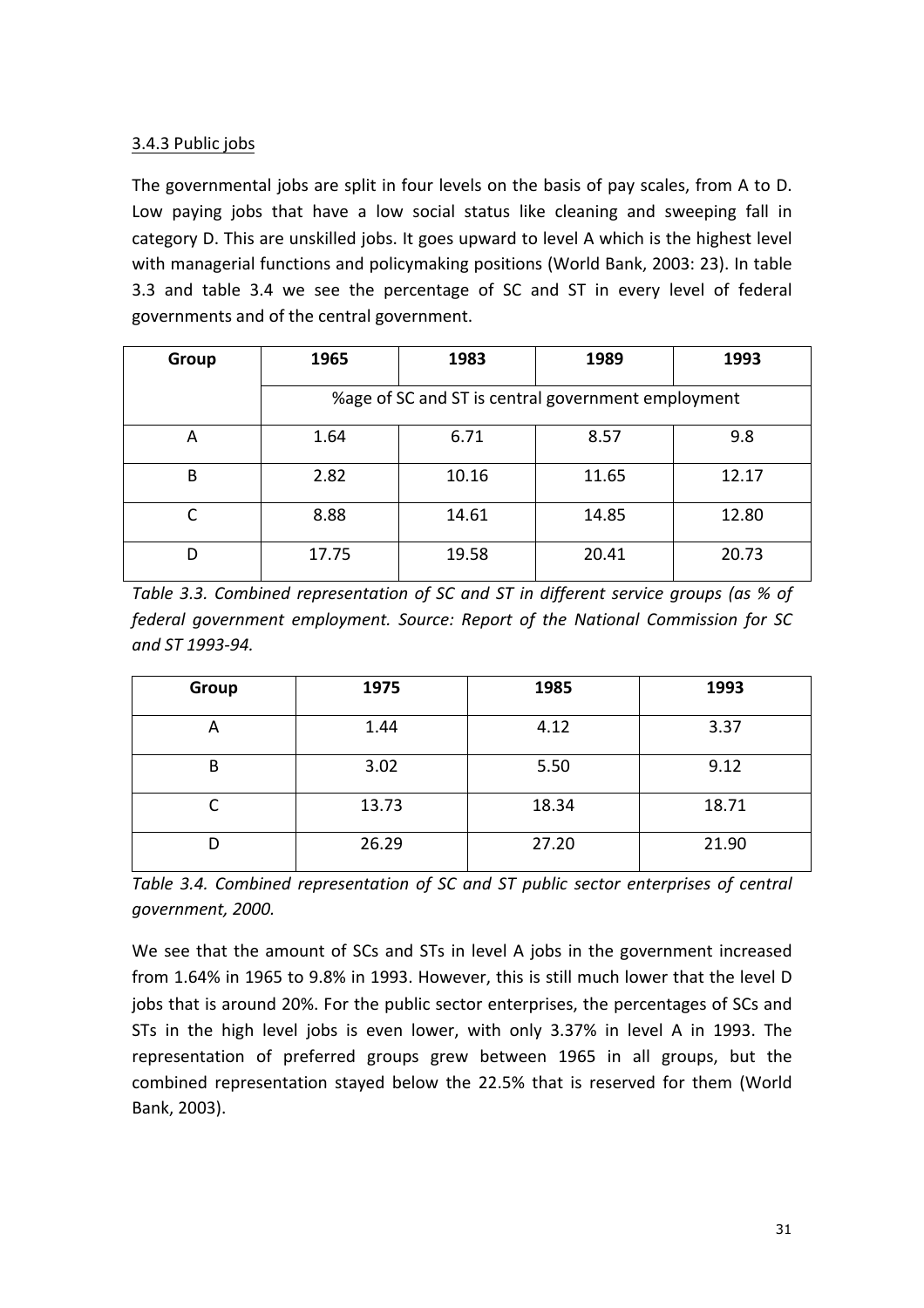Most of the jobs at the bottom levels are fulfilled, where the higher categories remain largely unfulfilled (Deshpande, 2006: 15). This is also shown in table 3.5 for the OBCs, where many reserved jobs remain unfulfilled. Several procedures like ad hoc and temporary positions or personal evaluation procedures with tests can have kept out preferred groups from the higher levels or promotional stages (Guhan by Deshpande, 2006: 15). In the initial years of the policy, it was not effectively implemented due to biased attitudes of heads of departments (Galanter by World Bank, 2003).

| <b>GROUP</b> | Total<br>Employees | Reserved for<br><b>OBCs</b> | $\%$ | <b>OBCs</b><br>Recruited | $\%$ |
|--------------|--------------------|-----------------------------|------|--------------------------|------|
| A            | 82129              | 988                         | 1.2  | 432                      | 0.53 |
| В            | 107622             | 632                         | 0.59 | 263                      | 0.24 |
| C            | 2313481            | 17975                       | 0.78 | 8834                     | 0.38 |
| D            | 1102262            | 9460                        | 0.86 | 3833                     | 0.35 |
| <b>TOTAL</b> | 3605494            | 29055                       | 0.81 | 13362                    | 0.37 |

Table 3.5. The OBCs in the Central Government Services: 1999. Source: Ministry of *Personell Annual Report: 2000-2001.*

However, we also see an improvement over the years in all the levels. The numbers show that whereas most of the reservations are still in the lower governmental levels, the situation is getting better.

#### 3.4.4 Conclusion

The results of the reservation policy are mixed. Politics is the only sphere in which the quotas are reached, which seems to be positive. But there are some limitations to this seemingly positive result and there is no agreement on whether it has also led to change for the people 'on the ground.' Educational inequalities have declined and literacy rates have improved. However, the situation has mostly improved in primary and secondary education. For the college level, there is no proof of improvement, and it is hard for low caste graduates to find a job after graduation. For public jobs, the quotas are fulfilled on the lower levels, but not on the higher levels. The overall situation is slowly improving, which gives hope for the future.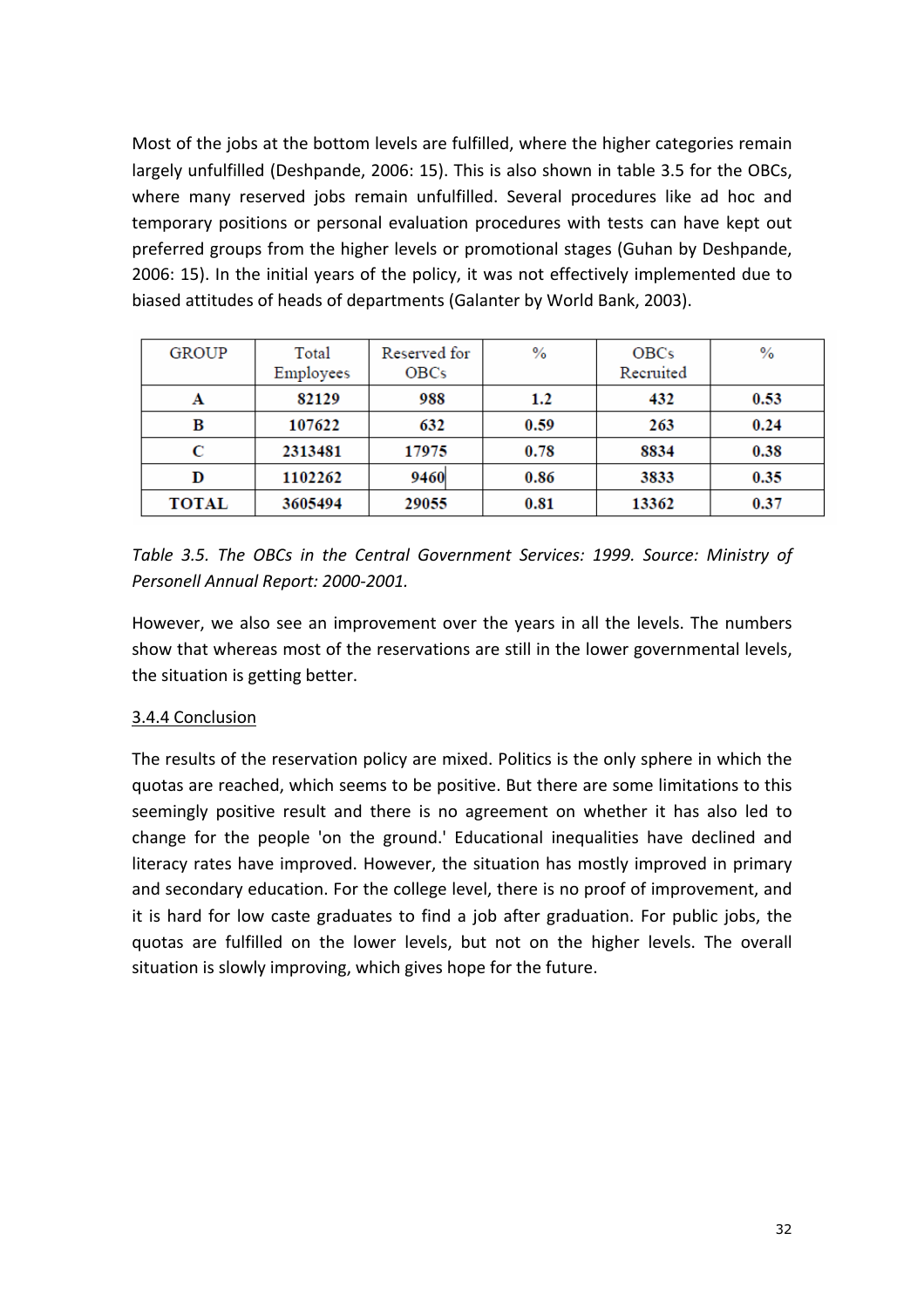#### *3.5 Attitudes*

In the following section a description will be given of how people feel about the reservations policy, or what their attitudes are. The results of the policy in actual facts and numbers are important, but it is not complete. The social context is just as important for understanding how people think about inequality, development and reservations. Unfortunately, there is no information available on the Scheduled Tribes and their attitudes towards the reservations policy. A main resource for this section is an article by Still (2013) on reservations and 'caste feeling' in rural Andhra Pradesh, a state in the southeast of India. Still has done research in a village called Nampalli. She shows how both the upper castes and the affected groups talk about affirmative action, and how their knowledge and opinions shapes behaviour and affects their agency.

#### 3.5.1 Upper Castes

The upper castes feel threatened by those in less fortunate circumstances instead of feeling responsibility or empathy. This comes to the forefront by their arguments of which one is that it is unfair that rich Dalits get reservations while poor upper castes do not. This debate is on the so-called called 'creamy layer.' One family argues that 'for them there is no need to work, they still get jobs. We are also poor, but we have no reservations so we are suffering.' A farmer in Punjabi expressed his ideas that are shared by many upper caste Indians: 'affirmative action and reservation should be based on financial position of a family rather than on caste.' For the upper-caste reservations feel like a big threat, but the reality shows that this fear is unfounded. The new middle-class or creamy layer is only a tiny proportion of the total population. The vast majority of Dalits still come in the category of the working class (Ghuman, 2008: p.20). Still, The upper castes fear that Dalits will take all the good jobs, even though there is little evidence that this fear is founded.

Some believe that being born as a Dalit is bad luck, that 'it is fate, it is God's choice.' And several people from the higher caste blame Dalits themselves for their own lack of development. They think that reservations exacerbate Dalits perceived inherent laziness. However, Still found no proof for this laziness in her fieldwork in Nampalli, she found that Dalits work hard for their  $-$  often small  $-$  loans. So this might also be an expression of their fear for losing their position of greater power.

Another argument for that supports this view is that there is never protest against over representation of low castes in low paying reserved jobs. In other words, as long as Dalits do not compete in traditional upper caste bastions and 'stay where they belong' it is acceptable for the higher castes (Deshpande, 2006: 15).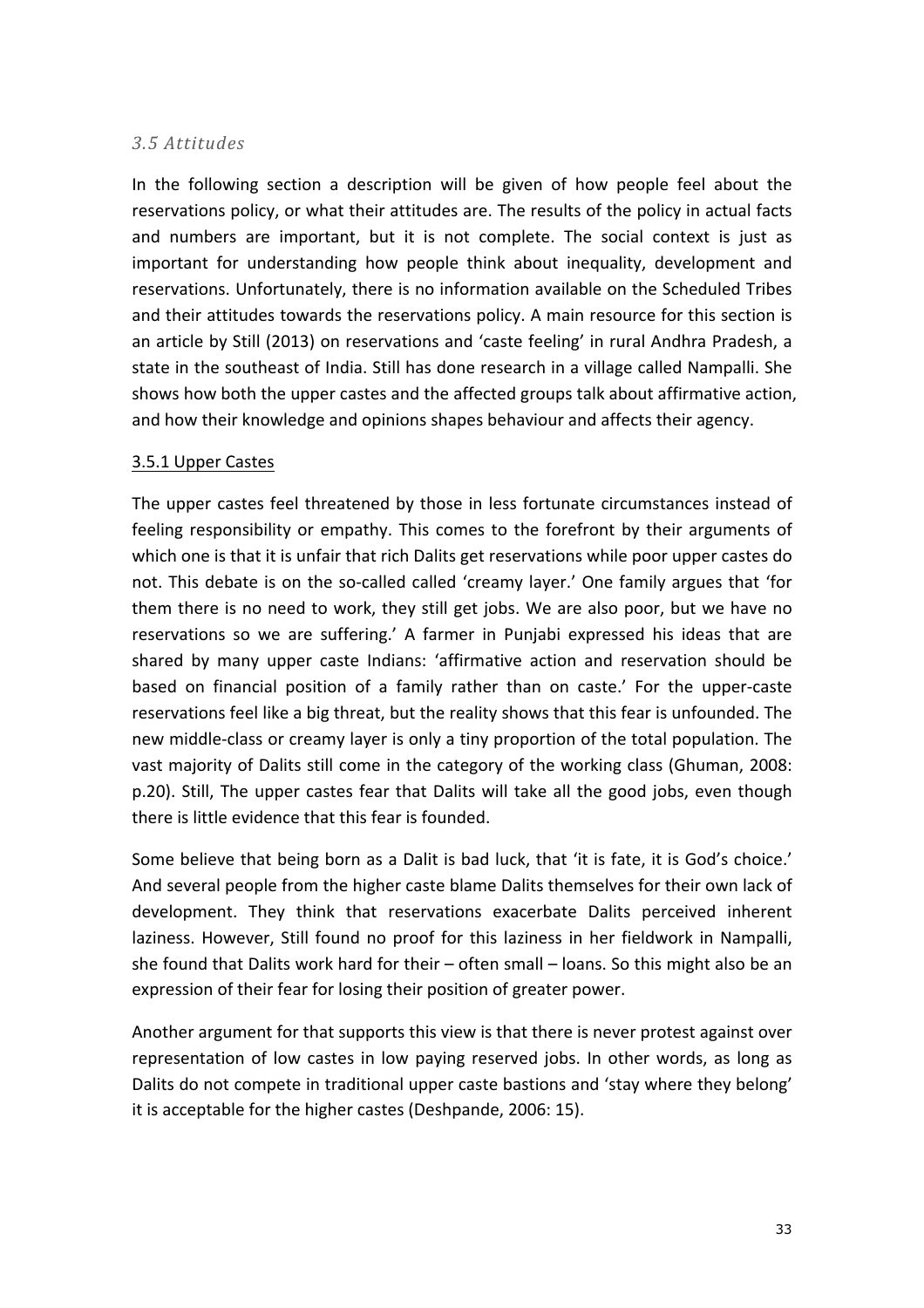Chauchard (2010) did research on intergroup relations with regard to reservations. He found in the first place that higher castes that experience reservation retain overwhelmingly negative stereotypes. But on a more positive note, he also found that reservations nevertheless reduce the prevalence of hostile behaviour towards preferred groups. This is the case because new norms emerge in law enforcement under reservation.

#### 3.5.2 Scheduled Castes

The economic situation of Dalits in India has improved over the last few decades. This is also what an old Dalit man in the village where Still did her fieldwork says: 'we have more or less developed, we are in a better position.' He says that the Dalits are now making their own money instead of depending on the higher caste. But caste remains an important dimension in the social and personal lives of Indians (Ghuman, 2008). The caste ideology still governs the lives of Indian communities who have kept alive their caste identities (Ghuman, 2008: 3). And relatively seen, Dalits are still at the bottom of the hierarchy. The discrimination from the higher castes is now based on Dalit personhood instead of ideas on ritual purity, and the reservations are used for this (Still, 2013). The economic and social position of Dalits in villages has improved a little, but has not altered significantly since the independence of India (Ghuman, 2008: 6). 

However, this is not in the first place because of affirmative action. Most Dalits in Nampalli are put off by the large investments that are needed. It takes a lot of effort to gain the correct qualifications, and it takes a lot of time and money to pass the secondary school exams and the civil service tests (Still, 2013: 72). Above that, they also feel intimidated by the bureaucracy. Therefore they prefer jobs in private companies. This shows that there is little social mobility in the Indian society. Jeffrey (2008) supports this view by stating that access of the rural poor to resources has rarely improved because of reservations (p.1384). There are limited achievements of Dalit political change 'on the ground.' In other words, it could be said that there is a marked disjuncture between formal political change and ground-level realities (Jeffrey, 2008: 1392). Also, the higher castes 'still want to beat us,' says the old Dalit man. The only thing that has changed is the basis of their objection. The upper castes now express resentment toward Dalits in the village on the base of reservations. The still existing caste conflict is now about competition over resources more than it has to do with ritual purity (Deliege by Still, 2013: 70), which was originally the base for discrimination and marginalisation.

Even though there most Dalits do not profit directly from reservations, they still believe the policy to be in their advance. Many say that if it were not for positive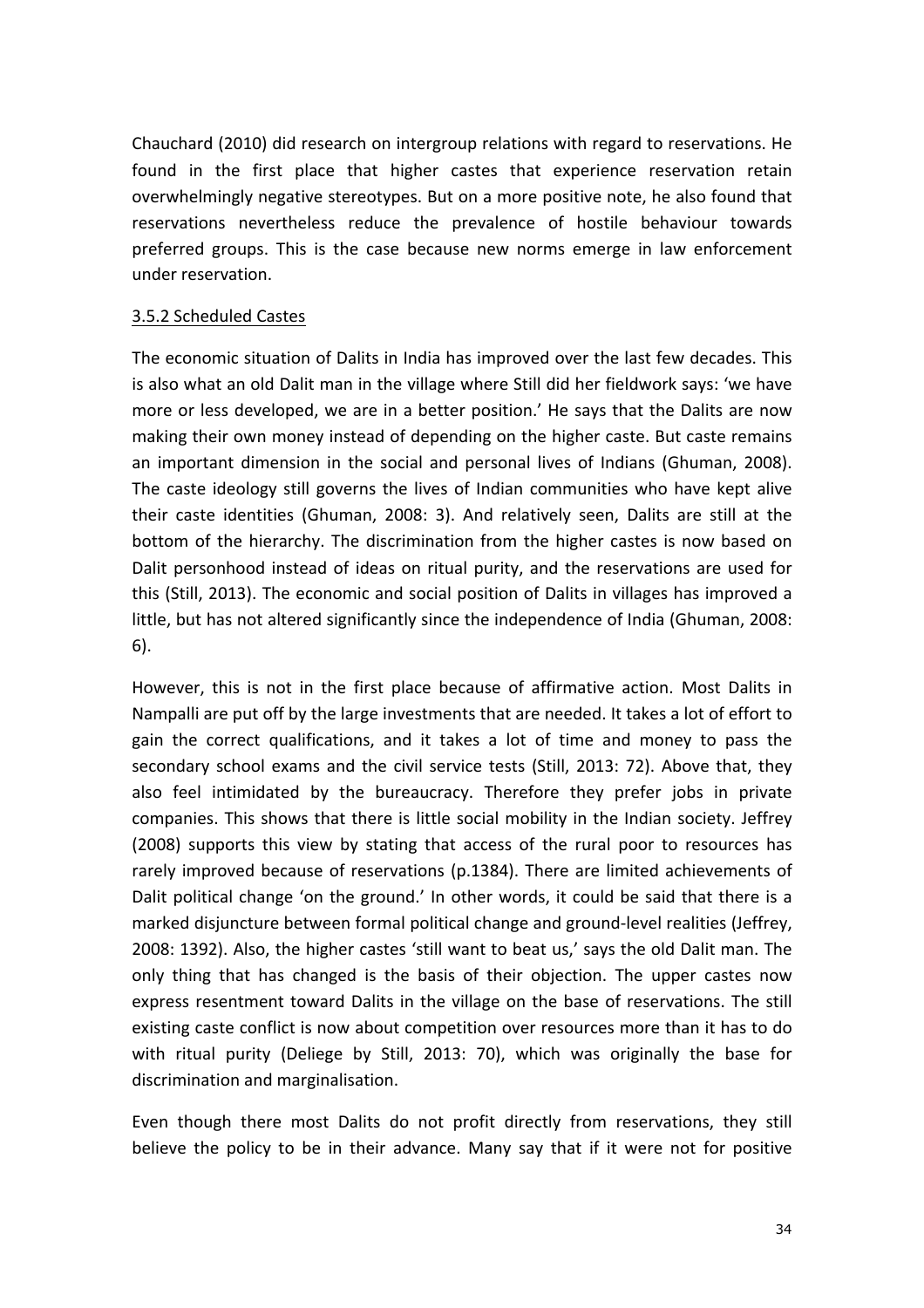discrimination they would still be in the despicable state they were in a century ago (Still, 2013). For them, the policy represents that the state is 'on their side,' even if it is more so in spirit than in practice. For them the policy is still important because of symbolic opportunities like respect, equality of treatment and other symbolic gains (Kohli by Jeffrey, 2008: 1372). This is also the case for education, where schooling gives Dalits confidence and cultural capital, even when it is difficult to translate the education into employment (Jeffrey, 2004). So the reservations policy is about justice, recompense and confidence besides equality of opportunity. It goes as far as being anti-reservation is the same as being anti-Dalit (Still, 2013). One is Dalit, and *thus* one is pro reservations.

From this follows that there is a conflict over what reservations are believed to symbolize. This causes the most social disharmony between the upper castes and the Dalits, more so than the actual structural changes it brings about (Still, 2013: 73). For a real big change, complementary inputs are needed like awareness, quality education and job skills, and family support. The most deprived backward classes lack most of these (World Bank, 2003).

#### 3.5.3 Other Backward Classes

McDowell (2012) did research on how people think and talk about backwardness in Rajashtan in the North-East of India. Where the state aspired to draw clear lines of caste and development hierarchy, in reality these lines were never as clear. Different meanings are given to backwardness by different people. At first sight, it might look like actors in political society are uniformly bound to categories, but the truth is that many shift them to access their potentiality for political claims, as we already saw with the communities that sought recognition as being included in the list of Scheduled Tribes (Middleton, 2011). The same counts for the Other Backward Castes. Some who are included in this group, do not wish to be identified by it. And others who are excluded from this group, claim the opposite: that they should be included in the list of OBCs (McDowell, 2012).

McDowell (2012) gives the example of the 'Rawats,' who used to be called 'Meenas' but changed their name. One villager said they did this to remove their bad names of being thieves and being backward. And today they assert their name as if they have always been Rawat. What they did is rearranging their politically-mediated social hierarchy through social means for political ends. However, they still fall under the list of OBCs. Not because they are still backward, as one man argued, but because they once lived in the forest and hunted their dinner or did dirty jobs. Now, they are like anyone else but by decision of the government they are called backward. Another young man Mcdowell (2012) talked to, had a different interpretation of backwardness.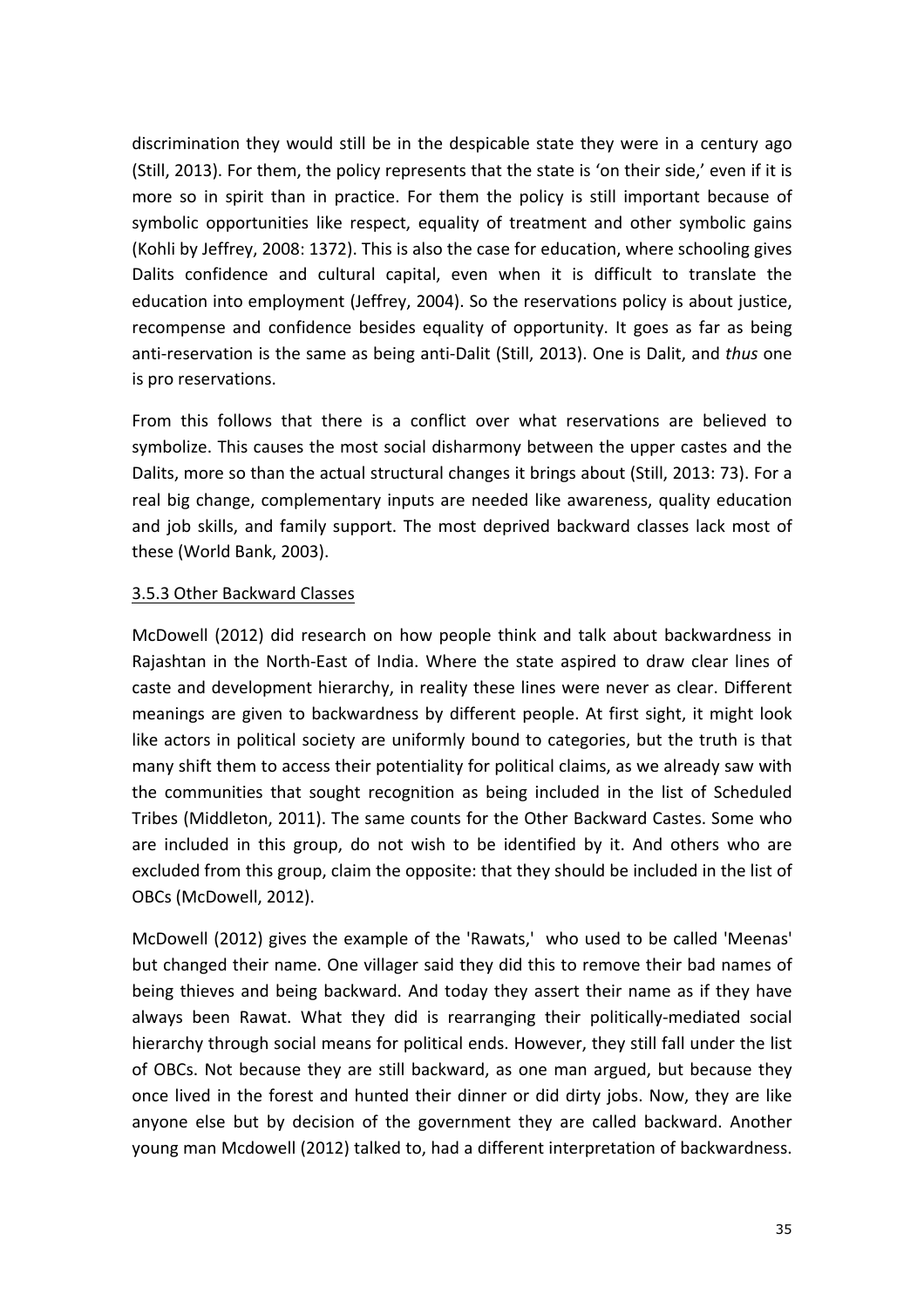In his eyes, anyone of any caste could be backward depending on the availability and access to state services. And still another man said that he was backward, because he lived in the 'backward belt.' In these cases, being backward is not the same as being included as OBC.

#### 3.5.4 Conclusion

People from the higher castes are not happy with the reservations, even though there is no proof that the policy influences their own position negatively. The general tendency seems to be that they believe that Dalits 'deserve' their backward position. They fear for their own dominant position and disagree with selection based on caste and the creation of the creamy layer. Only as long as Dalits do not compete in traditional upper caste jobs, reservations are acceptable for people from the higher castes. People from the Scheduled Castes have seen their situation improve over the last years, but not merely because of reservations. Still, they value the symbolic opportunities that come from reservations as very important. When it comes to the Other Backward Classes and backwardness, different meanings are given to backwardness by different people. Being backward is not necessarily the same as being included in the Other Backward Class, but can also refer to where someone lives or peoples' welfare.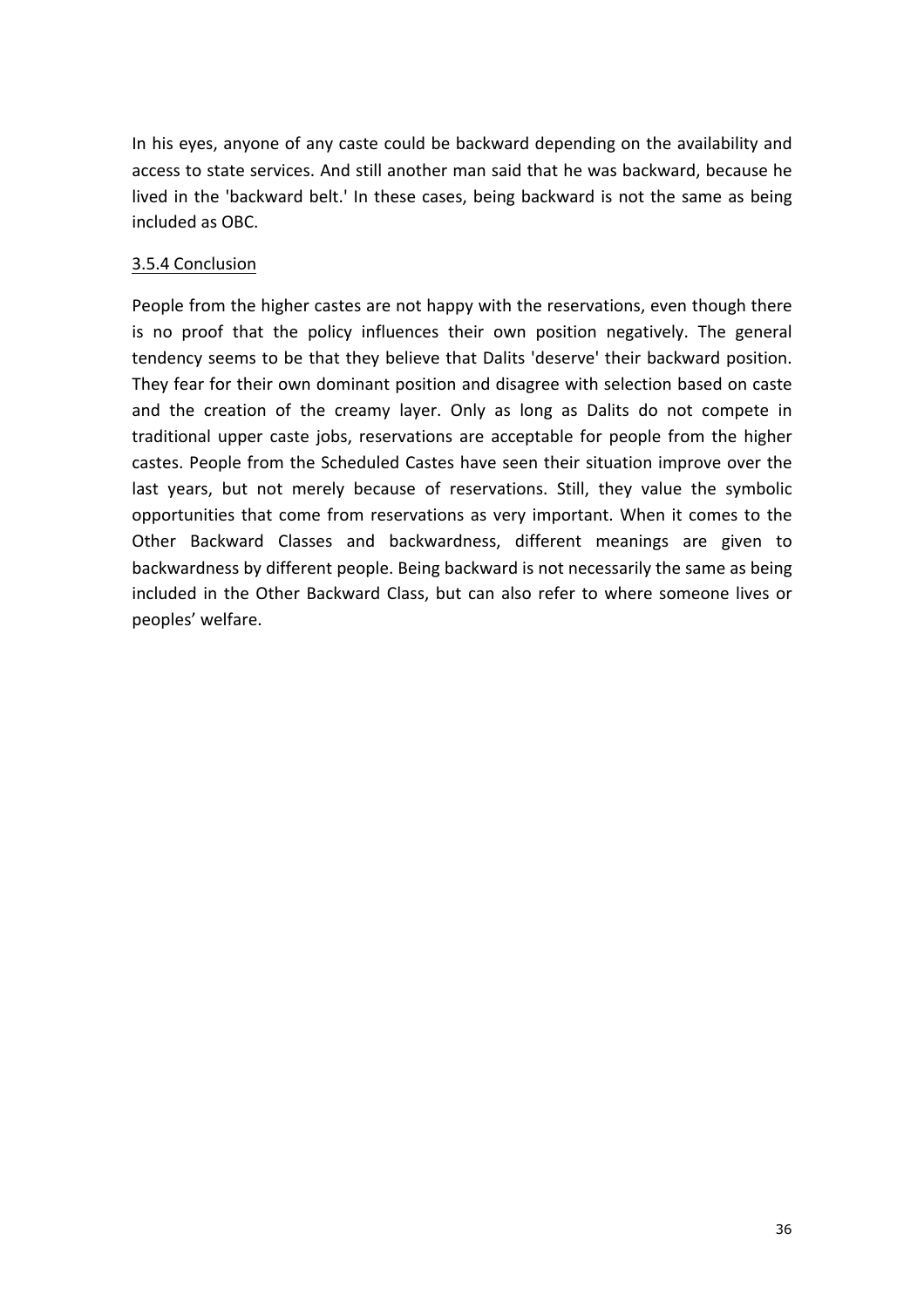# **Chapter 4: Analysis**

#### *4.1 Policy & development*

In this analysis, the framework of policy and development will be used to analyse how the process of interaction between the reservations policy practice is working. Also, it will be analysed how we should look at the results of the reservations policy. Finally something more will be said about one of the most debated points of the policy, the creamy layer.

#### 4.1.1 Policy and practice

As Mosse (2004) described, people often use a rational way of problem solving when it comes to policies. It might seem plausible to evaluate the reservations policy and address the problems by applying new solutions, through which shortcomings like the creamy layer or the thin spread of benefits will be addressed. However, as Mosse argues, this is not how policies work. In the case of reservations, there was a demand from society to address the marginal position of some groups in the society. In the line with this argumentation, it were the former Untouchables and other backward groups who had the wish for change, before the policy came into being. It is not right to analyse this policy in this rational way of thinking. Instead of that, it should be analysed how there is an interrelatedness between the society and the policy.

One way in which this interrelatedness shows clearly in the reservations policy, is with the inclusion of Other Backward Classes. Zwart (2000) argues how selecting Other Backward Classes is a continuing process. As described, two different commissions ended up with lists of castes, although this was not the intention of the policy discourse beforehand. In practice however, the requests turned out to come mainly from groups based on caste. This is an example of the organisation, functioning and changing of the social institutions and policies, and how this influences social actors and the construction of social identities (Wedel, 2005: 32). This shows that in the end, society is itself policymaking (Belshaw by Wedel, 2005).

Another way to show this interrelatedness between the reservations policy and practice is through the relation between the ethnographic researchers and the communities who want to be included in the list of Scheduled Tribes. The communities show a picture of themselves which they believe will give them the biggest chances, while the researchers in their place have the power to decide what details they pay attention to (Middleton, 2011). Once the policy is there, it still comes to the people to enact the policy in the particular context that they live in.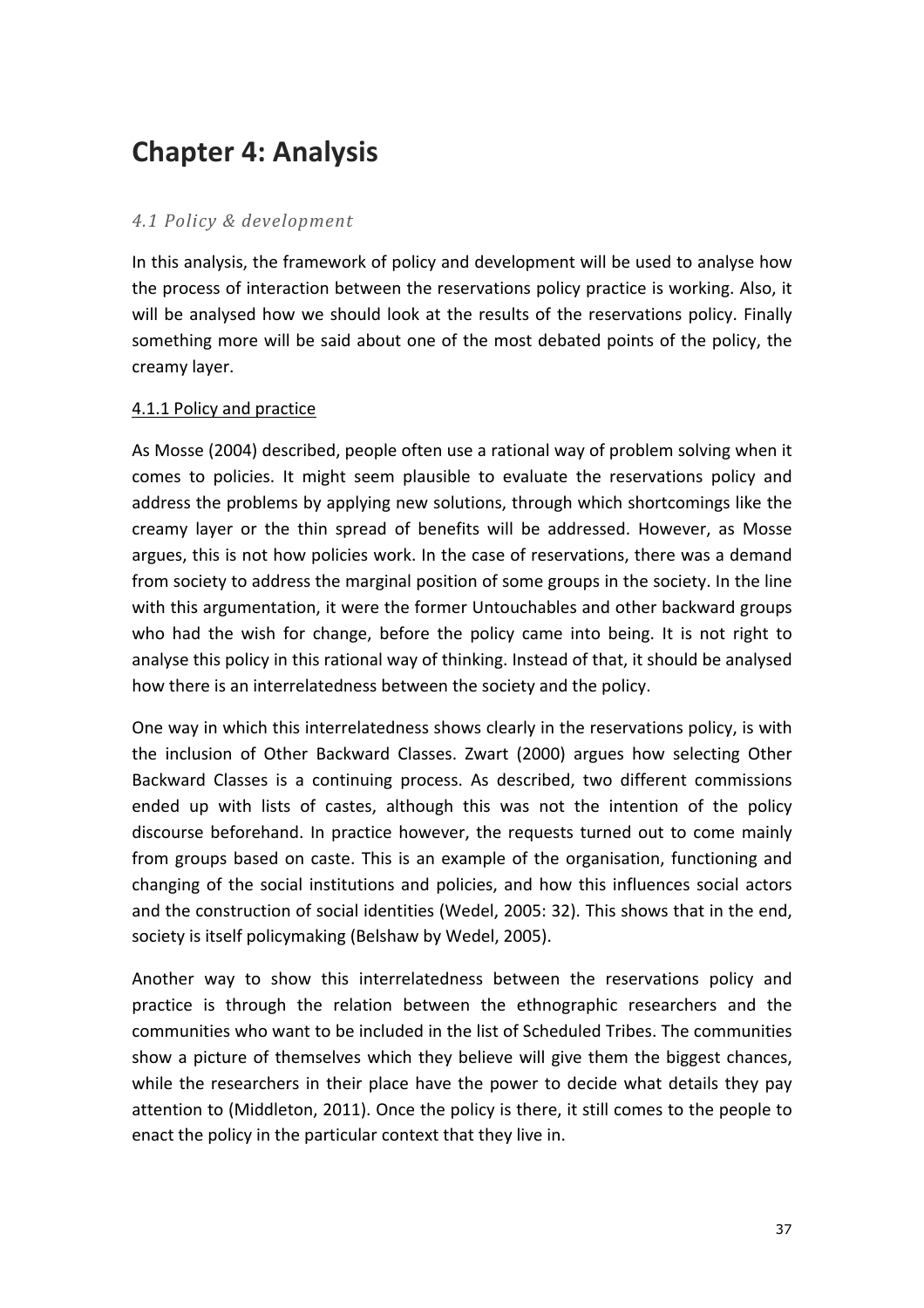#### 4.1.2 Success / failure

Has the reservations policy been a success or a failure? This is a much asked question that is hard to answer. But regarded to Mosse (2004), this is not the right question to answer. Instead, the right question to ask is whether policy and practice are in accordance with each other. One should not argue that the implementation of the reservations policy has failed, but that there is disagreement over practices, models and policy frameworks between actors.

In the case of reservations, there are the opposing interests of 'backward' people who believe they deserve compensation for past harms, and the higher castes who fear losing their affluent position in the Indian society. The debate over how the policy should or should not work, is a consequence of the relationship between these two opposing groups. It is not right to say that the policy has failed because these higher castes disagree, and because their attitudes towards lower castes remain negative. In the opinion of Mosse (2004), it should be interpreted that the group of higher castes cannot give their own positive meaning to the policy, because they cannot see what benefits it will possibly give them. For them, the policy is an insignificant interpretation of events (Mosse, 2004). They may have difficulties acknowledging group inequality because they wish to preserve the illusion of having legitimately earned all their outcomes (Crosby et al., 2006: 600). Besides that, policy discourses may change over time. A changing society demands a changing policy. This does not mean that the policy has failed, only that interests have changed.

#### 4.1.3 Creamy layer

The emergence of the 'creamy layer' with the reservations policy can be explained with the theory of Mosse (2004). He describes exactly what logically happens with policies. Policies have the tendency to reach the people who already meet the criteria of the policy the most. People within the preferred groups are not homogeneous. The people within these groups who are already better off and thus do not really need reservations, are the ones who will most probably receive the benefits. They already possess characteristics that are in accordance with what the policy discourse of reservations is aiming to achieve. This is for example the case with education, where the poorest families will not send their children to school because they need the children to work to make a living. Even though this are the people who need reservations the hardest, the benefits will most likely go to people who already live in a higher welfare. This explains how the creamy layer comes into being. It is a limitation of this particular policy, but more so of policies in general.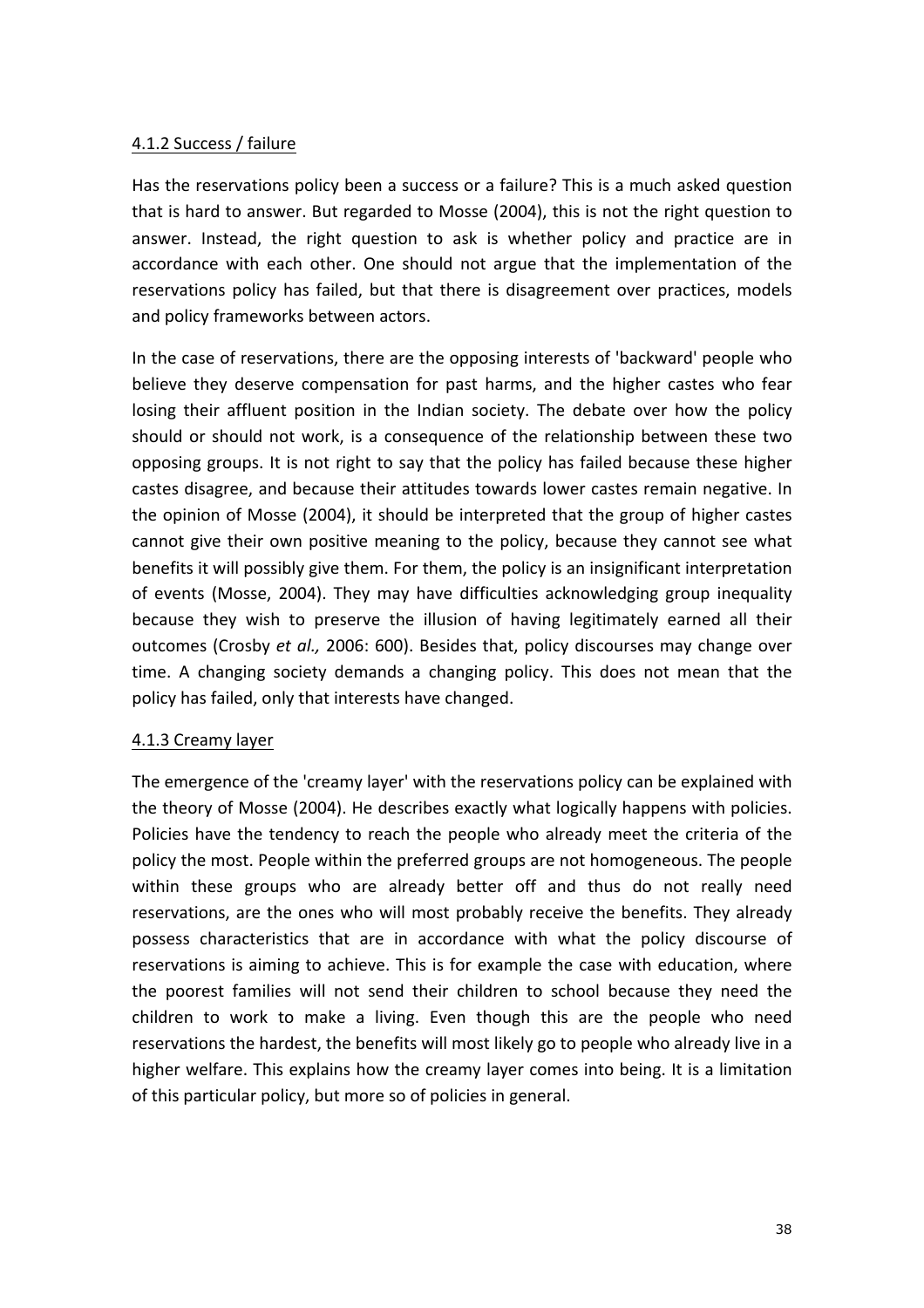#### *4.2 Identity politics*

Official attempts to categorise the disadvantaged have spurred many groups into political action. At the same time, claims and counter-claims on the basis of religion, caste, class and gender suggest that official and unofficial constructions of identities may never coincide (Jenkins, 2010: 44). In this section, the concept of identity politics will be used to analyse how identity plays a role in the in- and exclusion of particular groups in the reservations policy. Second, it will be analysed how these groups use the reservations in relation to their sense of self and identity and finally, how the reservations policy interrelates with identity and change and how different interpretations and meanings can be given to the same identity.

#### 4.2.1 Inclusion / exclusion

We have seen how there is a lot of struggle about inclusion, exclusion, and the role of identity in this. Some want to be included because it will change their sense of self and their identity. For example the communities who want to be included as Scheduled Tribes (Middleton, 2011). They believe inclusion in the reservations policy will boost their identity. Others who are included prefer hiding that they are, because they want to show themselves as being forward. This count for some people from groups that are included in the Other Backward Classes, but do not think about their own identity as being backward (McDowell, 2012).

But the government also plays a role in constructing identities through the criteria for who does and who does not fit into their categories. In this way, they give meaning to the identities of their citizens. In some cases, they might create new identities that were not there before, as we have seen with Scheduled Tribes (Middleton, 2011) and Other Backward Classes (McDowell, 2012).

Thus, the inclusion or exclusion from the reservations policy is based on actors who belong to a group. Because of this, group identity is used for trying to be included in reservations. This can for example be seen with the struggle by contemporary Muslim and Christian groups for being included in reservations. This struggle is shaped by the structure reservation categories of the state but also demonstrates agency by challenging static classifications (Jenkins, 2001). They challenge the reservation policy as it currently is by claiming the right of inclusion for the whole Muslim and Christian communities, instead of basing inclusion on the basis of caste, even though until now, reservations based on religion has not been the case. The same counts for communities wanting to be included in the already existing preferred groups. They have the agency to challenge the current listing of included communities.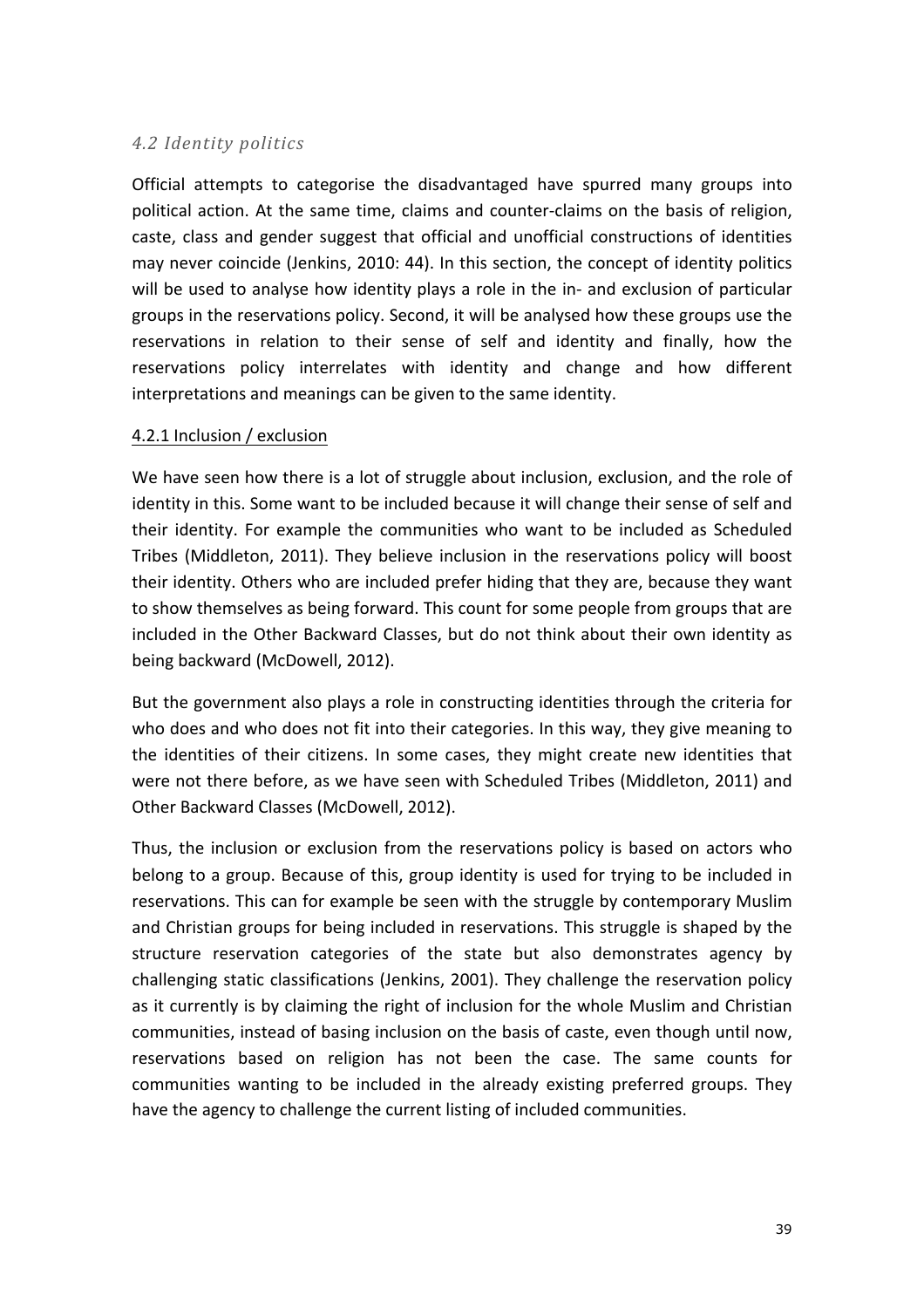#### 4.2.2 Sense of self

Preferred groups, Dalits in particular, use reservations to raise their sense of self. When they talk about reservations, they talk about them being equal to other groups, to their improved living situations, and to their unrightfully continuing experiences of a cultural and social marginal position. Even when individuals don't personally directly benefit from reservations, they still feel like the policy is there for them and that it recognizes their position and that change is possible (Still, 2013). The oppressed status of Dalits makes them vulnerable to violence and marginalisation, and through reservations, they become conscious of their own sense of self and want to transform this (Still, 2013). The way they talk about their identity in relation to reservations, they believe they can be equal to higher castes. But there are also real results that change their sense of self. Dalits and other preferred groups now hold positions in politics. Education has become a social and cultural value for the members of all the beneficiary categories (Sheth, 2004). Through education, people from the preferred groups are now able to compete in the middle class, one that is not based on caste (Sheth, 2004). This social mobility through reservations gives them the feeling that they are reaching modernity.

#### 4.2.3 Changing identities

The relevance of caste in the Indian economic life is changing. Caste-based occupational specialisation has sharply diminished, especially in the cities (Osborne, 2001: 666). This relationship between caste and occupation will decline even more in the coming years, because of an increasingly urbanised and technologically sophisticated India (Osborne, 2001: 667). However, in politics, education, and public jobs, caste is of increasing importance due to the reservations policy. Also culturally and socially, the importance of caste hasn't changed. Caste is used as an instrument for social change, which is the opposite of the policy discourse of reducing inequality (Gupta, 2005: 417). Caste as an identity, form of social organization and basis for staking claims to resources remains significant (Jeffrey, 2001: 231). This shows that caste is still important, it should just be used in a different way. It is now a question of self over others and not self in relation to others (Gupta, 2005: 414).

This connects to the way in which the reservations policy is used by upper-castes to show their antipathy toward Dalits. The reservations policy has thus become an important part of new discriminatory attitudes (Still, 2013). Discrimination on base of pollution has become muted, but in its place reservations have become the principal idiom through which the dominant openly express resentment toward Dalits (Still, 2013). In this sense, the language of reservation enables and legitimates an upsurge of anti-Dalit feeling. Those in the higher castes find different ways of justifying inferiority.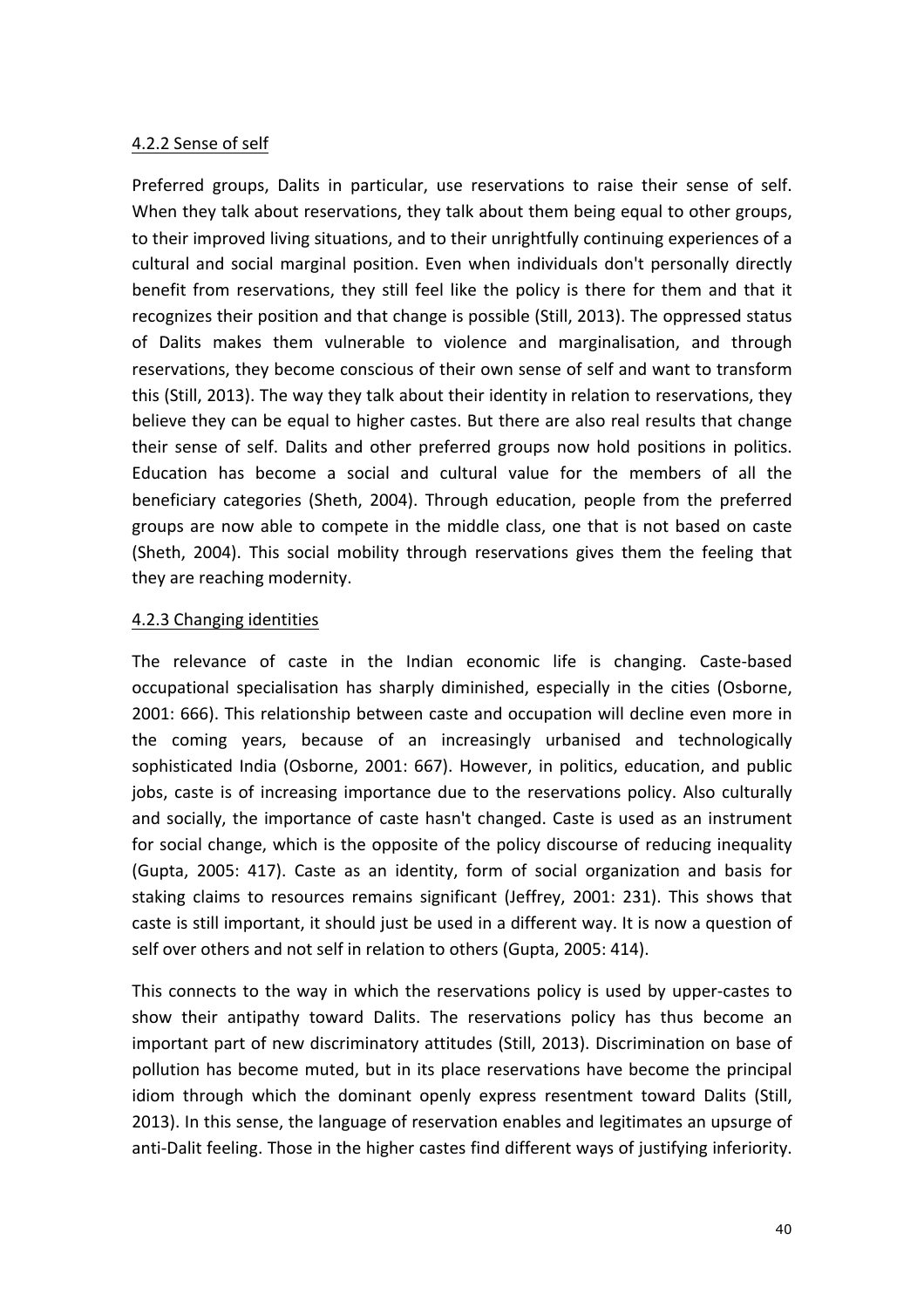Old ideas re-emerge in novel shapes (Still, 2013: 76). The nature of caste still exists: there are still dominators and dominated (Jeffrey, 2001: 222). The existence of the reservations policy did not have the capacity to change this difference between highcaste people and backward classes and Dalits in particular.

#### 4.2.4 Giving meaning

Not everyone agrees to what it means to have a particular identity. This is in accordance with the idea that identities are socially constructed and that people give different meanings to identity. One clear example is that the local discourse on backwardness, which is far from uniform. Different ways of thinking about backwardness exist simultaneously: backwardness as cultural, material, geographical, and self-ascribed (McDowell, 2012). Some locate backwardness in caste, others in individuals, still others in place, while a few are uninterested in backwardness (McDowell, 2012). Some of them refer to the indicators from the Mandal commission when they talk about backwardness, but not all of them. This shows that a classification that originally came from the government, is changed in the context of the Indian society, where people give their own relevance to particular factors that indicate backwardness. This can be a certain street someone lives in or a certain caste someone belongs to. This example shows how on the one hand the state bureaucracy makes sense of the citizens, and how on the other hand the citizens make sense of their relationship to the state. It shows that these two are not the same and that also internal interpretations of identity can differ and even oppose each other.

#### *4.3 Conclusion*

The interrelatedness between the reservations policy and practice is complex. Different people with different objectives play a central role in the creation and implementation of policy. The government, preferred, higher castes, and groups demanding inclusion all come from a different context. This why they can disagree over what a policy is meant to do or what it should symbolise. With reservations, it are the higher castes who feel threatened and the preferred groups who feel like they deserve preferential treatment. Still, it are not the people who need it the most that benefit from reservations, because of the creamy layer. However, even for the people who do not directly benefit from reservations, the policy is still important in relation to their identity. Identity relates in several ways to reservations, from using identity to be included in reservations to referring to reservations when talking about ones sense of self. Even though the meaning given to identity can differ, its interrelation with reservations is central for issues of inequality and development in India.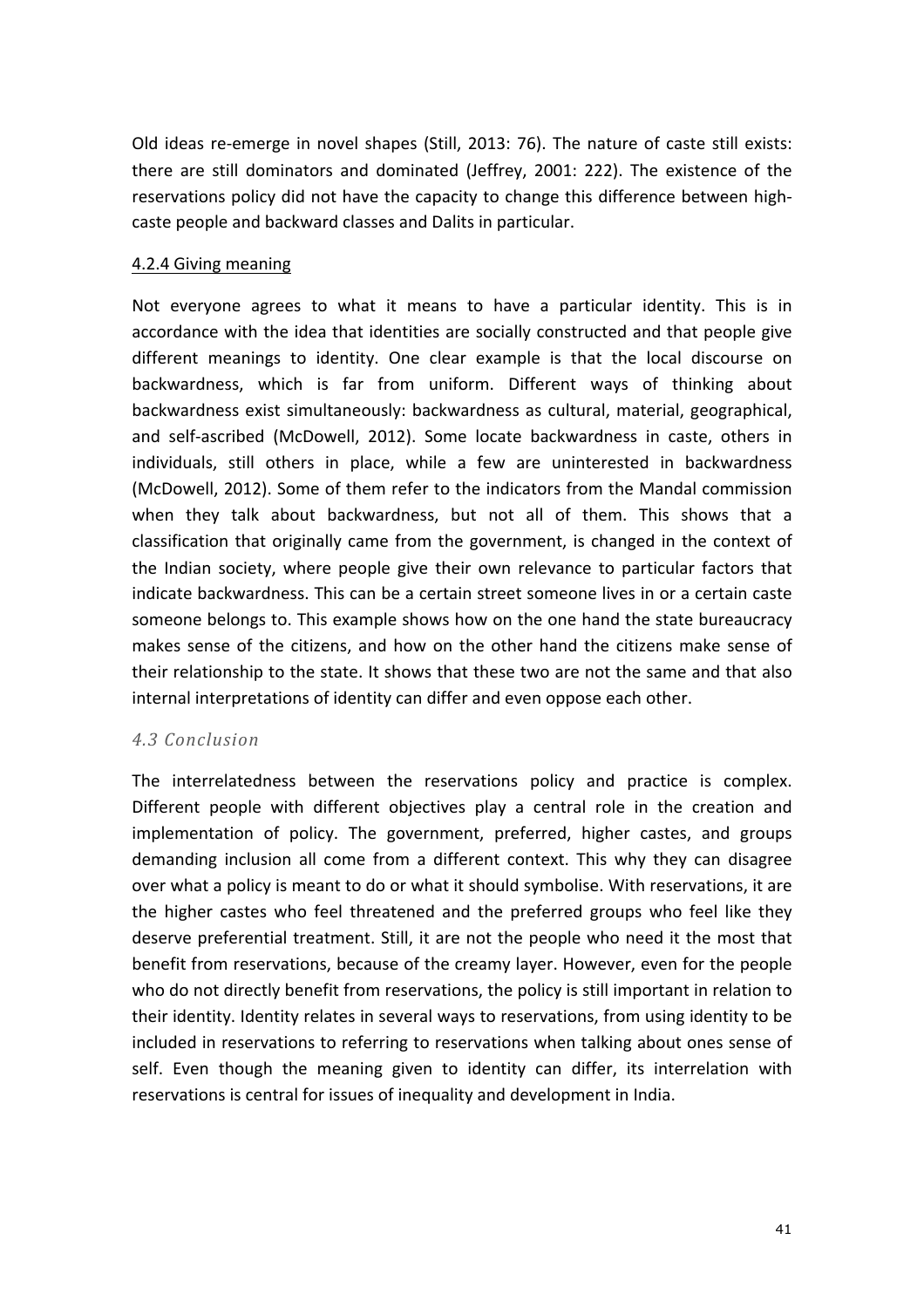## **Chapter 5: Conclusion**

In this thesis an answer has been given to the question *what is the interrelatedness* between the reservations policy and inequality. Identity and development have been central concepts in answering this question.

The reservations policy is a form of affirmative action that addresses caste inequality in India. Meant as an temporarily policy, it first came into being in 1935. In all the years since 1935, a lot has changed, but reservations are still there. The policy started by giving preferential treatment to Dalits, the former untouchables. In 1943 the policy expanded by including tribes. Finally a third group was added, the Other Backward Classes. Two commissions were installed to develop criteria for selecting backwardness. Even though economic criteria would be logical, both commissions ended with a list of castes. Not because 'we did seek caste, but because caste pursued us.' This stresses the importance of caste for inequality and identity. The selection based on caste is challenged by groups as women and Muslim, but until now they have not succeeded in changing the caste based inclusion in reservations.

National guidelines are provided for the enactment of the reservations policy, but the effectuation is on state level. Regional differences are thus possible. States hand in yearly annual reports and inspections take place to monitor the enactment. In case of violated conditions, individuals can go to court. Selection based on caste was challenged in court as well as well as the emergence of the creamy layer. Through court decisions the policy changed several times.

The reservations policy has not reached the goal of the policy discourse of reducing inequality. The reservations policy alone has not been enough to transform the Indian societal structure that has been there for many, many years. However, there have been some improvements. Because of reservations, the structure of political power in almost all states has changed. For education, the literacy rate has increased as well as the enrolment of people from the preferred groups in primary education. On the college level inequality remains and the translation from education to employment is difficult. For public jobs, the quotas are fulfilled on the lower levels, but not on the higher levels. Thus the overall situation is slowly improving.

Besides that, preferred groups have positive feelings towards the reservations policy and talk about their changed identity in relation to the policy, even when they did not directly benefit. Higher castes also refer to identity when they talk about the reservations policy, but then in a way that the lower castes 'belong' where they are and that they fear their own position. Only as long as Dalits do not compete in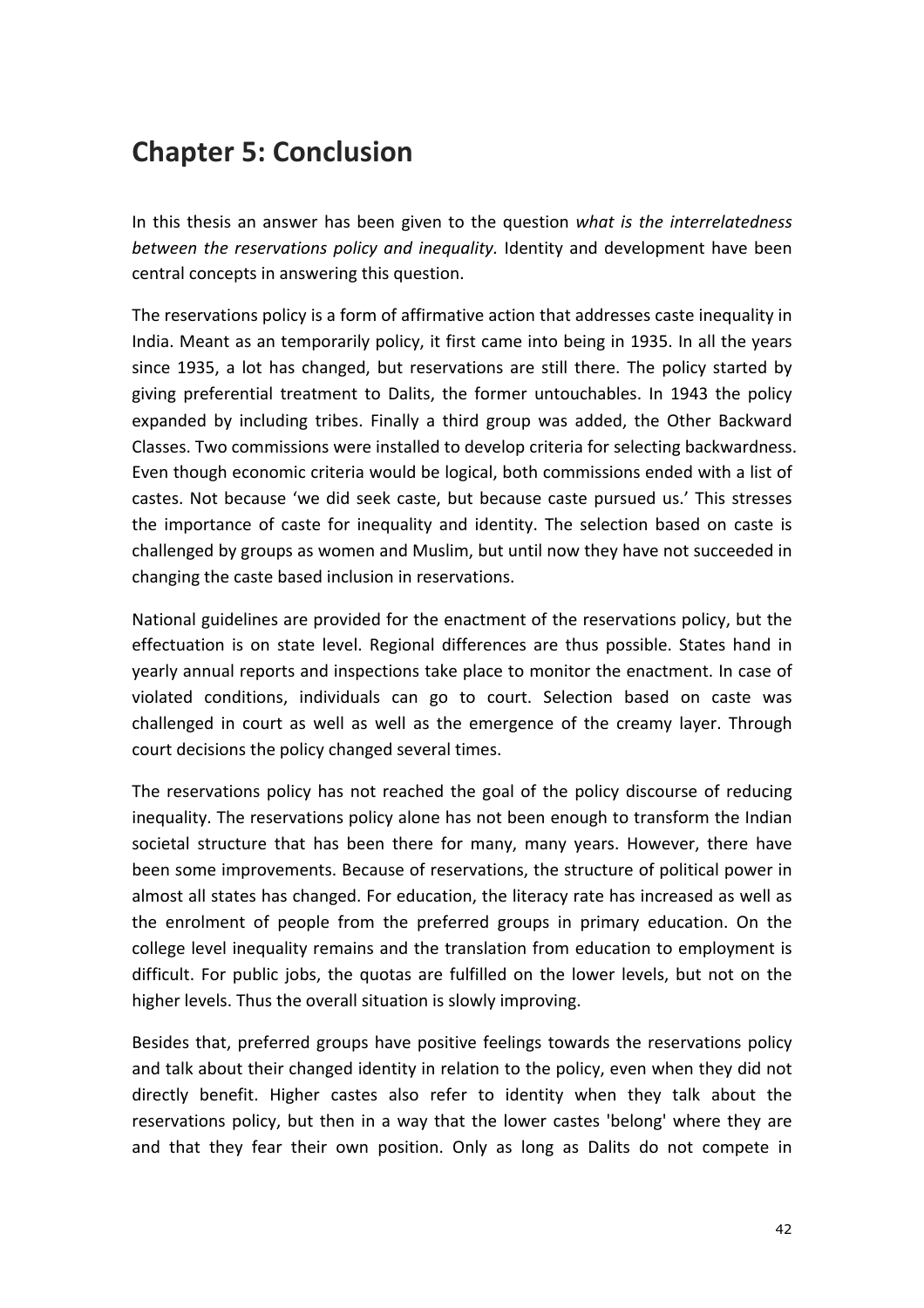traditional upper caste jobs, reservations are acceptable for people from the higher castes.

This actor-oriented approach shows how policy and practice interrelate. Instead of a rational way of thinking, it is a much more complex process in which people are influenced by the policy and in which the policy is influenced by people as well. In reservations, examples of this are the selection of backwardness based on caste, and the process in which researchers and communities interact for the means of deciding on in- or exclusion. Because ones identity is trivial for being included or excluded from reservations, this affects how people present themselves towards each other and towards the state. Individuals and groups deal with the policy in the way that suits them best. The struggle for recognition from different groups makes that the policy is not static, but a continuing process. The caste based recognition is reinforcing the importance of caste, which is the source of inequality in the first place. This makes it more difficult to reduce inequality.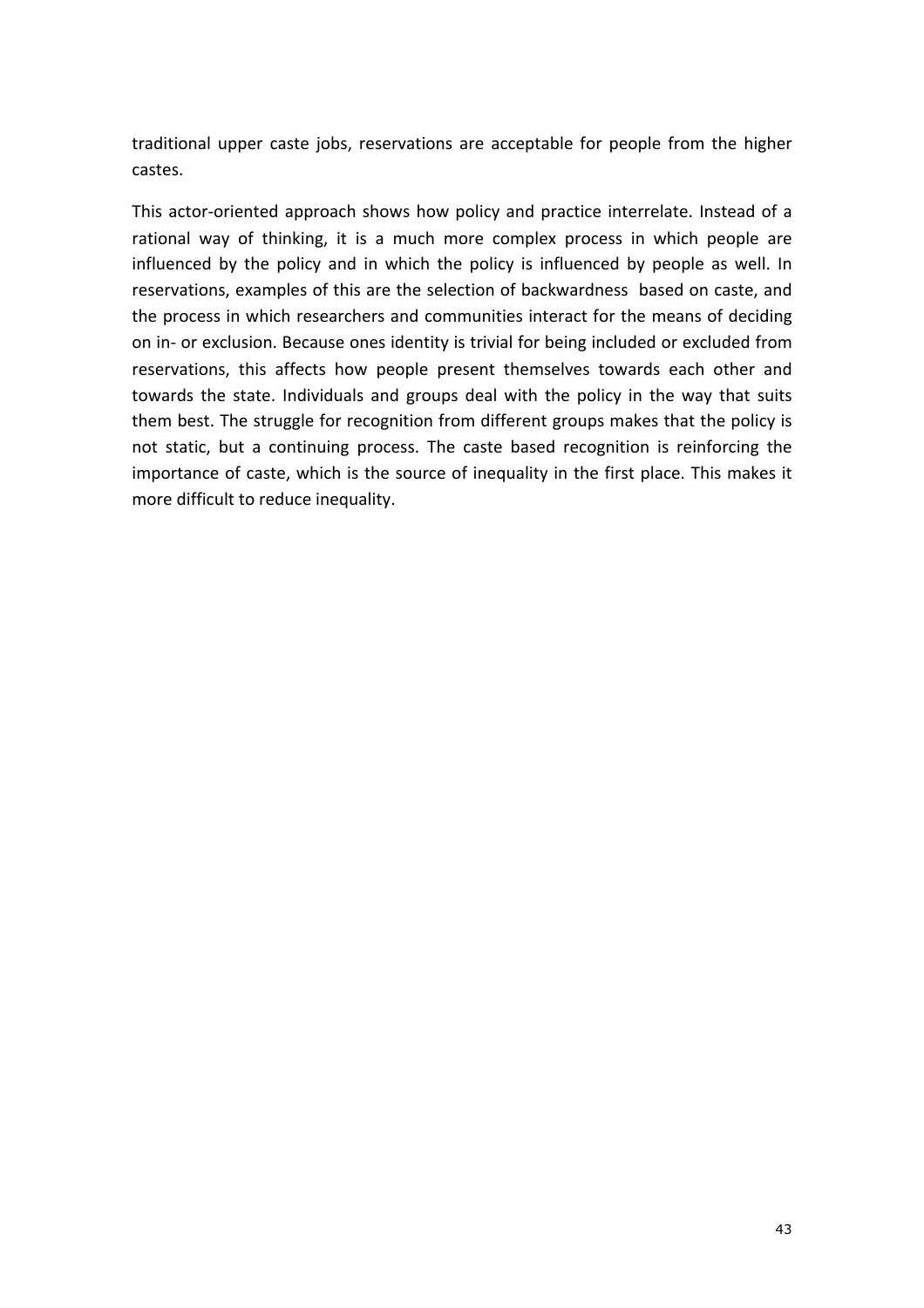## **References**

Bernstein, M. Identity Politics. *Annual Review of Sociology* 31 (2005), p.47-74.

Chauchard, S. Can Electoral Quotas Affect Beliefs About a Disadvantaged Group? Evidence From Rural India. *Under Review, NYU Politics* (2010).

Crosby, F.J., Iyer, A., Sincharoen, S. Understanding Affirmative Action. Annual Review *Psychology* 57 (2006), p.585-611.

Das, B. Moments in a History of Reservations. *Economic and Political Weekly*. October 28 (2000).

Desai, S., Kulkarni, V. Changing Educational Inequalities in India in the Context of Affirmative Action. *Demography* 45, 2 (2008), p.245-270.

Deshpande, A. Affirmative Action in India and the United States. *World Development Report Background Papers Equity & Development* (2006).

Due, K.D. Reservations for Dalits in Higher Education in India: Has the reservation police been a succes? Thesis for the institute of political science, Aarhus University (2010).

Ghuman, P. Class a New Avtara of Caste: A study of Untouchables in a Punjabi village: Or Untouchable Women in a Punjabi Village 1950s and 2006. *Durham Anthropolgy Journal* 15-1 (2008), p.2-22.

Grey, M. Dalit Women and the Struggle for Justice in a World of Global Capitalism. *Feminist Theology* 14, 127 (2005), p.127-149.

Gupta, D. Caste and Politics: Identity over System. Annual Review of Anthropology 34 (2005), p.409-427.

Heyes, C. Identity politics. http://plato.stanford.edu/entries/identity-politics (2012), retrieved 18-6-2013.

Jain, H.C., Ratnam, C.S.V. Affirmative Action in Employment for the Scheduled Castes and the Scheduled Tribes in India. *International Journal of Manpower* 15, 7 (1994), p.6-25.

Jeffrey, C., Jeffrey, P., Jeffrey R. Dalit Revolution? New Politicians in Uttar Pradesh, India. *The Journal of Asian Studies* 67, 4 (2008), p.1365-1396.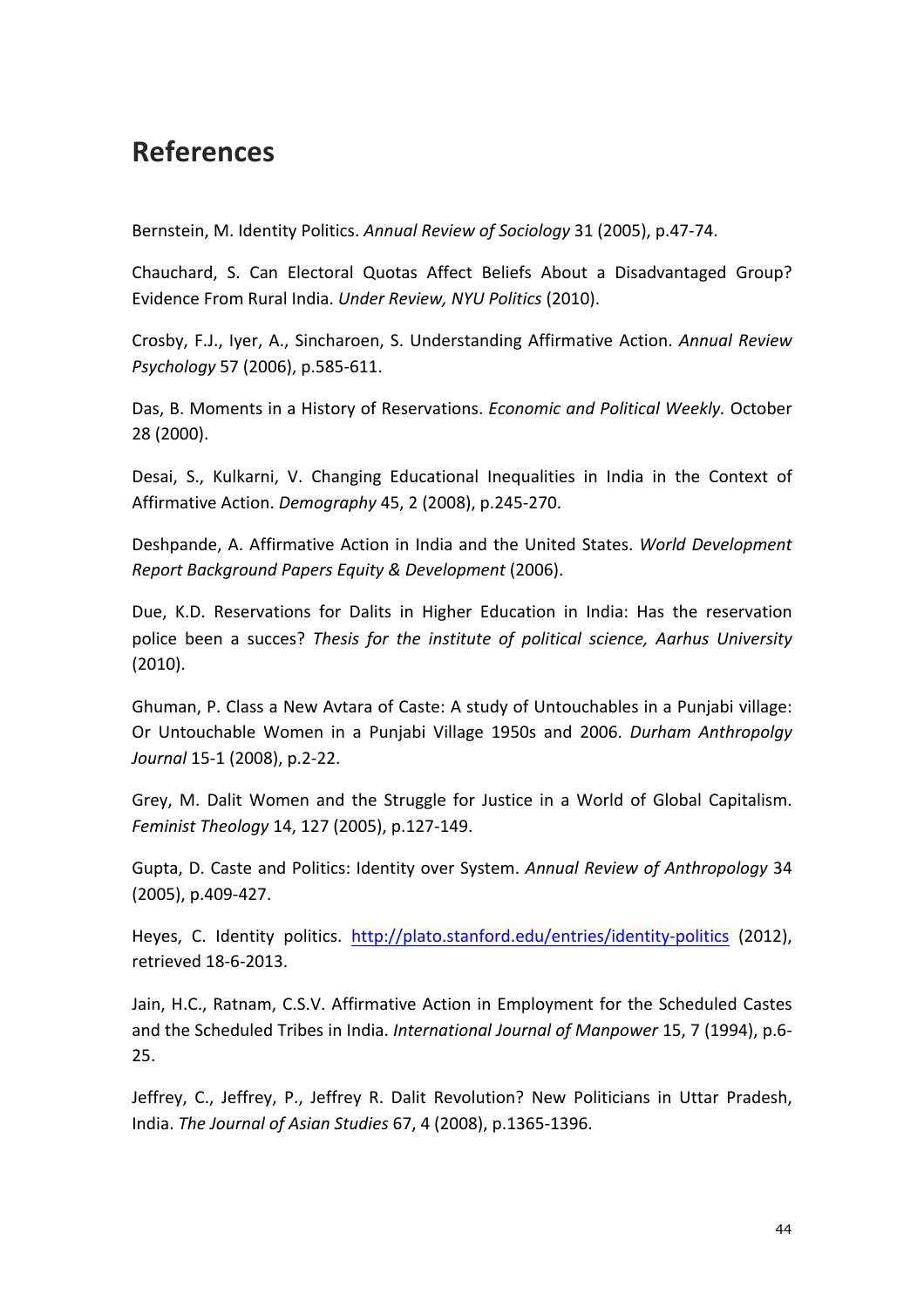Jeffrey, C., Jeffrey, R., Jeffrey. P. Degrees Without Freedom: The Impact of Formal Education on Dalit Young Men in North India. *Development and Change* 35, 5 (2004), p.963-986.

Jeffrey, G. A Fist is Stronger than Five Fingers: Caste and Dominance in Rural North India. *Transactions of the Institute of British Geographers* 26, 2 (2001), p.217-236.

Jenkins, L.D. Becoming Backward: Preferential Politics and Religious Minorities in India. *Commonwealth & Comparative Politics* 39, 2 (2010), p.32-50.

Long, N. Development Sociology Actor Perspectives. New York, Routledge, 2001.

McDowell, A. Echoing Silence: Backwardness, Governmentality and Voice in in Contemporary India. Journal of Asian and African Studies 47 (2012), p.4348-362.

Middleton, C.T. Across the interface of state ethnography: Rethinking ethnology and its subjects in multicultural India. *American Ethnologist* 39, 2 (2011), p.249-266.

Mosse, D. Responding to subordination: The politics of identity change among south Indian untouchable castes. p.64-104. In: Campbel, J.R., & Rew A. *Identity and affect, experiences of identity in a globalizing world.* London, Pluto Press, (1999).

Mosse, D. Is Good Policy Unimplementable"? Reflections on the Ethnography of Aid Policy and Practicy. *Development and Change* 35, 4 (2004), p.639-671.

Osborne, E. Culture, Development, and Government: Reservations in India. *Economic Development and Cultural Change* 49, 3 (2001), p.659-685.

Pande, R. Can Mandated Political Representation Increase Policy Influence for Disadvantaged Minorities? Theory and Evidence from India. The American Economic *Review* 93, 4 (2003), p.1132-1151.

Sayed, Y., Subrahmanian, R., Soudien, C., Carrim, N. Education Exclusion and Inclusion: Policy and Implementation in South Africa and India. *Department for International Development: Educational Papers* 72 (2007).

Sheth, D.L. Case, Ethnicity and Exclusion in South Asia: The Role of Affirmative Action Policies in Building Inclusive Societies. *Background paper for UN/HDR* (2004).

Still, C. "They have it in their stomach but they can't vomit it up": Dalits, reservations, and "caste feeling" in Rural Andhra Pradesh. Journal of Global and Historical *Anthropology* 65 (2013), p.68-79.

Theodore, P., Wright, Jr. A new demand for Muslim reservations in India. *Asian Survey* 37, 9 (1997), p.852-858.